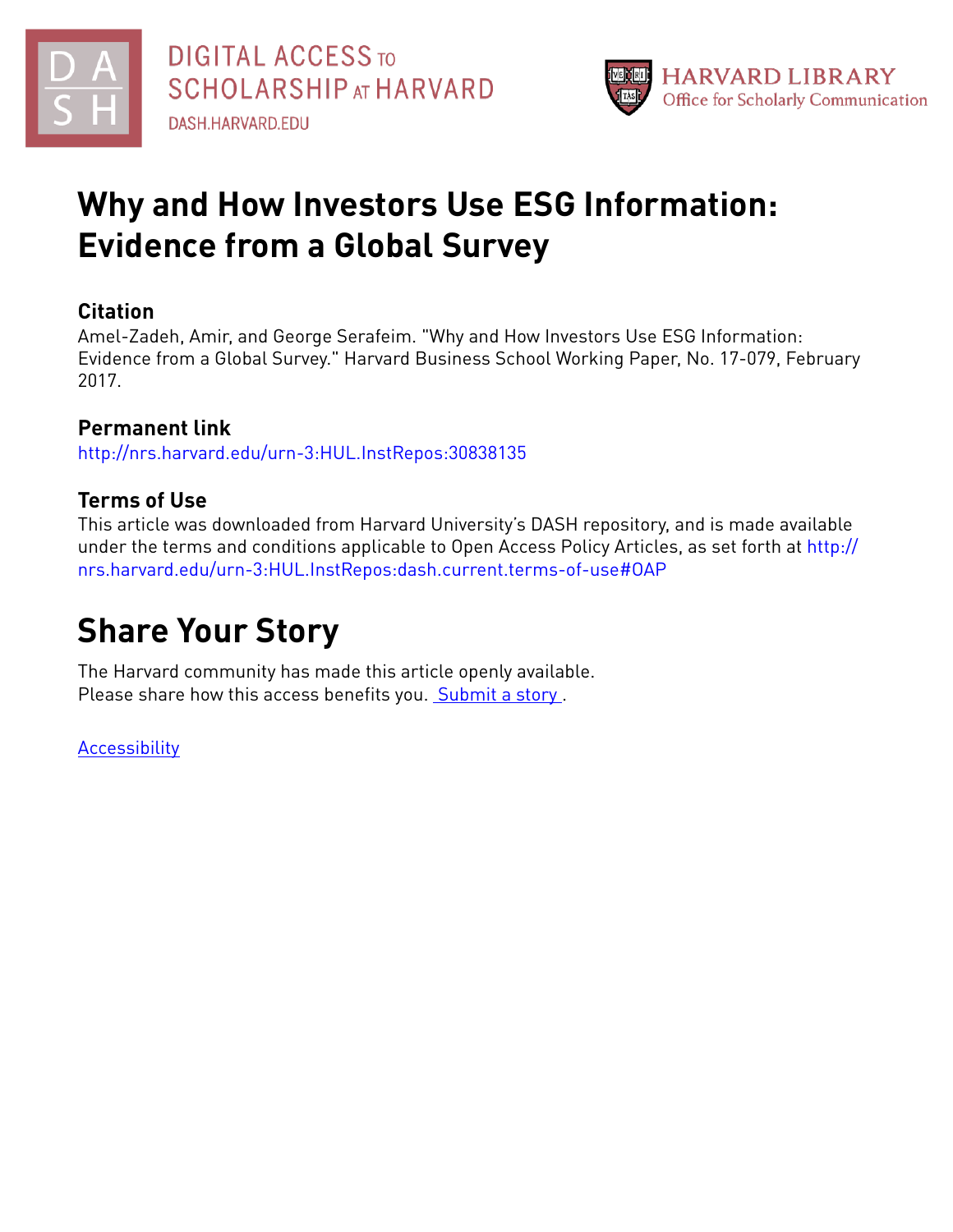# Why and How Investors Use ESG Information: Evidence from a Global Survey

Amir Amel-Zadeh George Serafeim

**Working Paper 17-079**

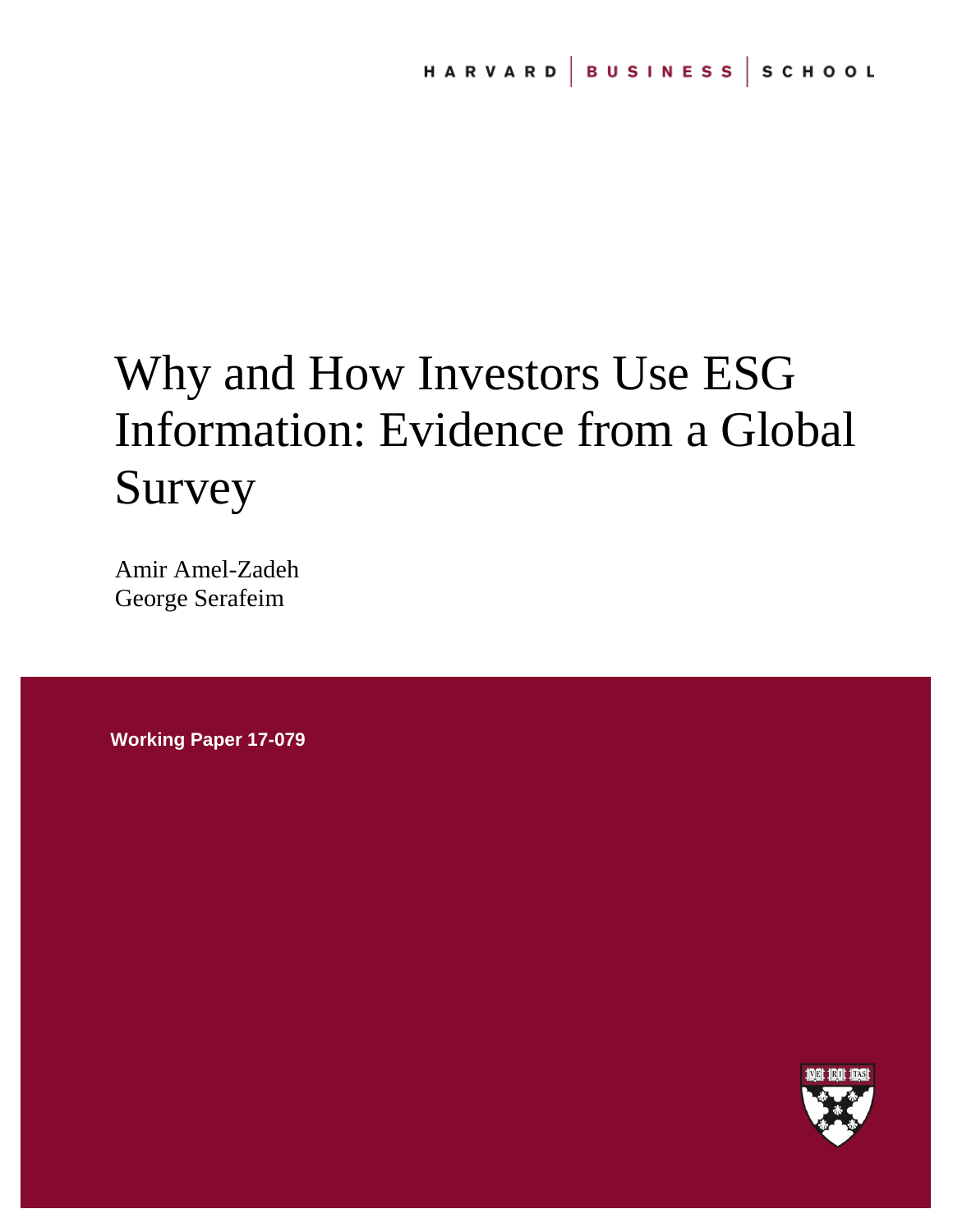## Why and How Investors Use ESG Information: Evidence from a Global Survey

Amir Amel-Zadeh Said Business School, University of Oxford

George Serafeim Harvard Business School

**Working Paper 17-079**

Copyright © 2017 by Amir Amel-Zadeh and George Serafeim

Working papers are in draft form. This working paper is distributed for purposes of comment and discussion only. It may not be reproduced without permission of the copyright holder. Copies of working papers are available from the author.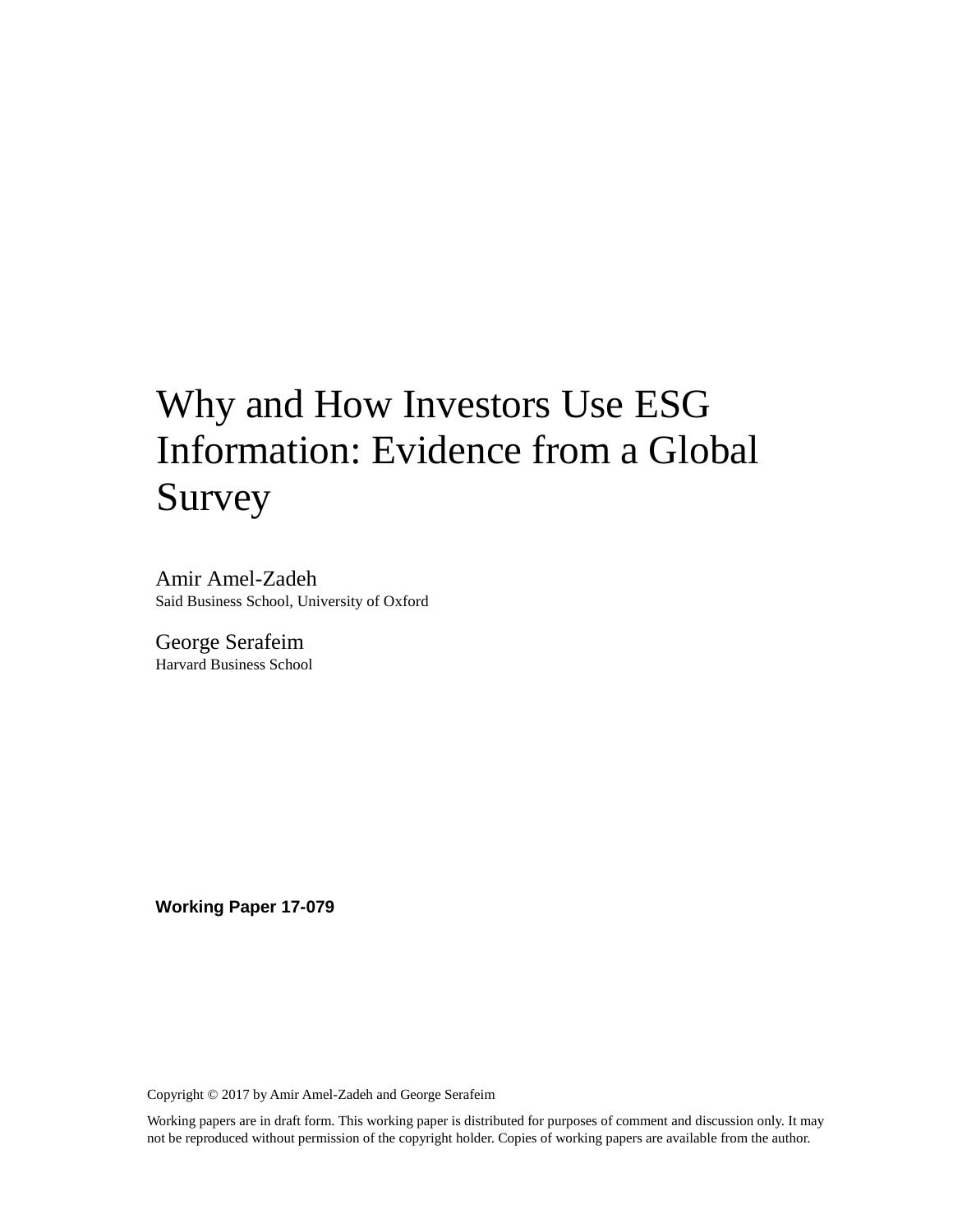## **Why and How Investors Use ESG Information: Evidence from a Global Survey**

Amir Amel-Zadeh<sup>∗</sup> Said Business School, University of Oxford

> George Serafeim Harvard Business School

> > February 2017

#### **Abstract**

Using survey data from a sample of senior investment professionals from mainstream (i.e. not SRI funds) investment organizations we provide insights into why and how investors use reported environmental, social and governance (ESG) information. The primary reason survey respondents consider ESG information in investment decisions is because they consider it financially material to investment performance. ESG information is perceived to provide information primarily about risk rather than a company's competitive positioning. There is no one size fits all, with the financial materiality of different ESG issues varying across sectors. Lack of comparability due to the lack of reporting standards is the primary impediment to the use of ESG information. Most frequently, the information is used to screen companies with the most often used method being negative screening. However, negative screening is perceived as the least investment beneficial while full integration into stock valuation and positive screening considered more beneficial. Respondents expect negative screening to be used less in the future, while positive screening and active ownership to be used more.

**Keywords**: *ESG, sustainability, investment performance, nonfinancial, disclosure* 

 $\overline{a}$ 

<sup>∗</sup> Corresponding author: Park End Street, Oxford OX1 1HP, UK. Email: amir.amelzadeh@sbs.ox.ac.uk.

We appreciate comments and suggestions from Elroy Dimson, Bob Eccles, Andrew Karolyi, Xi Li, Harry Markowitz, Geoff Meeks, and Geoff Whittington, and thank participants at the 3<sup>rd</sup> Stranded Assets Forum 2015, and the 2015 and 2016 Conference on Long-Term Investing at the Newton Centre for Endowment Asset Management for helpful discussions. Amir Amel-Zadeh would also like to thank Bank of New York Mellon, IPREO and Institutional Investor Research Group for support with survey distribution and administration. Amir Amel-Zadeh recognizes support from the Newton Centre for Endowment Asset Management, University of Cambridge and Bank of New York Mellon. George Serafeim recognizes support from the Division of Faculty Research and Development of Harvard Business School. Contact information for George Serafeim: Email: gserafeim@hbs.edu. Harvard Business School, 381 Morgan Hall, Boston MA 02127, USA.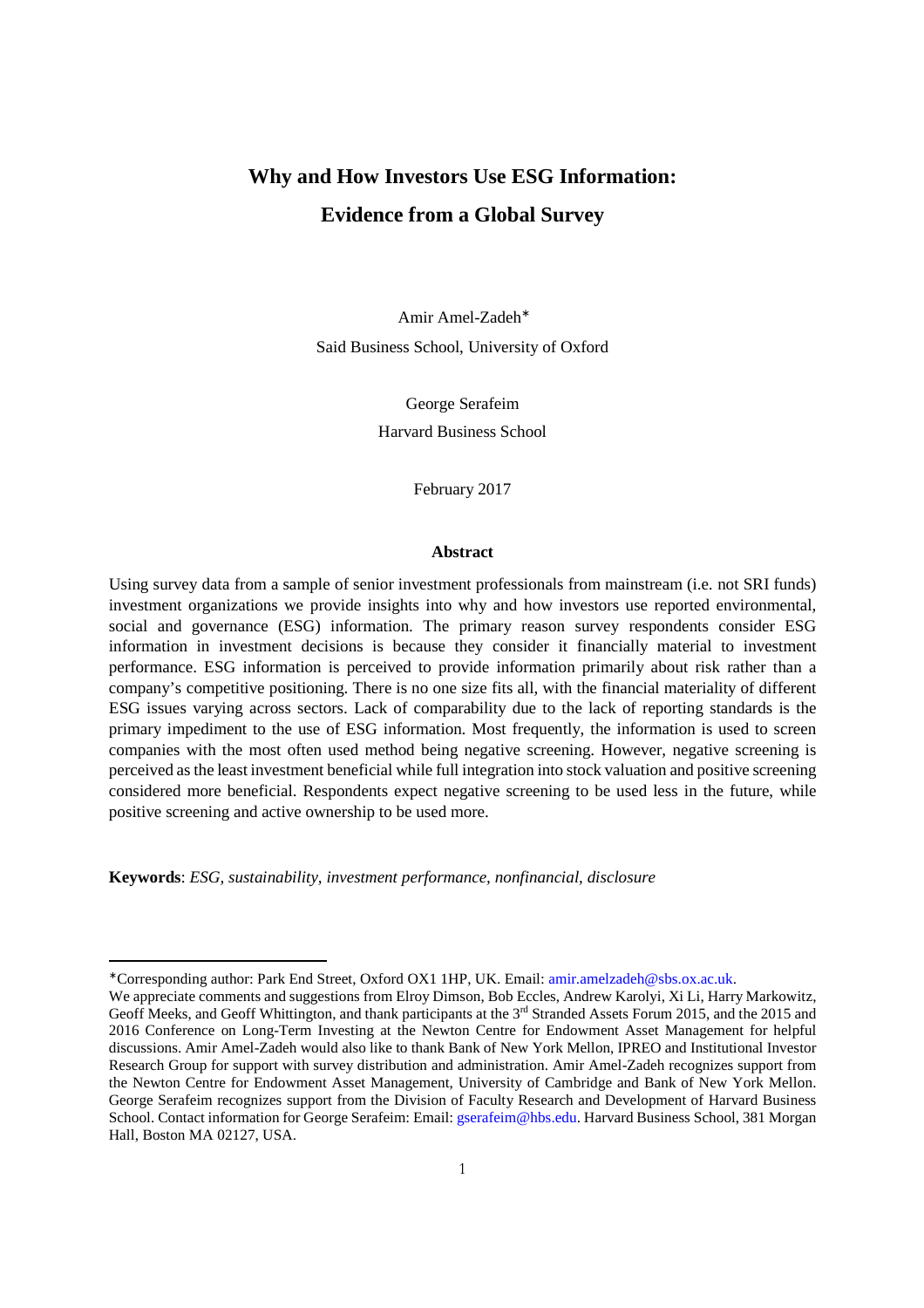#### **1. Introduction**

 $\overline{a}$ 

In the past twenty-five years, the world has seen an exponential growth in the number of companies measuring and reporting environmental (i.e. carbon emissions, water consumption, waste generation, etc.), social (i.e. employee, product, customer related, etc.), and governance (i.e. political lobbying, anticorruption board diversity, etc.) data, collectively ESG data. While fewer than 20 companies disclosed ESG data in the early 1990s, the number of companies issuing sustainability or integrated reports had increased to nearly 9,000 by 2016.

Investor interest in ESG data also grew rapidly. Signatories to the UN Principles for Responsible Investment (PRI), launched in 2006, committed to incorporating ESG issues into their investment analysis and ownership policies and practices. As of 2016, the principles had about 1,400 signatories with total assets under management of about \$60 trillion.<sup>1</sup> As a further sign of the institutionalization of ESG data, Bloomberg terminals integrated ESG data in 2010, dramatically increasing the diffusion of ESG information. As of 2016, more than 100 rating agencies provided ESG data, including large data providers such as Thomson Reuters and Morgan Stanley Capital International (MSCI).

Recent studies have documented that ESG information is associated with numerous economically meaningful effects. Specifically, ESG disclosures are associated with lower capital constraints (Cheng, Ioannou and Serafeim 2014), cost of capital (Dhaliwal et. al 2011), analyst forecast errors (Dhaliwal et. al 2012), and stock price movements around mandatory ESG disclosure regulations (Grewal, Riedl and Serafeim 2017). Moreover, industry-specific classifications of financial materiality of ESG information identify ESG information that is value relevant and predictive of firms' future financial performance (Khan, Yoon and Serafeim 2016) and are associated with less stock price

<sup>&</sup>lt;sup>1</sup> United Nations Principles for Responsible Investment, http://www.unpri.org/signatories/signatories/.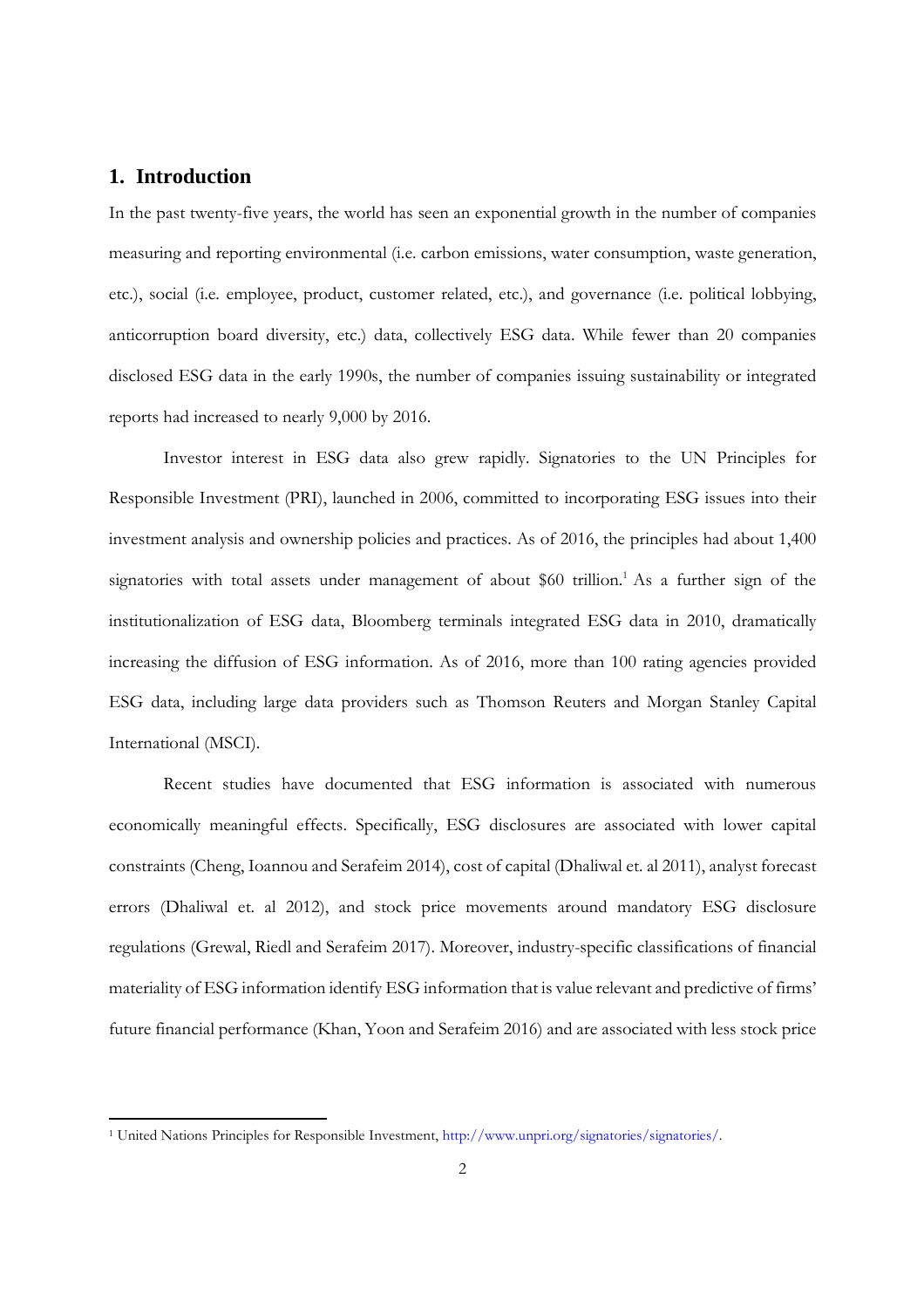synchronicity whereby prices are moving more because of firm-specific information (Grewal, Hauptman and Serafeim 2017).<sup>2</sup>

While these studies document significant economic effects, we still lack a deeper understanding of why and how investors use ESG information as well as the challenges in using this information. To enhance our understanding and complement archival research, we administered a survey with the collaboration of a global financial institution (i.e. BNY Mellon). We received 413 responses from senior investment professionals with an average response rate across the questions in the survey of 9%. This is in line with other surveys that have collected responses from CFOs and obtained rates of 9, 8.4 and 5.4% (Graham and Harvey 2001; Graham, Harvey and Rajgopal 2005; Dichev et al. 2013). On a value weighted basis, our respondents comprise 43% percent of the global institutional assets under management (AUM), as respondents have \$31 trillion in AUM. Only 8% of them have the title of ESG investment professional with the vast majority having the title of portfolio manager. Moreover, the vast majority of our respondents had no or only a small allocation in ESGspecific funds. Almost 70% of the sample has less than 10% of the assets in ESG-specific funds. Therefore, in contrast to many surveys in the ESG space, our sample reflects the views of largely mainstream investment professionals.

Although data collected through survey instruments potentially suffer from several problems (response bias, selection bias, attribution bias), surveys offer a way to collect data and provide insights in questions that cannot be addressed at that point in time by archival data. As Dichev et al. (2013) suggest, "Surveys… allow researchers to (i) discover institutional factors that impact practitioners' decisions in unexpected ways and (ii) ask key decision makers directed questions about their behavior

 $\overline{a}$ 

<sup>&</sup>lt;sup>2</sup> These studies use the materiality definition adopted by the Sustainability Accounting Standards Board, and defined by the U.S. Supreme Court: information is material if there is "a substantial likelihood that the disclosure of the omitted fact would have been viewed by the reasonable investor as having significantly altered the 'total mix' of information made available."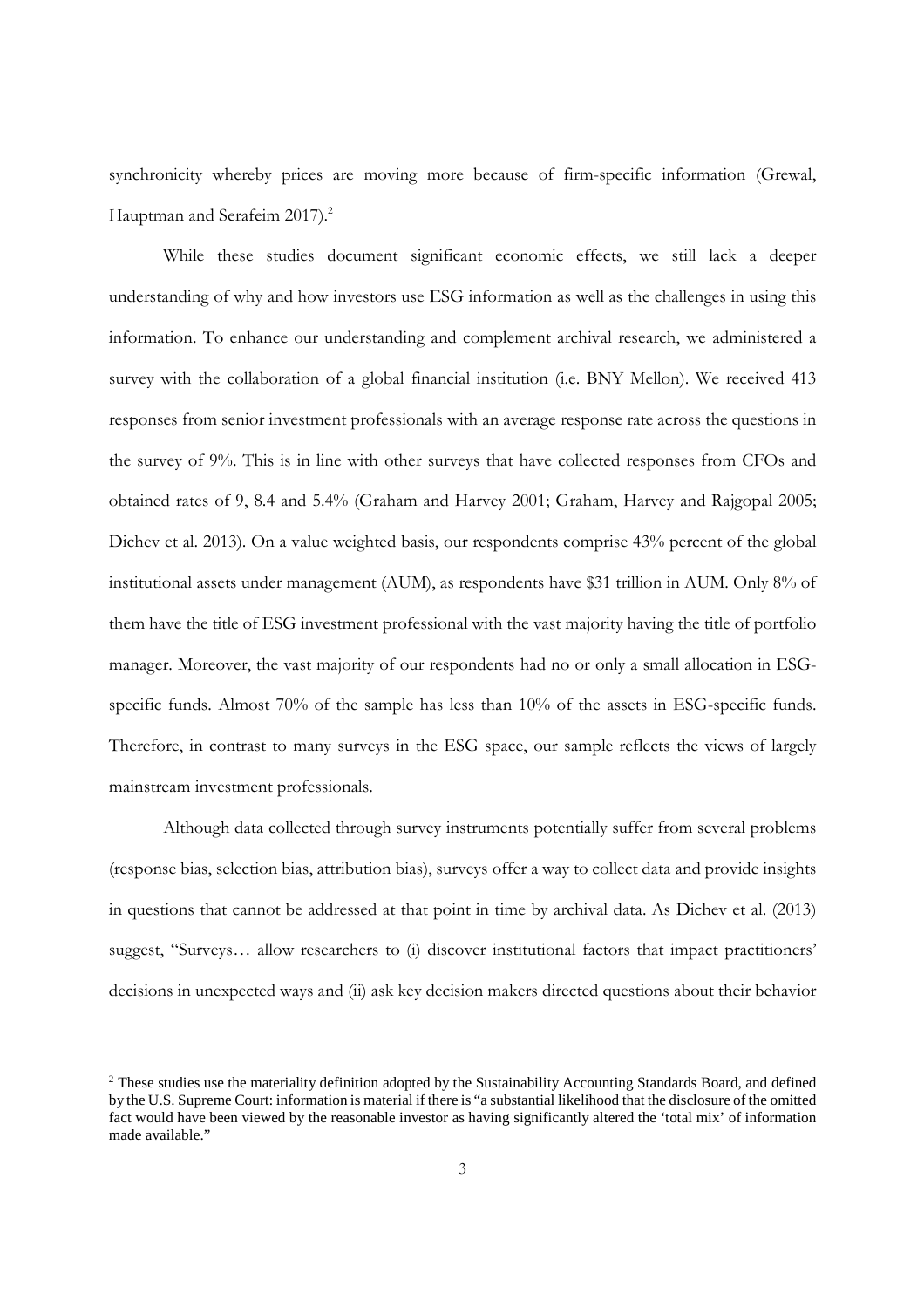as opposed to inferring intent from statistical associations between proxy variables surrogating for such intent." Therefore, our intention is to generate insights that provide directions for future archival research.

Our key findings fall in six main categories. First, we address the question of *what motivates investors to use ESG data*. The clear majority of respondents (82%) suggest that they use ESG information because it is financially material to investment performance. We find a higher proportion of US compared to European investors (22% vs 4%) thinking that the information is not material for investment purposes and that using the information would violate their fiduciary duty (22% vs 8%). The latter finding is interesting in the context of recent guidance by the US Department of Labor that clarifies that incorporation of ESG information in investment decisions is not inconsistent with fiduciary duties. A significant percentage of the sample considers the information also from an active ownership viewpoint (Dimson et al. 2015). They believe that engagement with companies can bring change in the corporate sector and address ESG issues, but again this belief is much more widespread among European investors. An equal percentage of the sample considers ESG information because of growing client demand or formal client mandates. This is the case for larger asset managers consistent with these managers being reactive to the need to incorporate ESG information. A lower percentage of respondents considers such information because they see it as their ethical responsibility, with European investors being more likely to consider this an ethical responsibility. Overall, we find strong evidence that use of ESG information has primarily financial rather than ethical motives in our sample.

The second set of results relates to *why ESG information is material for investment decisions*. Respondents believe that this information is primarily relevant for assessing a company's reputational, legal and regulatory risk. The second reason relates to better ESG performance serving as a proxy for management quality. Respondents are less likely to think that ESG information reflects a company's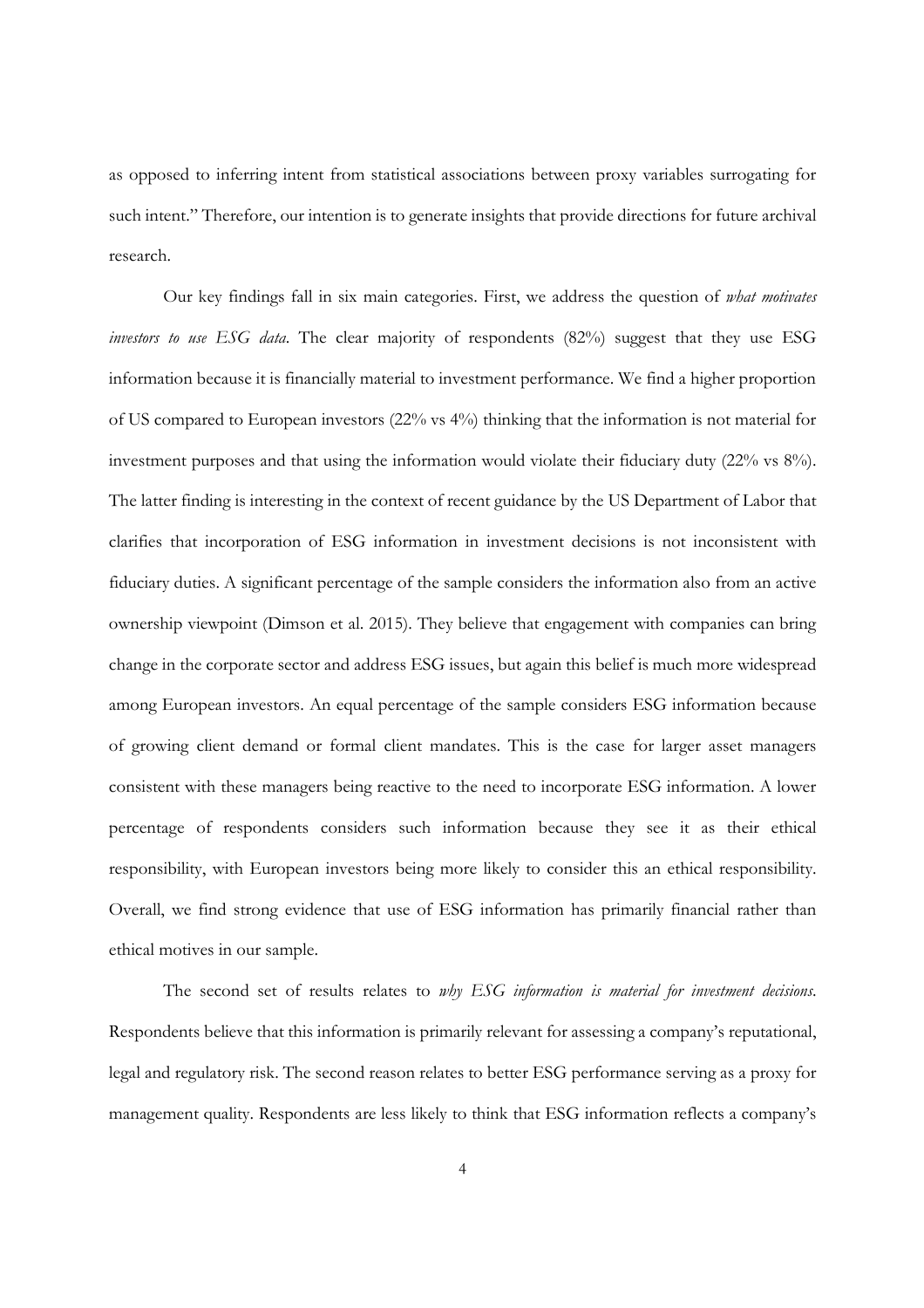competitive positioning. We argue that investors seeing ESG information as providing information on risks but not competitive positioning could be traced in the origins of corporate social responsibility (CSR) or sustainability reporting as a corporate accountability mechanism. The goal was to mitigate negative externalities imposed on different stakeholders through increases in transparency that could enable stakeholders to better hold corporations accountable for their impacts. Still the state of ESG data does not allow for an assessment of competitive positioning that generates shared value (Porter and Kramer 2011).

The third set of results relates to *which ESG issues are financially material for investment decisions*. Respondents view anticorruption, leadership and board, climate change, and energy/fuel management related information as most material. Among these, European investors consider relatively more customer and employee related information as material compared US investors. However, more importantly, the financial materiality of different ESG issues varies systematically across sectors. For example, climate change is material for the energy sector, impact of business activities on local communities for the basic materials sector, ESG policies and practices of companies' suppliers for the consumer and retail sector, and a company's governance policies for the financial sector.

The fourth set of results relates to *barriers in ESG data integration in the investment decision process*. Comparability, timeliness and reliability are all key qualitative characteristics that make financial information decision useful as identified in both US Generally Accepted Accounting Principles (GAAP) and International Financial Reporting Standards (IFRS). The biggest challenge to using ESG information for investment decision making relates to the lack of comparability of reported information across firms. Respondents identify the lack of reporting standards as a major source inhibiting the comparability of reported information. Cost of gathering and analyzing ESG data is also identified as a major barrier. A large number of data providers have expanded their capacity and capabilities to collect and distribute the data to the investment community as a response.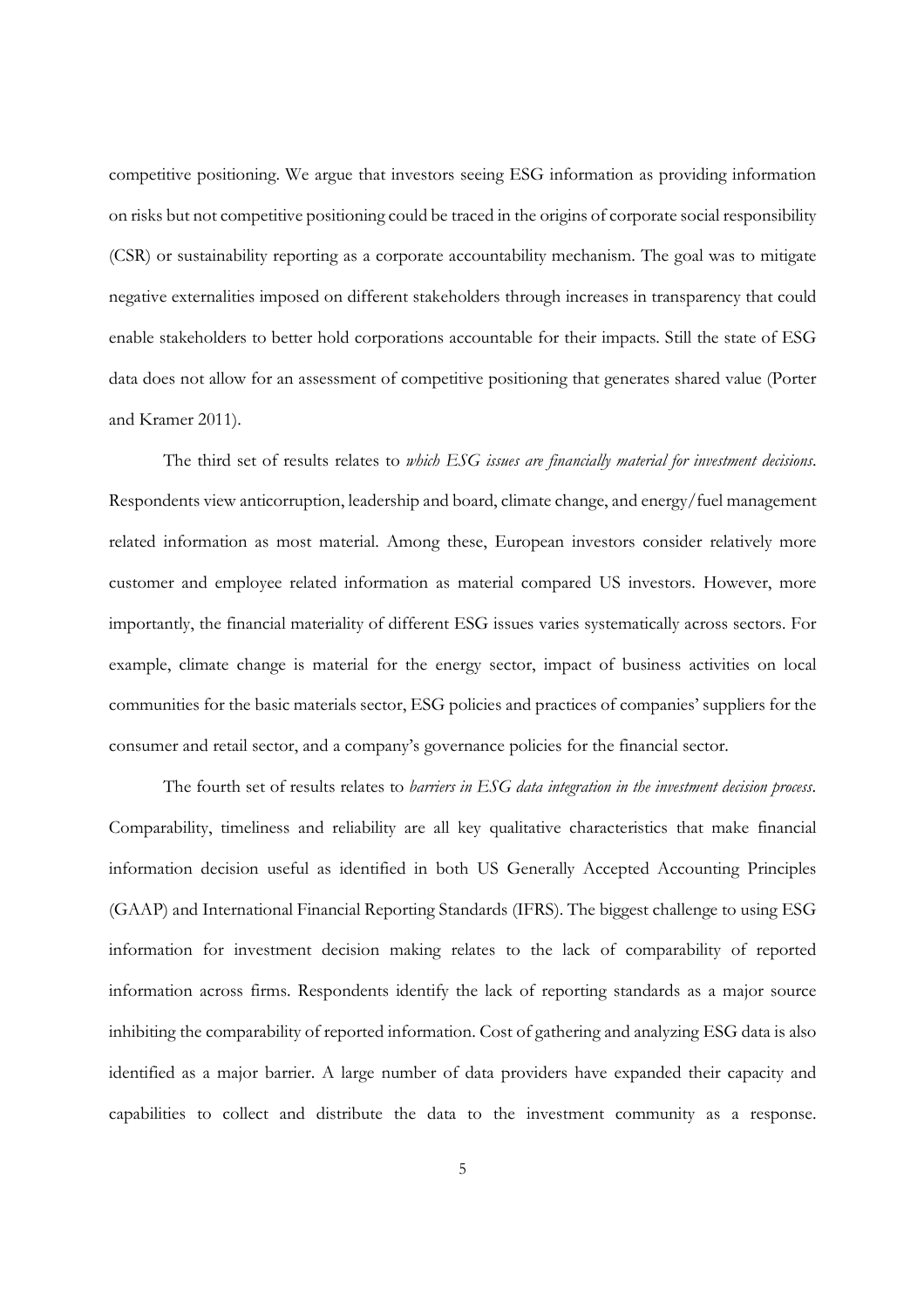Quantification of ESG information is also identified as a major challenge, followed by lack of timeliness and concerns about the reliability of reported information.

The fifth set of results focuses on *how the information is used by investors* in our sample. We find that, at the firm-level, an equal number of investors use it to engage with firms or as an input into the valuation model. A lower percentage uses it as an input in estimating a firm's idiosyncratic or systematic risk. A significantly higher percentage of the respondents believe that stocks with good ESG performance have lower systematic risk, attract a positive risk premium or are underpriced by the market compared to those that believe that these stocks have higher systematic risk, attract a negative risk premium or are overpriced by the market. At the portfolio-level we find that most respondents use the information to define the investment universe through a screening process. In terms of screening, still the most frequently used approach is negative screening. Specifically, excluding sin stocks followed by excluding firms with the lowest ESG performance. Positive screening methods, either across industries or within an industry (i.e. best-in-class) are still rarer. Quite interestingly though a much higher percentage thinks that positive screening methods earn positive excess returns compared to negative screening methods. When we ask respondents to rate different ESG styles and their impact on investment performance we find that negative screening is considered the most detrimental to financial performance. Full integration into stock valuation, active ownership, and positive screening are considered the most beneficial. In general, European investors are more optimistic about the investment value of ESG approaches compared to US investors.

Finally, the sixth set of results relates to *how investors will use ESG data in the future*. Considering the future, respondents expect that, among different ESG styles, positive screening and active ownership will become more important. Negative screening, thematic investing, best-in-class and full integration in stock valuation are expected to become less important. We find the decline in the importance of full integration in stock valuation the most interesting because at the same time this is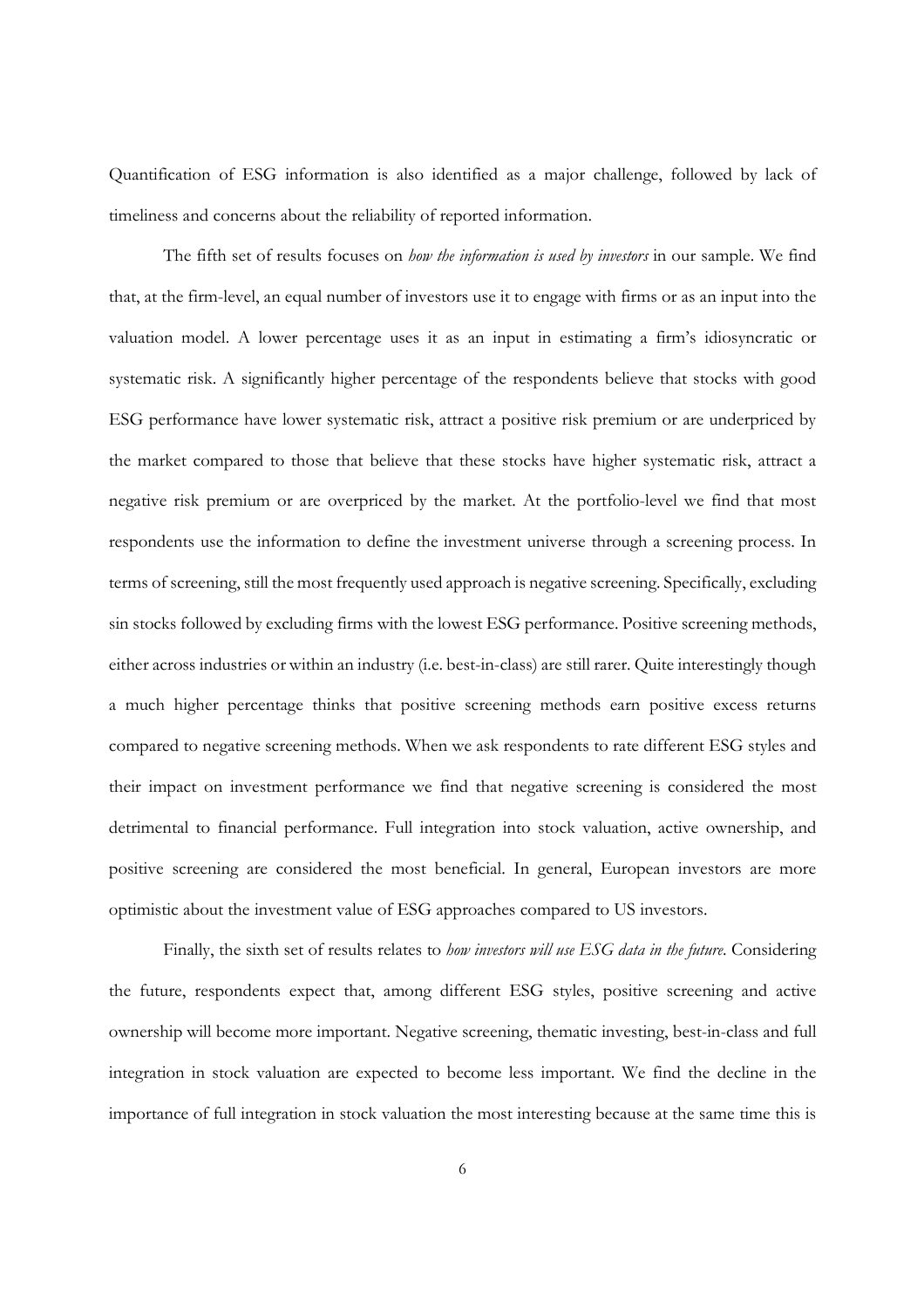the style that is identified as the most financially beneficial. Interviews with investment professionals revealed two primary reasons for this finding. The first relates to the challenge we documented before in terms of data quality. Many investors see the lack of comparability and to a lesser extent timeliness and reliability as major impediments of full integration in stock valuation models. The second relates to an industry-wide move towards factor and index investing that favors screening processes compared to bottom-up fundamental analysis.

Our results suggest several directions for future research. First, investors suggest that the financially materiality of different ESG issues varies across sectors consistent with industry-specific accounting standards from the Sustainability Accounting Standards Board (SASB). How the financial materiality of ESG issues could vary also by country or by business model for firms within the same sector is an open question. Second, a large number of investors, especially among US and large investors, suggest that client demand and product development strategies guide their ESG efforts. New innovations in products, such as green bonds or thematic indices, could be laboratories for understanding how markets price preferences for social outcomes. Third, most investors agree that ESG metrics provide useful information on risks but not on competitive positioning. But several companies have developed unique strategies that place environmental and social issues at the core of the company and its brands (e.g. PepsiCo, Unilever, Natura, Novo Nordisk, Discovery, Tesla, Whole Foods). How do these companies communicate their competitive positioning when it comes to environmental or social issues? What are the metrics that provide useful indicators? Moreover, given that comparability of information is a major barrier to further integration in the decision process, we need to better understand sources of comparability and its consequences. For example, have SASB standards or Global Reporting Initiative (GRI) guidelines improved the comparability of reported information? Which industries have higher comparability and why? How differences in comparability over time or across industries have affected how ESG information is reflected in security prices?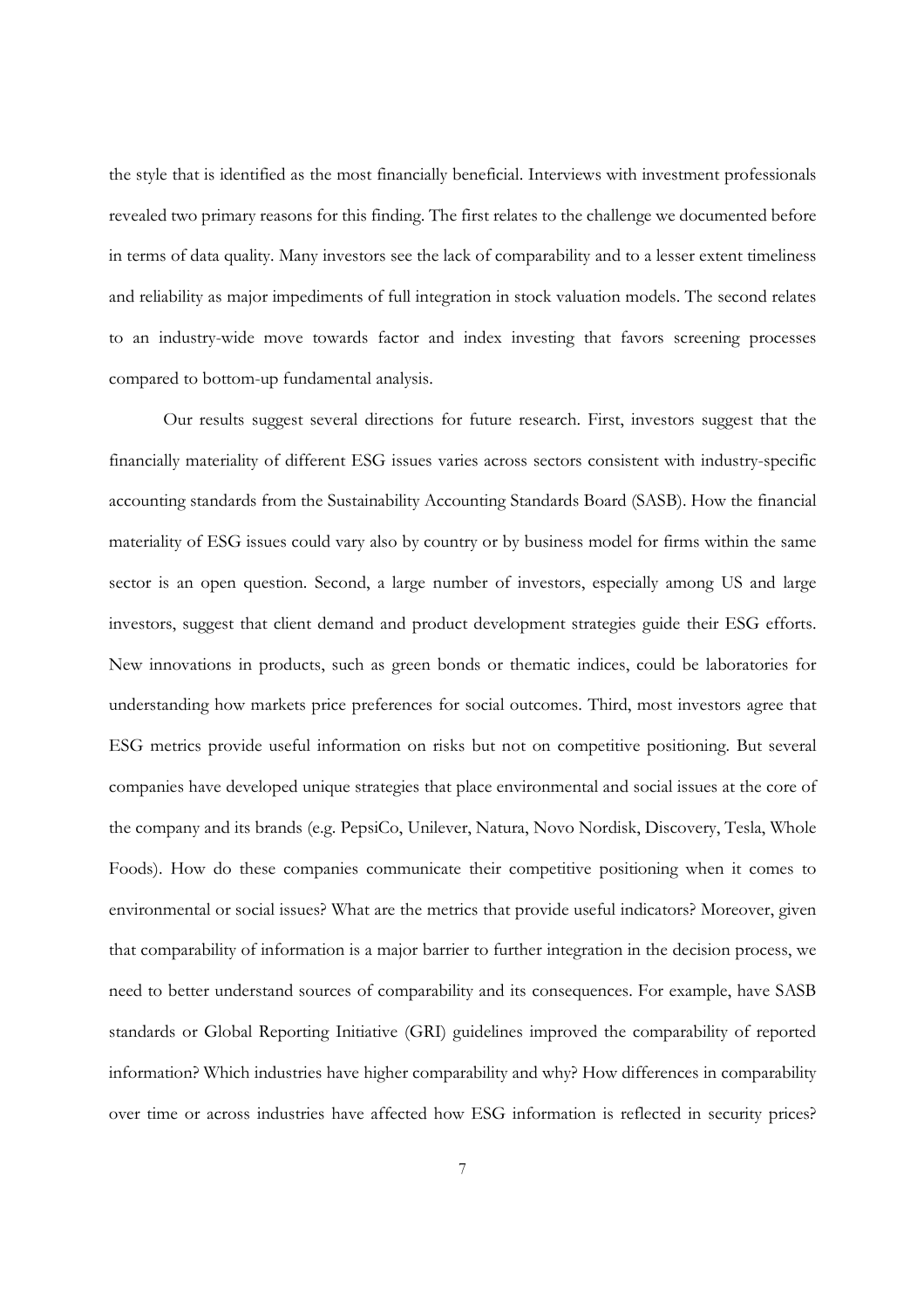Moreover, investors exhibit different 'ESG styles.' Developing measures of such different styles would be a first step at understanding the consequences of such styles for investment performance. Finally, investors believe that both positive screening and active ownership will become more important styles in the future. How this affects cost of capital and corporate governance practices are important questions for future research.

The remainder of the paper is organized as follows. Section 2 describes the design, dissemination and data collection of the survey instrument. Section 3 reports results on why investors use ESG data in their investment process. Section 4 presents results on how investors use ESG data in the investment process. Section 5 concludes.

#### **2. Survey Design and Demographic Data**

#### *Survey Design*

 $\overline{a}$ 

We developed a first draft of the survey questions based on a review of the literature on corporate social responsibility and responsible investing (Amel-Zadeh 2016). An internet-based survey instrument was then developed with the help of Institutional Investor Research Group, a financial market's survey design and execution specialist with the aim to reduce biases induced by the questionnaire and to optimize wording and tone of the questions. We solicited feedback on the first draft of the survey from a group of six academic researchers in finance and accounting as well as a group of institutional investors and financial market organizations.<sup>3</sup> We dropped, shortened, and redrafted survey questions based on feedback received and beta-tested the penultimate version with a small number of investors and financial market experts. The final version of the survey included 30 questions spread over five webpages.

<sup>3</sup> Among the organizations we received feedback from BNY Mellon's Investor Relations Advisory Group, CFA Institute, IASB, ICAEW, PRI, SEC Professional Reporting Group and several global asset managing and asset owning institutions.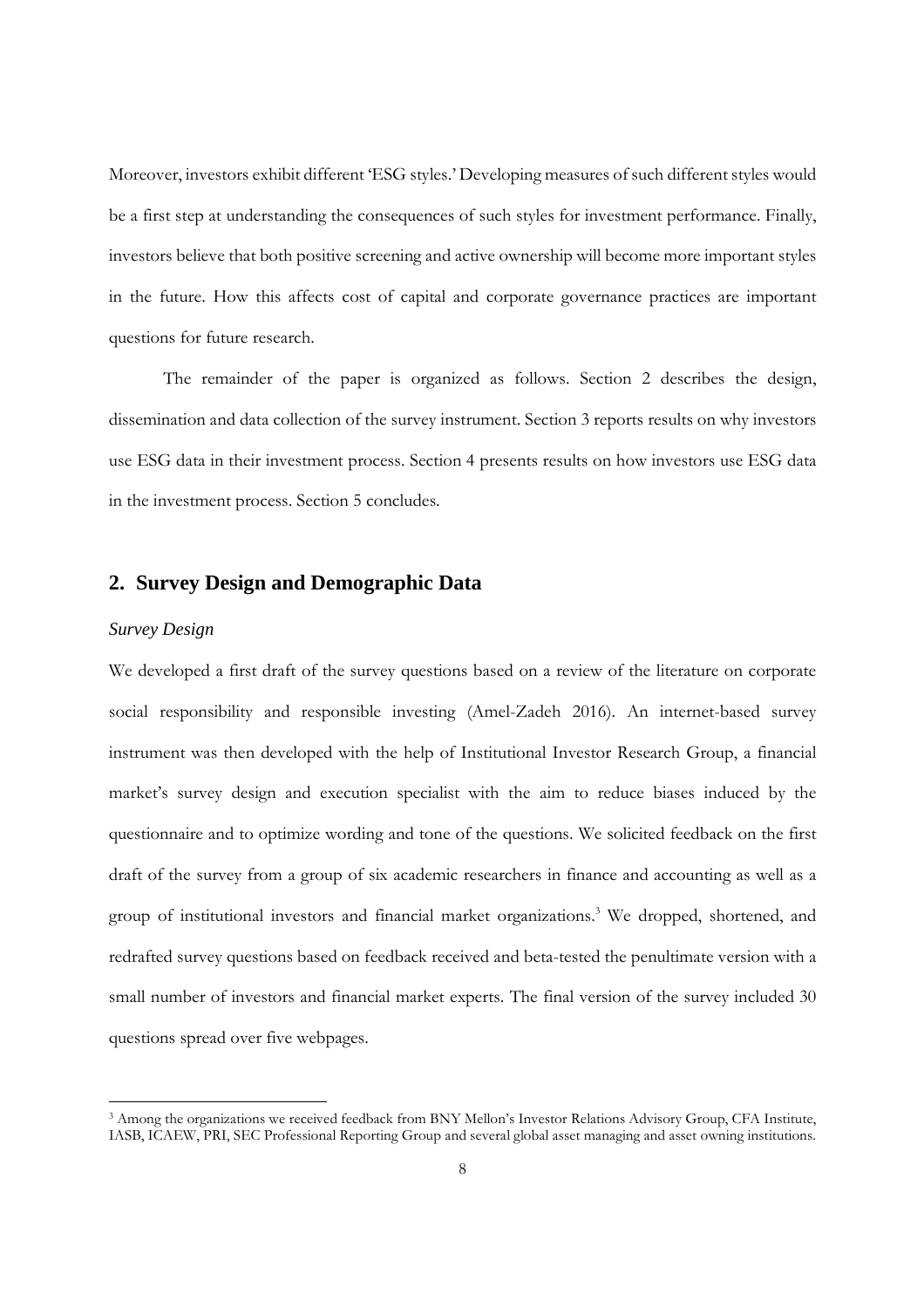The survey did not require subjects to disclose their names or affiliations, but did allow for space if they chose to do so. Respondents could skip questions if they chose not to answer them other than the basic demographic questions. The order of choices within questions was randomized. The multiple-choice questions allowed for free-text responses or for an exclusive negation of all response choices. Where appropriate we refer to some of the qualitative responses to provide further information.

We distributed the survey via email to a list of senior investment professionals at 4,523 asset managing and asset owning institutions compiled by Bank of New York Mellon and IPREO. The majority of these investment professionals had the title of CEO, CIO, Fund Manager, Portfolio Manager or Investment Analyst. We emailed an invitation to take the survey on 18 January 2016 and closed the survey on 8 April 2016. We received 652 responses, for a response rate of 14.4%. However, across the survey questions included in the analysis for this study the average response rate is approximately 9% as some respondents skipped questions or did not fully complete the survey. The response rate is comparable to and somewhat higher than other email-distributed academic surveys in finance and accounting (Graham and Harvey 2001, Graham et al. 2005, Dichev et al. 2013).

#### *Demographic Data*

The survey begins by collecting demographic information about the responding person and institution. We ask for the title/position of the responding person, the type of organization (asset manager, pension fund, insurance firm, endowment, etc.), the location of the firm's headquarters, assets under management, percentage of assets under management allocated to ESG investments, investment focus (diversified, geographically or sector focus), strategy (active versus passive), and asset classes covered. In the subsequent analyses, we report only the conditional results based on AUM, ESG allocation, and geography.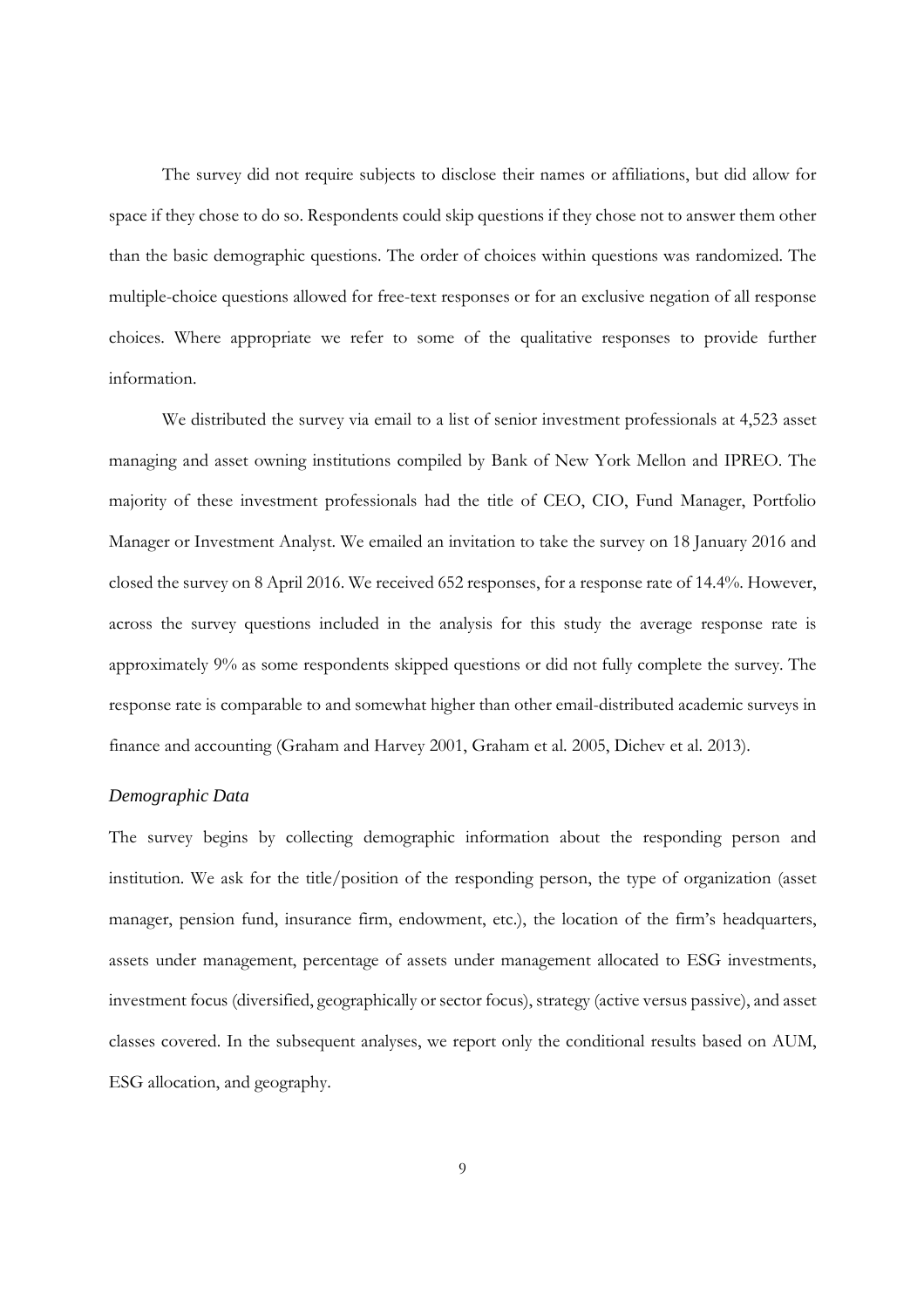Table 1 reports the demographic profiles of the responding institutions. The survey captures a large distribution of investors in terms of AUM. 35% of respondents report AUM below US \$1 billion while 15% report AUM of more than US \$100 billion. Overall, the respondents' total AUM is approximately US \$31 trillion, which means that the survey captures the opinions of institutional investors with about 43% of total global assets under management as of year-end 2015.<sup>4</sup> Moreover, our respondents can generally be considered mainstream investors with almost 70% reporting less than 10% of their AUM allocated to ESG investments and half of those reporting no ESG allocation at all. We also do not have any investors among the respondents that are fully specialized on ESG investing, since none of the respondents report 100% in ESG allocation.

Similarly, among the individuals responding to the survey only 8% are specialists on ESG investing having the title of ESG investment professional. About quarter of respondents are senior executives (CEO, CIO, CFO or similar) and another quarter are senior fund or portfolio managers (28%). The majority of investors come from Europe (40%), followed by North America (34%) and Asia (15%). Almost two thirds of the respondents work for professional asset managers, while the other third works for asset owners such as public and private pension funds (19%), financial institutions (4%), charities and endowments (4%), sovereign wealth funds (3%) and family offices (3%). Overall, therefore, our sample is likely to reflect the views of a diverse group of largely mainstream investors.

In the subsequent analyses, we condition the results based on whether investors are above the median of US \$5 billion in AUM (large versus small); based on their ESG allocation at the median cut-off point of 5% of AUM (high versus low); and based on their geography (US versus Europe).

 $\overline{a}$ 

<sup>4</sup> To estimate the respondents' AUM, for those that have identified themselves in the survey we are able to retrieve the respondents' actual AUM figure from secondary sources and otherwise take the mid-point of the AUM range they selected in the survey. Total global AUM comes from a Boston Consulting Group report on the asset management industry available at https://www.bcgperspectives.com/content/articles/financial-institutions-global-asset-management-2016 doubling-down-on-data/?chapter=2 (accessed on 17/02/2017).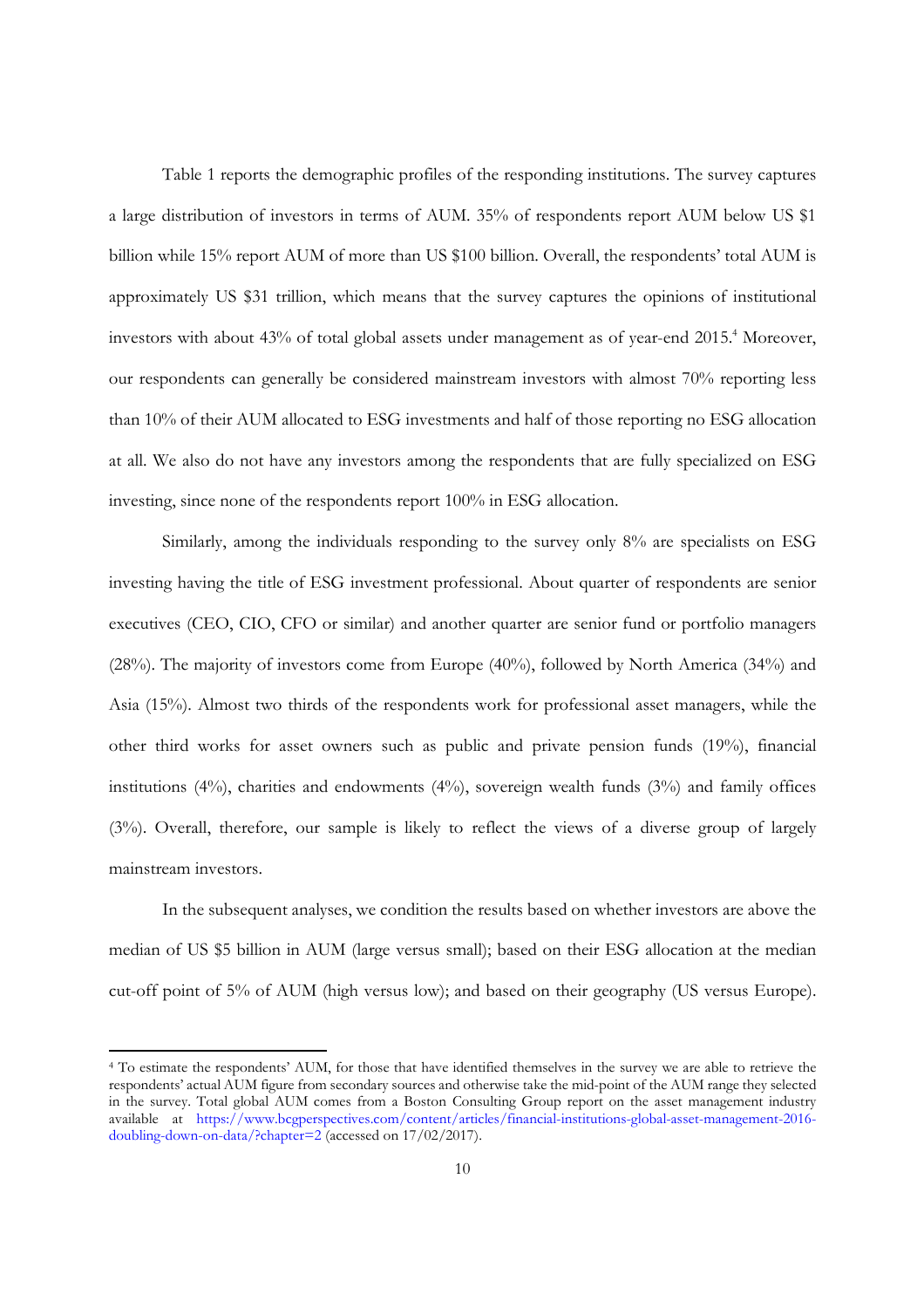The size cut-off gives us a value-weighted rather than an equal-weighted view of investor beliefs. The ESG allocation and geography sub-analyses gives us a view on the level of maturity in ESG awareness. We expect that investors with more allocation in ESG and investors in Europe are more ESG-aware.

#### **3. Why investors use ESG data in their investment process**

#### *What motivates investors to use ESG data?*

 $\overline{a}$ 

Social norms shape economic behavior and may influence market outcomes (Becker 1971; Merton 1987). Social and environmental responsibility has become a societal focal point over the recent years and this trend has spilled over to financial markets. A growing number of socially responsible investors considers ESG information in their investment allocations suggesting that such information has become more important in the investment process.<sup>5</sup> However, it is still unclear whether mainstream investors, too, use ESG information, and whether they do so having financial motives (i.e., investment performance or increasing client demand) or norms-based (i.e., ethical) motives. Consequently, the first part of the survey asks whether investors consider ESG information when making investment decisions and why.

Table 2 contains the results separated into investors that responded "yes" and "no" to the question whether they consider ESG information in their investment decisions, and their corresponding reasons why. The respondents could first pick "yes" or "no" (which were mutually exclusive) and then the corresponding reasons. Among the reasons the respondents could choose one or more alternatives. In Table 2 the responses are rank ordered by the percentage of respondents that

<sup>&</sup>lt;sup>5</sup> See most recent US SIF (2016) and Eurosif (2016) reports for the growth and size of the responsible investment industry in the United States and Europe. Available at http://www.ussif.org/store\_product.asp?prodid=34 (accessed on 19 Feb 2017) and https://www.eurosif.org/sri-study-2016/ (accessed on 19 Feb 2017).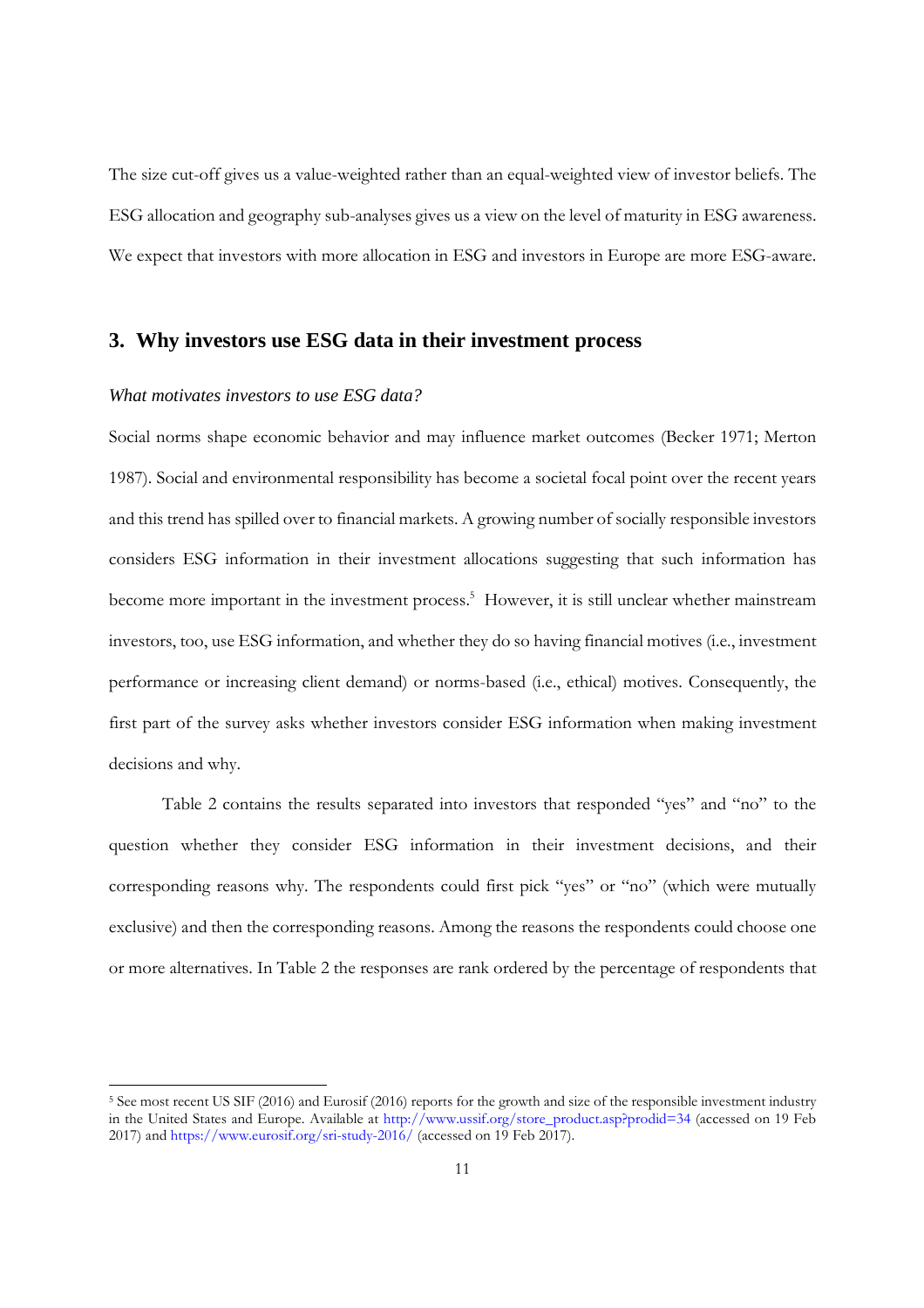chose each reason.<sup>6</sup> Respondents also had the option to provide free-text answers for other reasons not provided in the answer list.

 The results in Table 2 reveal that a large majority of investors (82%) consider ESG information when making investment decisions. The percentage is not statistically different between large (above the median AUM of US \$5 billion) and small investors, but increases to 93% for investors in the high group in terms of ESG allocation (above the median of 5% of AUM), compared to 75% for investors with an ESG allocation below the median. This difference is statistically significant (pvalue<0.01). Significant differences also exist between US compared to European investors. A significantly smaller percentage of US investors (75%) compared to those from Europe (84%) responded that they consider ESG information in investment decisions (p-value<0.1).

A key finding in Table 2 is that of the investors that do consider ESG information in their investment decisions the majority (63%) responded that they do so, because ESG information is financially material to investment performance. This percentage is also statistically significantly different from all other possible response choices. Perhaps not surprisingly, the percentage is higher for investors with a high ESG allocation (69% versus 58%, p-value<0.01) and more interestingly is somewhat lower for US compared to European investors (56% versus 64%), although the difference is not statistically significant.

There is a distinct cluster of other response choices, all receiving about a third of responses, why investors use ESG information. Among these are in ranking order (i) growing demand from clients and stakeholders; (ii) its effectiveness in changing firms' behavior; (iii) because they consider it part of their product strategy; and (iv) because they see it as their ethical responsibility. Among these a significantly higher percentage of large compared to small firms suggest strategic-financial reasons

 $\overline{a}$ 

<sup>6</sup> In the actual Internet survey the response choices were scrambled randomly. That is, different respondents saw different ordering of alternatives.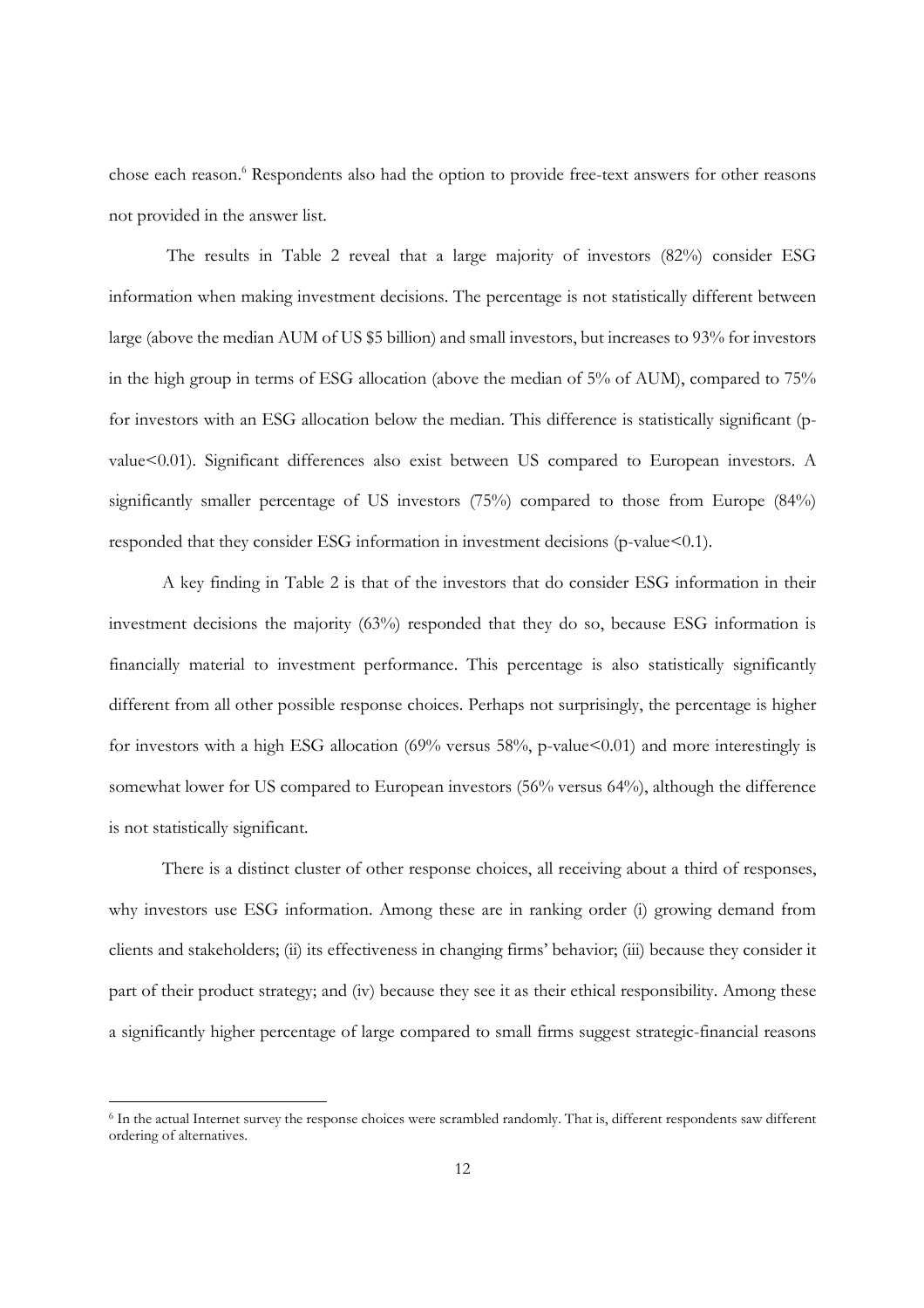such as growing client demand  $(54\%$  versus  $22\%$ , p-value  $(0.01)$  or the development of investment products  $(43\% \text{ versus } 27\% \text{, p-value} \leq 0.01)$  among the motivations. The product development motive is also significantly more important for US investors compared to Europeans (47% compared to 30%, p-values<0.01). In contrast, smaller investors are more likely to see the consideration of ESG information in investment decisions as an ethical responsibility  $(36\%$  compared to  $25\%$ , p-value <0.05) as do European investors compared to US investors  $(41\%$  compared to 19%, p-value <0.01). A significantly higher percentage of European compared to US investors also believes ESG considerations to be effective in changing firms' behavior  $(41\% \text{ versus } 26\%, \text{ p-value} < 0.05)$ .

Among the minority that responded they do not consider ESG information in investment decisions a significantly larger percentage of US investors compared to Europeans think that the information is not material for investment purposes  $(22\%$  versus  $4\%$ , p-value $\leq 0.05$ ) and that using the information would violate their fiduciary duty (22% vs 8%). The latter finding is interesting in the context of guidance by the US Department of Labor issued in December 2015 that clarifies that using ESG information in investment decisions is not inconsistent with fiduciary duties. Specifically, the DoL guidance states that "[…] *environmental, social and governance factors may have a direct relationship to the economic and financial value of an investment*".<sup>7</sup>

Overall, the evidence in our sample suggests that the use of ESG information is driven primarily by financial rather than ethical motives, but that there is considerable variation across geographies. Ethical motives seem to play a larger role in Europe compared to the US and, consistent with this, the former believe more strongly that engagement with companies can bring change in the corporate sector and address ESG issues. The textual responses given under "other" in Table 2 provide some more qualitative statements supporting the quantitative evidence. For example,

 $\overline{a}$ 

<sup>7</sup> See U.S. Department of Labor News Release No. 15-2045-NAT. Available at

https://www.dol.gov/opa/media/press/ebsa/ebsa20152045.htm (accessed 17 February 2017)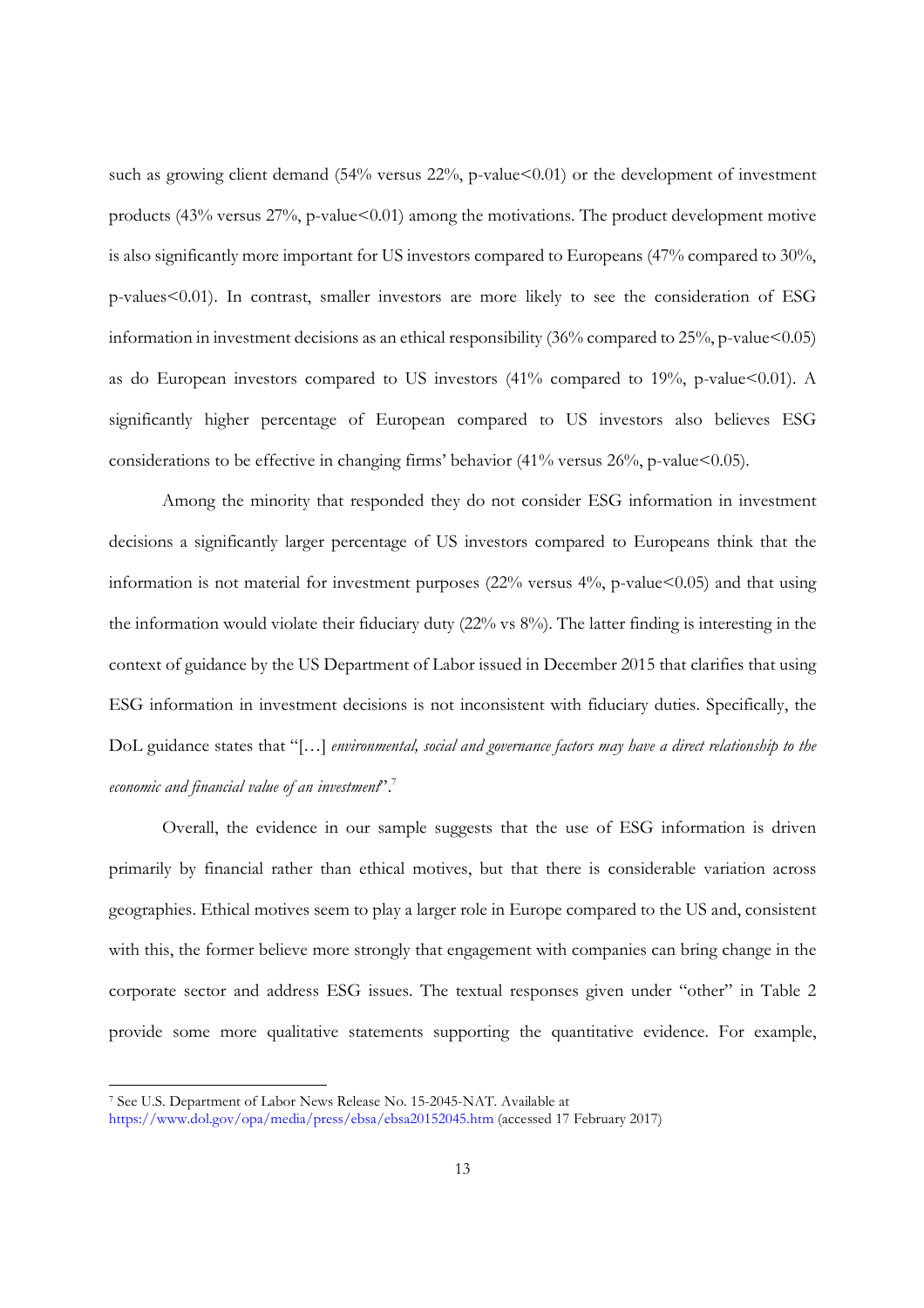respondents stated that "*ESG information is important to assessing investment risk*", or "*it helps us identify the risks and opportunities of the investments we make for our clients*" and further *"[ESG information] often can give insight into the "Why" for some of the financial information"*, all statements that support the financial motive. Among those that do not consider ESG information the majority of "other reasons" relate to the fact that the respondents follow a passive investment strategy, that they "*need to be able to quantify non-financial information for a large cross section of stocks*" and that it requires "*researching which ESG factors are relevant by asset class and industry.*" We next investigate the underlying financial motive in more detail.

#### *Why is ESG information material for investment decisions?*

 $\overline{a}$ 

A large and diverse literature in economics and management develops several arguments why ESG information might be material for investment value. The literature is too extensive to discuss in detail, but broadly suggests that ESG data provide material information about a company's reputation and brand (Ariely et al. 2009), competitive position (Milgrom and Roberts 1986; Porter and van der Linde 1995), relationship with stakeholders (e.g., regulators, employees, consumers) (McWilliams and Siegel 2001), the quality of management (Besley and Ghatak 2005) and its exposure to litigation and regulatory risk (Benabou and Tirole 2010).<sup>8</sup> Accordingly, we examine which of these reasons, if any, investors consider the most important in their decision to consider ESG information for investment decision making.

Table 3 presents results on the level of investors' agreement with the reasons why ESG information is material for investment decisions. The table is rank ordered by the average rating (on a scale of 1-4). Table 3 reveals that most respondents believe ESG information to be financially material because it affects a company's reputation and brand. Nearly 97% of investors agree or strongly agree with the reputational role of ESG data on financial value. Indeed, the average rating for this rationale

<sup>8</sup> For a more detailed discussion and review of the literature on the materiality of ESG information see Amel-Zadeh (2016).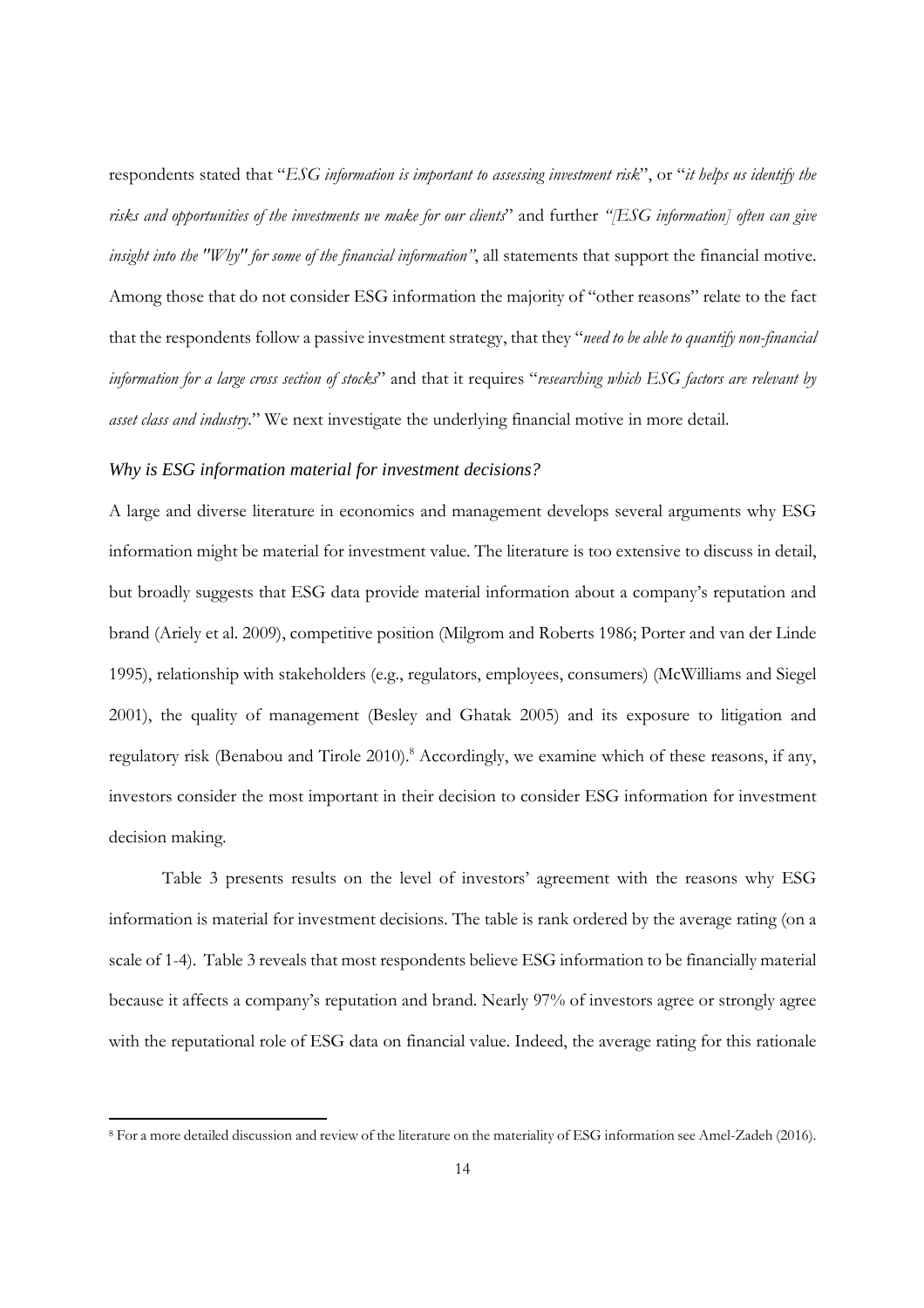is statistically higher than for any of the other seven potential reasons (p-value<0.01). A close second reason for the suggested materiality of ESG information is that it informs investors about potential litigation and regulatory risk. About 93% of investors agree or agree strongly with this notion. The average rating for this rational is also statistically greater than for all lower ranked rationales (pvalue $\leq 0.01$ ). In contrast to these two highest ranked rationales, both of which relate to a (reputational and legal) risk perspective of ESG, the third ranked with 85% of the responses suggests that investors believe ESG information signals a company's long-term approach to value creation. Respondents also think that better ESG performance serves as a proxy of management quality or a company's competitive strength albeit less likely compared to the previous three reasons. As in the prior table the materiality of ESG information is primarily of financial nature and less dependent on formal ethical or social mandates of investors, which is ranked last among the seven choices.

Table 3 further reveals few differences among respondents conditional on size, ESG allocation and geography. In fact, there are no notable differences between US and European investors. Unsurprisingly, investors with a high ESG allocation tend to rate all reasons higher and show significantly lower skepticism towards the financial materiality of ESG in general. Overall, respondents believe that a company's environmental, social and governance information is relevant for assessing its reputational, legal and regulatory risk primarily. We next turn to examine which ESG issues are most relevant in the investment process.

#### *Which ESG Issues are Financially Material?*

Prior literature has examined the financial materiality of several different ESG issues. Prior research has documented the presence or absence of an association between carbon emissions (Konar and Cohen 2001), customer satisfaction (Ittner and Larcker 1998), anticorruption efforts (Healy and Serafeim 2016), employee satisfaction (Edmans 2011), supply chain practices (Golicic and Smith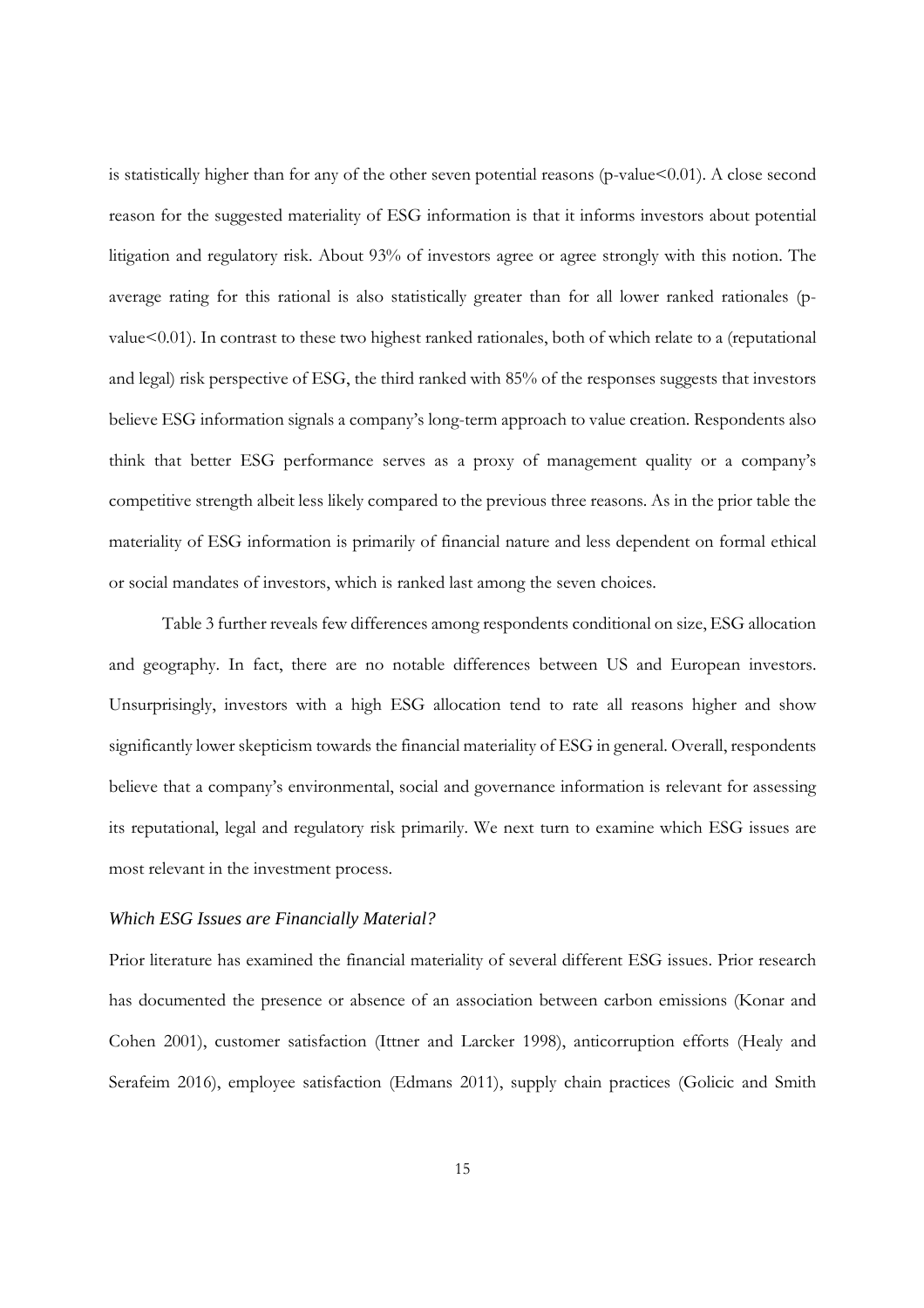2013), or community relations (Henisz, Dorobantu and Nartey 2014) and financial performance. Table 4 seeks to shed light on which ESG issues most investors consider to be financially material.

 Table 4 shows that most investors find a firms' anticorruption practices to be financially material. This is consistent with Healy and Serafeim (2016), who find that such disclosures predict both media allegations in the future regarding corruption issues, as well as future sales growth and profitability margin changes in high corruption geographic segments. The second issue that most investors consider financially material within the governance space, is leadership and board of directors, consistent with a long stream of literature that seeks to identify the effect of leadership and board on firm performance (Hillman and Dalziel 2003). The next important categories span environmental issues and product information. Most financially material among these are climate change, energy, fuel and waste management information, in support of a literature that examines carbon emissions and their effect on firm value (Matsumura, Prakash and Vera-Munoz 2013) as well as information on the long-term impact of products and their quality and safety. The former are more important to large investors, while the latter seem more important to smaller investors. Furthermore, customer satisfaction and employee health, safety and wellbeing are the other highest scoring items.

 All other issues, on average, score lower in the percentage of investors that think they are financially material. Across all issues, biodiversity impacts, product packaging and community relations are the lowest scoring items. Investors with a high ESG allocation, unsurprisingly, find most ESG issues generally more financially material compared to investors with a low ESG allocation, while European investors particularly find more employee and product related information as financially material compared to US investors.

 However, these results might be obscuring important differences across different sectors. For example, managing climate change risk can be strategically important for some firms, while employee health and safety issues are more likely to be strategically important for other firms (Eccles and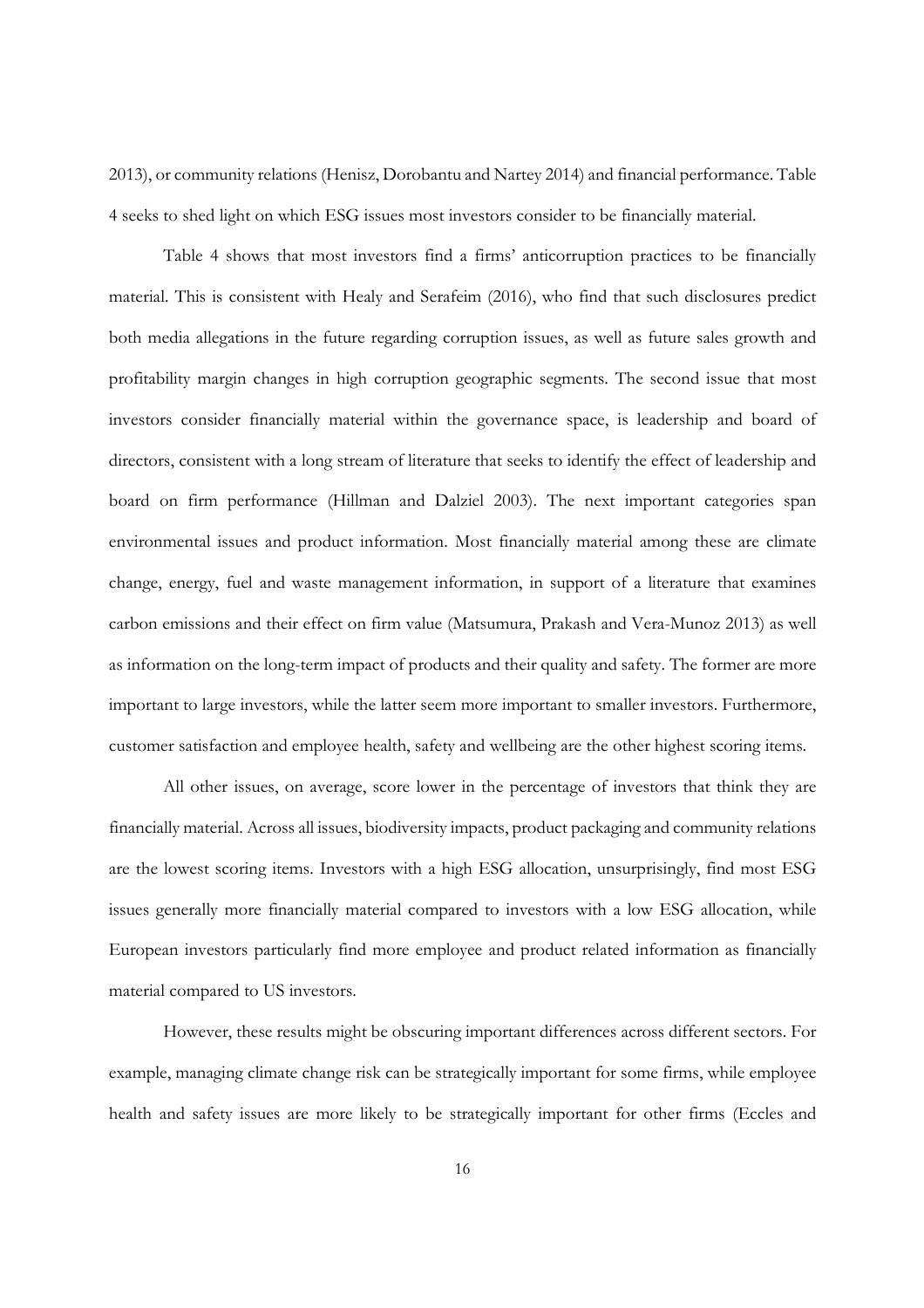Serafeim 2013). Table 5 provides strong evidence that investors are aligned with such an industryspecific view of materiality that is consistent with the standard setting process of the Sustainability Accounting Standards Board (SASB). Khan, Serafeim and Yoon (2016), use SASB's industry classifications of materiality and show that firms that improve their performance on material ESG issues tend to have better stock market and accounting performance in the future. Table 5 shows that climate change is broadly agreed to be financially material for the energy sector followed by basic materials and utilities and then by transportation and industrials. For the remaining sectors the percentage of investors considering climate change as a financially material issue is considerably lower. We find similar effects for energy and water consumption and for waste management practices. However, we note that consistent with mining firms producing vast amounts of waste and consuming large amounts of water we find basic materials rising to the highest scoring sector for those issues.

 Governance policies are by a large margin most relevant for the financial sector followed by professional service firms (Khan, Serafeim and Yoon 2016). Impact of products on customers are most relevant for business-to-consumer (B2C) sectors (Eccles, Ioannou and Serafeim 2014). By a large margin the highest scoring sector is consumer and retail, followed by healthcare, financials, technology, median and telecommunications, and professional services. Impact of business activities on local communities is by a large margin most relevant for basic materials firms (Hillman and Dalziel 2003), followed by utilities. Both sectors tend to have very large local impact from their business operations thereby affecting everyday lives of local communities. Financial, healthcare, professional services, and consumer and retail, all B2C sectors, are the highest scoring sectors for employee related policies. Consumer and retail and industrials are the highest scoring sectors for supply chain policies consistent with those sectors relying on robust supply chain to deliver their products but also with these sectors having supply chains that have been the focus of attention for significant social and environmental issues (e.g. labor or pollution). Consumer and retail as well as basic materials are the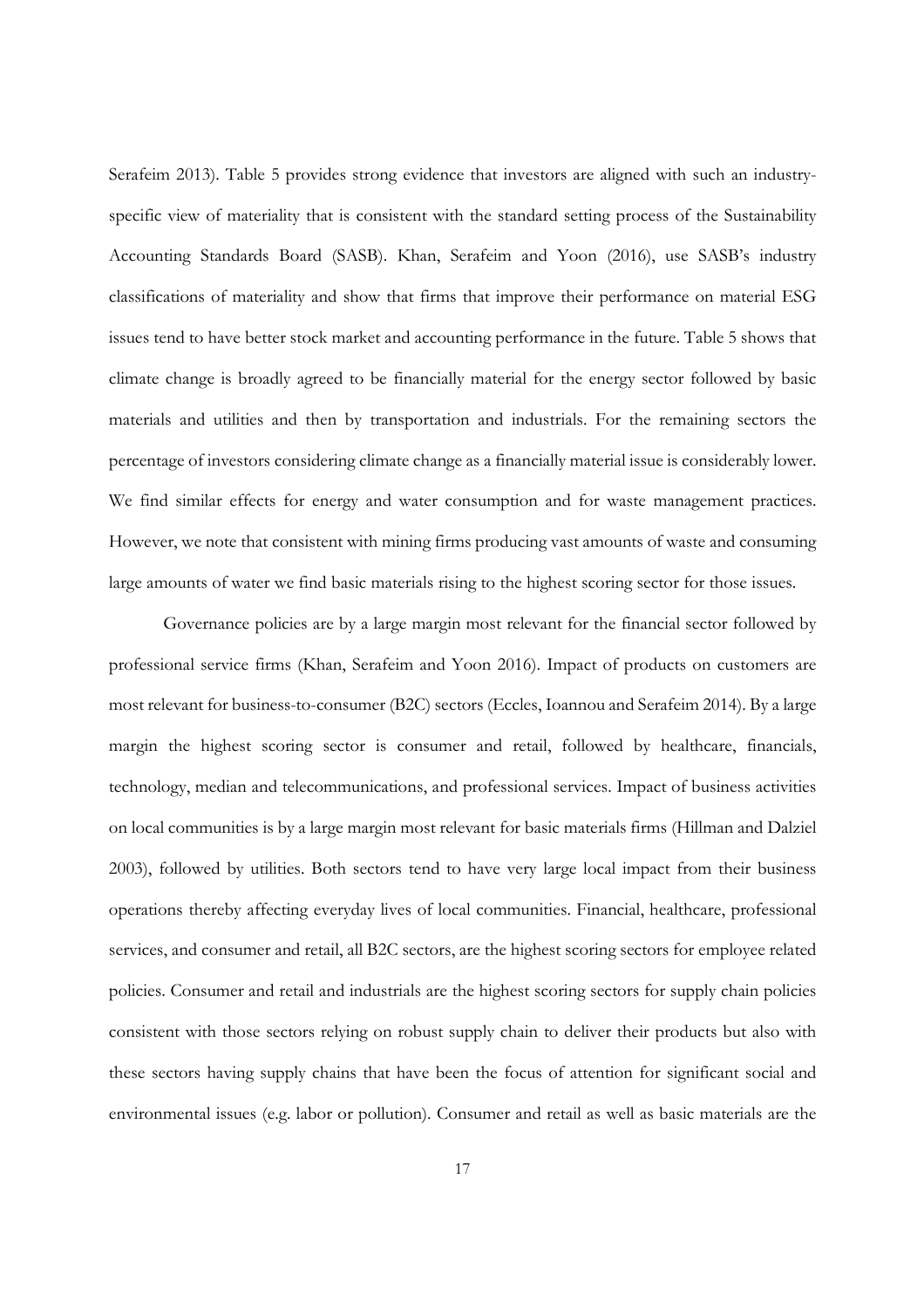highest scoring sectors for human rights issues, consistent with firms in these sectors having experienced problems with child labor, forced labor, health and safety practices in suppliers over the years (see the case of the Rana Plaza collapse as an example for retail companies and Gold Barrick in Papua New Guinea as an example for basic materials companies).

Overall, Tables 4 and 5 present evidence on how investors view the investment relevance of different ESG issues. Perhaps the most important message is that this varies systematically across sectors. We next turn to examine what factors prevent investors from using ESG information in their investment process.

#### *Barriers to ESG data integration in the investment decision process?*

We found in Table 2 above that almost 18% do not use ESG information for investment decision making and a sizable portion of these respondents (about 21%) cites data problems as one impediment. We examine this in more detail in Table 6.

Table 6 presents results on the relative importance of factors that limit investors' ability to use ESG information in their investment decisions. The table is rank ordered by the percentage of responses for each choice. Respondents could select more than one alternative. Table 6 reveals that the greatest challenge investors face in integrating ESG information in their investment process is the lack of cross-company comparability and the lack of standards governing the reporting of ESG information. 45% and 43% of respondents state these as the largest impediments. The respondents give slightly less, but similar, weight to the possibility that ESG information is costly to gather and analyze (41%), lacks detail (39%) and is difficult to quantify (38%). The percentage differences between all of these choices are not statistically significant.

 The respondents assign statistically lower importance to the possibility that ESG disclosures are too infrequent (28%) or potentially lack reliability or require external assurance (26%). That is, overall investors seem to be satisfied with the timeliness and reliability of ESG disclosures. Moreover,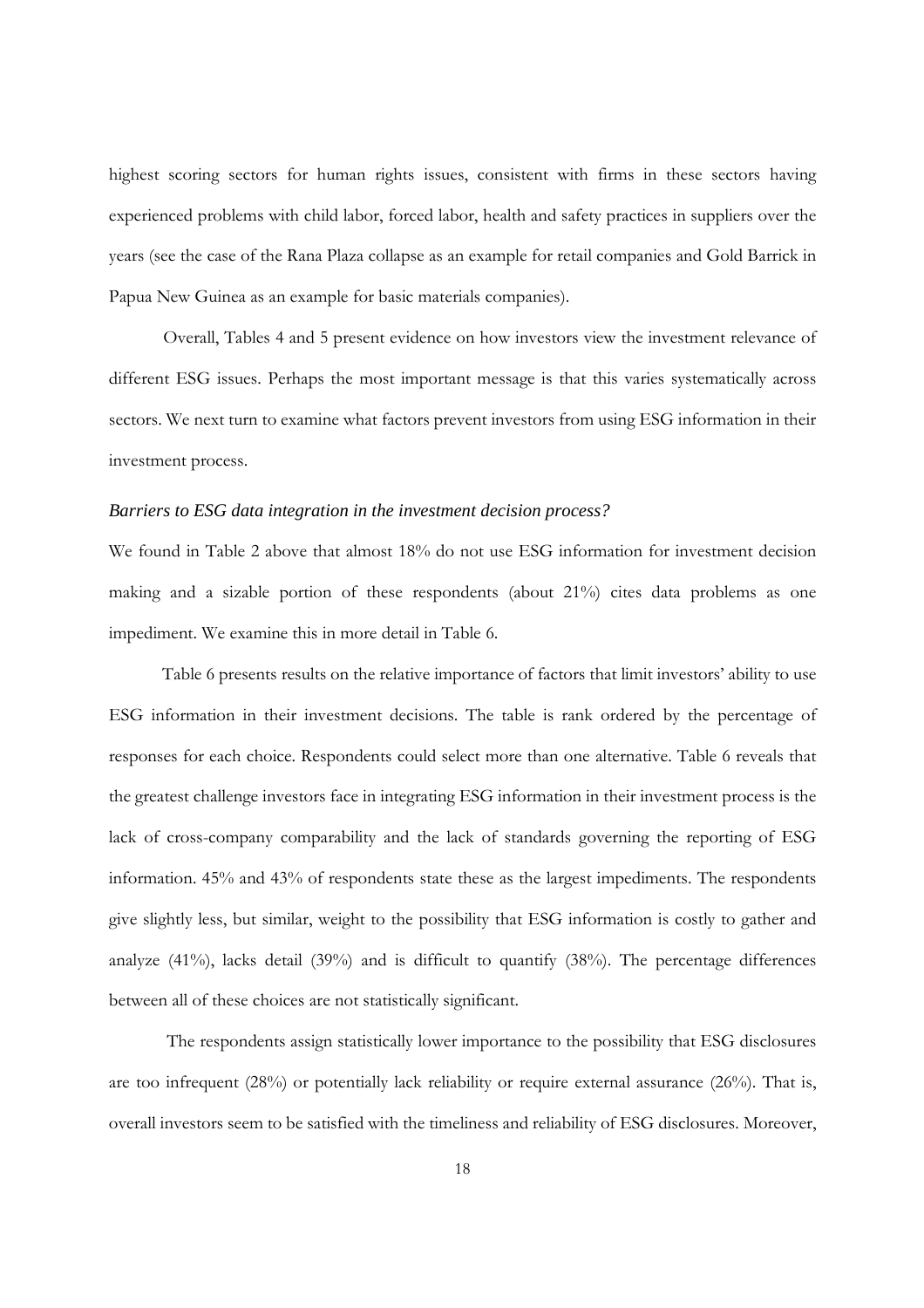only a minority suggests that the reporting of ESG data is too cluttered to be useful (17%) or that their client mandates legally prevent them from incorporating ESG information (1.4%).

Overall, investors globally seem to agree on the main factors that impede an integration of ESG data in the investment process, although a somewhat higher percentage of US investors seem to be concerned about the reliability of the data (32%) compared to investors from Europe (27%). The reliability and a lack of audit of ESG data also concerns large investors significantly more than small investors (47% versus 16%, p-value<0.01), and consistent with this so does the lack of reporting standards (52% versus 39%, p-value  $< 0.01$ ).

The qualitative comments confirm that a lack of standardization and quantification are the main obstacles to ESG data integration. For example, some investors state that "*reliability and standards are the biggest headwinds*" or that ESG disclosures are "*still a very qualitative approach*", while others also demand "*sector specific ESG data and industry-adjusted scoring*." To further inform investors' data needs we next examine how investors incorporate ESG information in their investment process.

### **4. How investors use ESG data in their investment process**

#### *The use of ESG information in the investment process*

Little is known about how investors use ESG information. Traditionally the literature has concentrated on comparing the performance of self-labeled SRI funds compared to conventional mutual funds. In general, these studies find that performance does not differ between SRI and conventional funds (see for example Bauer et al. 2007). A few studies find underperformance of SRI funds (Hong and Kostovetsky 2012) and that this is concentrated in funds that use more screens in their investment process (Barnett and Salomon 2006). While the literature has concentrated on SRI funds that have traditionally used negative screens in their investment process, we know little about how mainstream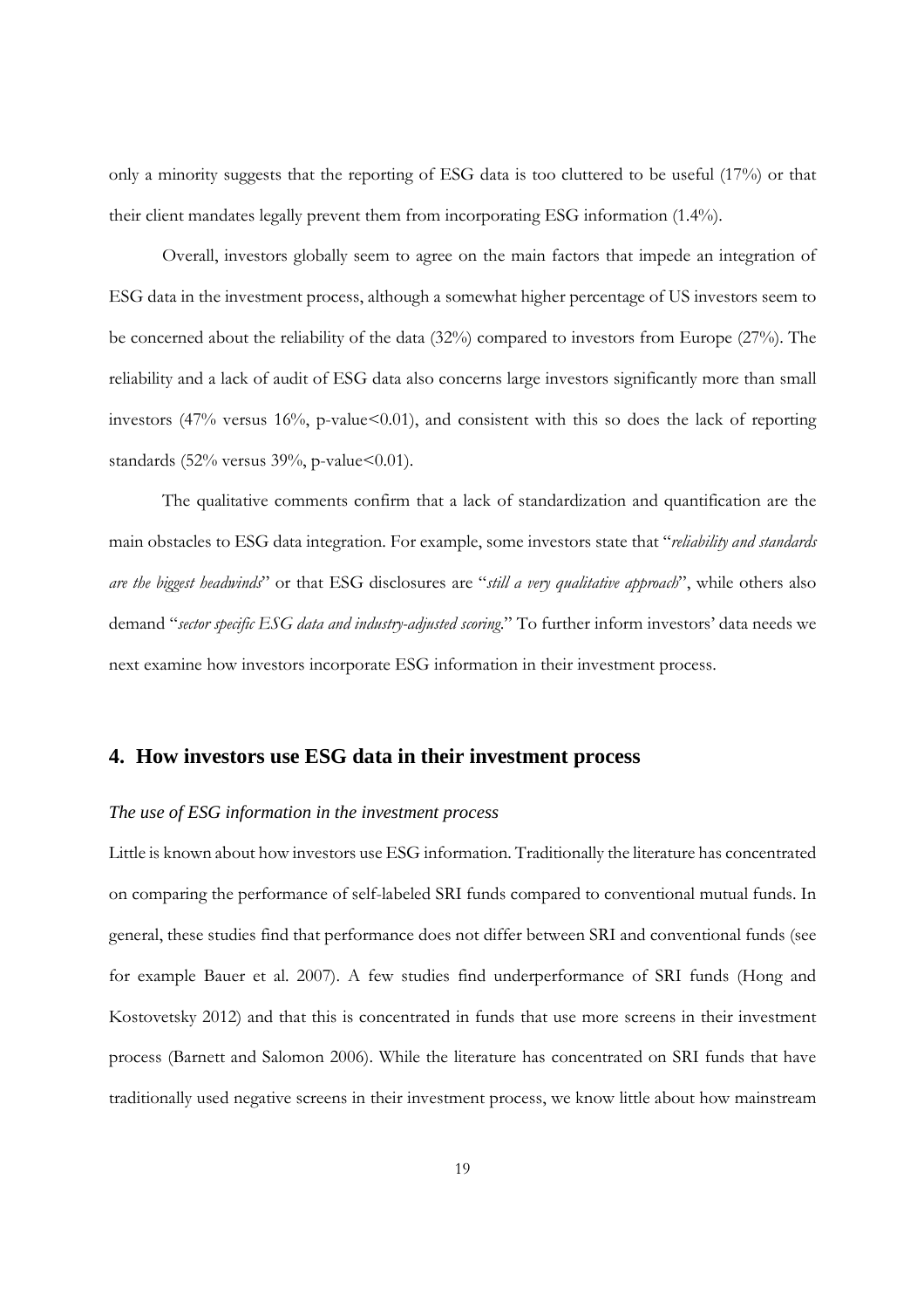investment organizations use reported ESG information, the granularity of which allows them to move beyond negative screening based on industry membership or involvement in 'sin' businesses.

Table 7 reports results on how investors integrate material ESG information in their investment process. The methods are separated into the use of ESG data at the individual firm (top part of Table 7) and portfolio level (bottom part of Table 7). The possible choices are rank ordered by the percentage of respondents for each choice within these two categories. Respondents were able to select more than one alternative. The table reveals that at the firm level ESG information is used to engage with firms (37%) and also integrated into valuation models (34%), while at the portfolio level ESG data is mostly used as a screening tool (39%) and as additional input to portfolio optimization models (35%). The proportions of the four methods are not statistically different from each other. They are, however, statistically greater than those for all other response choices.

The use of ESG information as screening tool is more prominent with large investors (58% versus  $30\%$ , p-value $\leq 0.01$ ) and investors with a high ESG allocation (52% versus 30%, p-value $\leq 0.01$ ), while the percentage is similar for investors in the US and Europe. Similarly, large investors and investors with a high ESG allocation are more likely to use ESG information to engage with firms (43% versus 34%, p-value<0.1, and 58% versus 24%, p-value<0.01, respectively). In contrast, however, fewer US investors state that they use ESG information for engagement purposes compared to investors from Europe  $(27\%$  versus 48%, p-value < 0.01).

Other uses of ESG information relate to more specialized investment strategies such as impact investments (26%) and thematic investment (21%), which are also more prominent in Europe than in the US (29% and 28% compared to 20% and 16%, respectively, p-values<0.05). Moreover, consistent with the results in Table 3 that ESG data is informative to assess a company's risk, Table 7 reveals that at the firm level such information is also used by some investors to estimate firm-specific and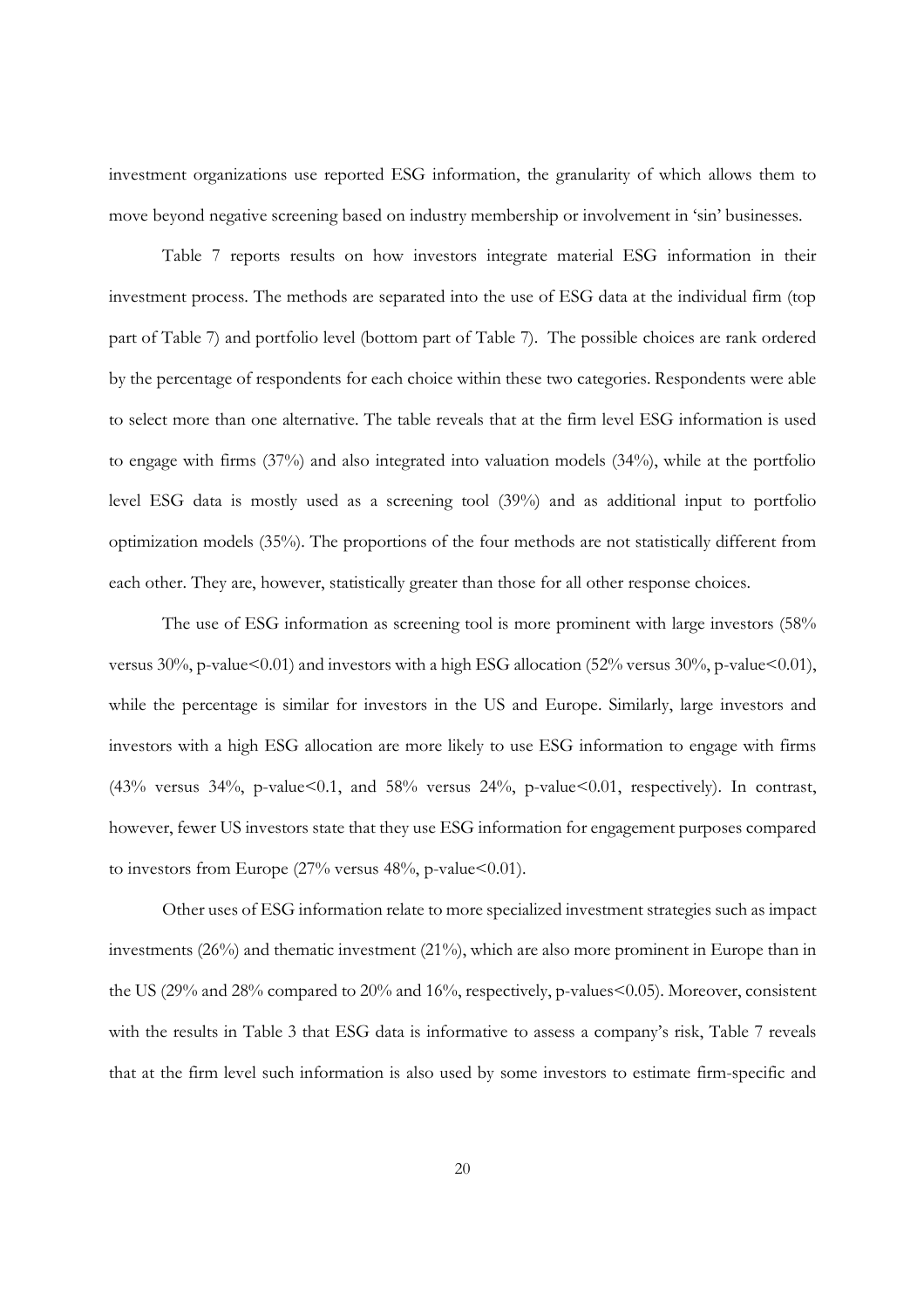systematic risks, the latter being more prominent outside of the US (26% compared to 17%, pvalue $\leq 0.1$ ).

ESG information plays a lesser role in creating portfolio tilts and smart beta strategies and overall almost 17% of our sample states that they do not use ESG information in their investment process with the percentage being higher for small firms  $(19\%$  versus  $11\%$ , p-value $<0.05$ ), for firms with low ESG allocation (25% versus 4%, p-value<0.01), and for US-based investors compared to those from Europe (22% versus 12%, p-value<0.05). The finding that US investors are less likely to use ESG data in their investment process, particularly in any other way than as a screening tool, is consistent with these investors having stronger concerns about data reliability (as found in Table 6) as screening methods have the least extensive data needs.

#### *ESG information and financial performance*

We next examine investors' expectations about the financial performance of the firm-level and portfolio-level investment strategies that integrate ESG information as investigated in Table 7. We first ask investors about the expected firm-level effects, that is, whether companies that perform well on ESG metrics have different financial properties than those that perform poorly on these metrics. We then examine the expected financial characteristics of ESG screening methods that investors according to their responses in Table 7 use predominantly at the portfolio-level.

#### **Firm-level performance**

Table 8 reports results on investors' expectations about the characteristics of stocks of companies that perform well on ESG metrics. The possible choices are rank ordered by the percentage of responses for each choice. Respondents were able to select more than one alternative of opposite pairs that were mutually exclusive. The respondents also had the choice to select the mutually exclusive alternative (7) that ESG metrics do not affect the investment characteristics of stocks.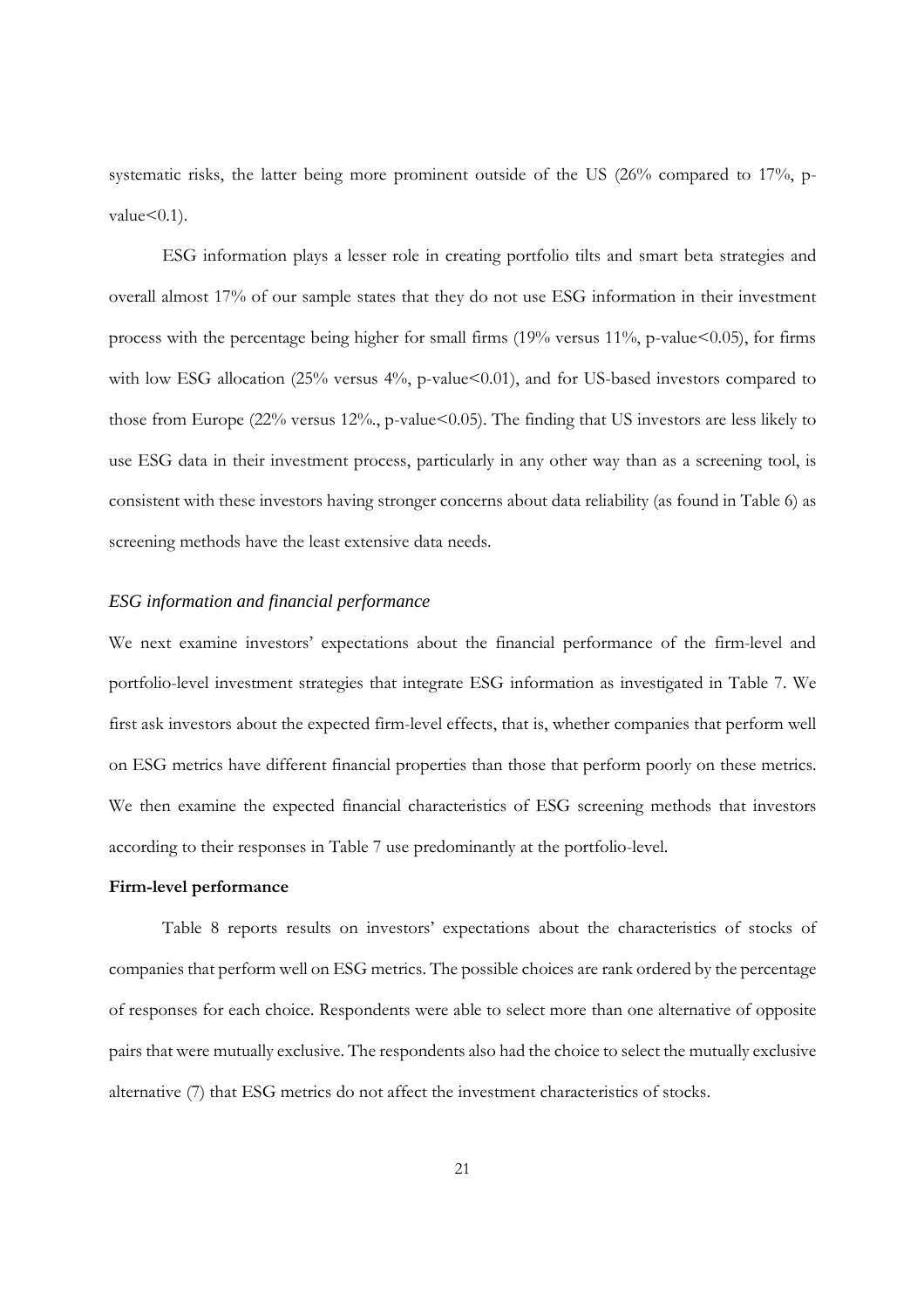Table 8 reveals that investors primarily believe that companies with high ESG performance have lower systematic risk (46%). The proportion of respondents choosing this alternative is statistically greater than for all other choices (p-value $\leq 0.01$ ); in particular, compared to its mutually exclusive opposite that these stocks have higher systematic risk (4.2%). The second and third highest ranked choices are that companies with high ESG performance attract a positive risk premium (31%) or are underpriced by the market (24%), both of which receive statistically higher percentages than their opposite counterparts (p-value<0.01). The proportion of respondents for the latter choice is, however, not statistically different compared to the proportion of respondents (21%) that believe that ESG metrics do not affect financial performance attributes of stocks.

The three highest ranked choices receive significantly higher ratings from investors with high ESG allocations with 57% compared to 39% believing that these stocks have lower systematic risk (pvalue  $(0.01)$ , 37% compared to 27% stating that they attract a positive risk premium (p-value  $(0.1)$ ) and 34% compared to 18% believing that stocks with high ESG performance are underpriced. There is also a significantly higher proportion of European investors compared to US investors that believe high ESG performance is correlated with lower systematic risk (55% versus 43%, p-value<0.1) and with a positive risk premium (36% versus 24%, p-value<0.01). Consistent with this finding a higher proportion of US investors believe that the ESG performance of a company is unrelated to its financial attributes (29% versus 15%, p-value  $0.05$ ), something a significantly higher proportion of smaller investors  $(26\%$  versus  $11\%$ , p-value $\leq 0.01$ ) and of investors with low ESG allocation  $(29\%$  versus  $10\%$ , p-value < 0.01) agree with.

Overall Table 8 reveals that investor believe that at the firm-level high ESG performance predominantly affects risk characteristics of the stocks and relatively represents less a characteristic that is underpriced.

#### **Portfolio-level performance**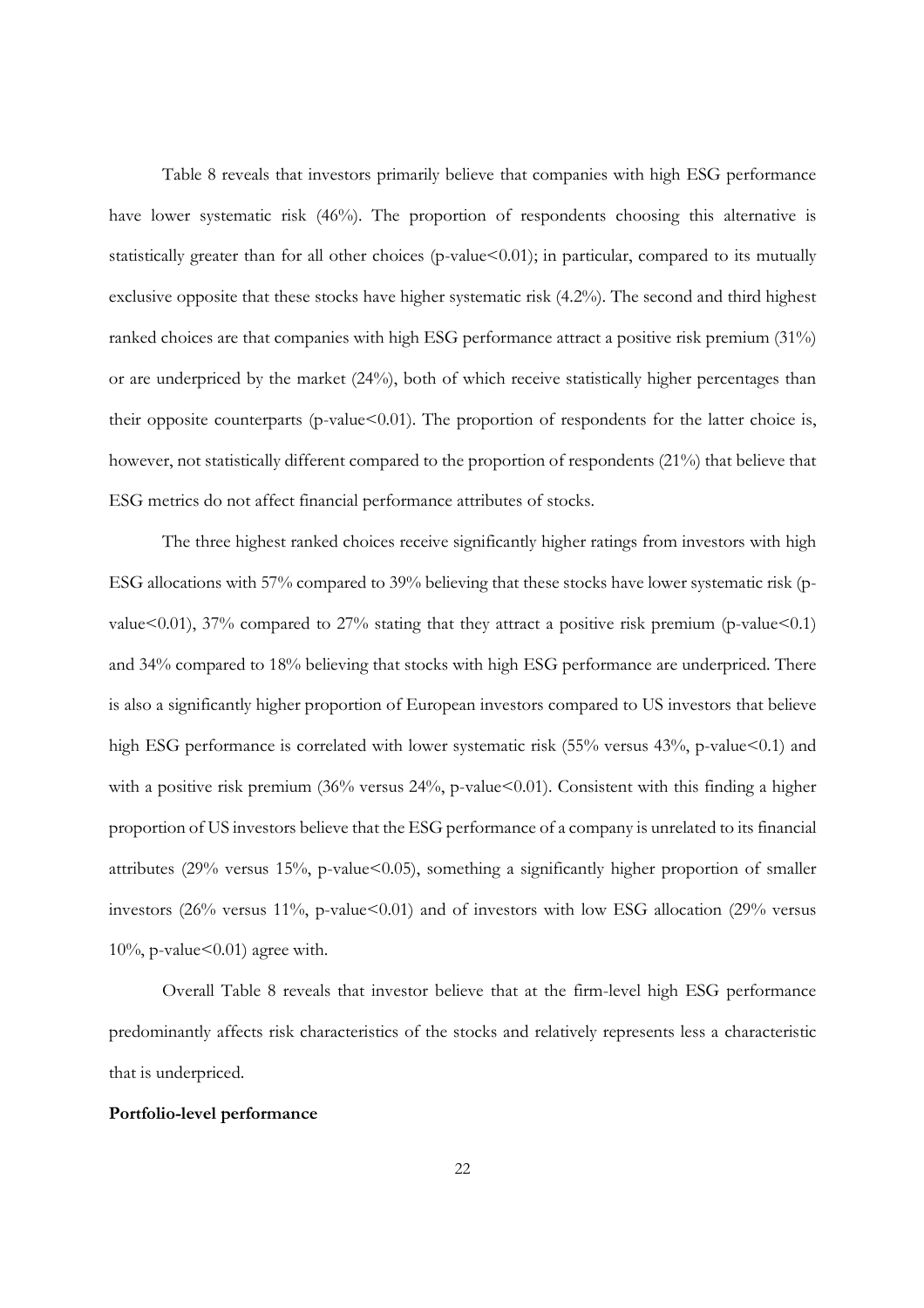Table 9 reports results on how investors expect ESG information to affect investment characteristics of portfolios compared to a market index. Panel A summarizes the results for portfolios constructed using negative screening methods and Panel B summarizes the results for positive screening methods. The possible choices are rank ordered by the percentage of responses for each choice. Respondents were able to select more than one alternative across choices and only one within opposite pairs. The respondents also had the choice to select the mutually exclusive alternative (7) that ESG metrics do not affect the investment properties of portfolios.

Regarding negative screening methods, Table 9 panel A reveals that investors predominantly believe that negative screening on ESG metrics reduces a portfolio's risk (28%) and earns positive excess returns  $(23%)$ . While these two choices dominate all other choices (p-value <0.01), the proportions are not significantly different from those that believe that negative ESG screening has no effect on investment properties of portfolios (28%). The next highest proportions of respondents believe that negative screening reduces diversification benefits and increases the tracking error (19% and 18%, respectively). The belief that negative screening reduces the pool of investable assets and is thus detrimental to diversification is more prominent among US investors compared to European investors  $(25\% \text{ versus } 12\% \text{, p-value} < 0.05)$ . Although, more European than US investors believe negatively screened portfolios earn a positive risk premium (16% versus 9%, p-value<0.1), significantly more Europeans than US investors also believe that these portfolios earn a negative risk premium as the cost of protection against downside risk  $(11\% \text{ versus } 3\% \text{, p-value} \leq 0.05)$ .

Regarding positive screening methods, Table 9 panel B reveals that the most dominant belief among investors is that positive screening will lead to positive excess returns (35%), with no notable differences between US and Europe. However, again the percentage choosing this alternative is not significantly different from the percentage of investors believing that there is no significant effect of positive screening on portfolio characteristics (30%). Among investors with a high ESG allocation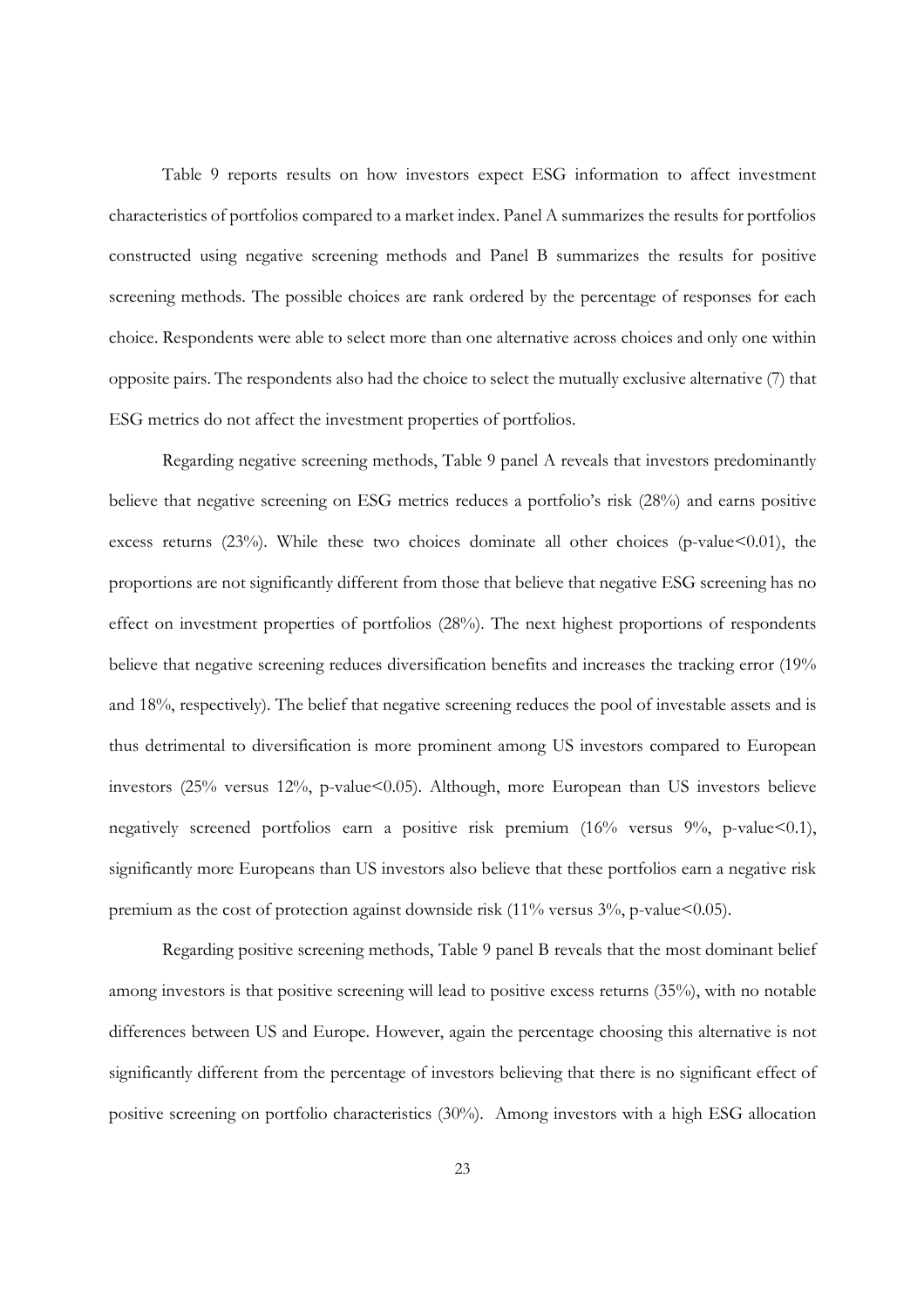the percentage of those believing that positive screening increases excess returns is significantly higher than among those with a low ESG allocation  $(44%$  compared to 29%, p-value < 0.01), while at the same time a higher proportion of the latter thinks that there are no effects (35% compared to 23%,  $p$ -value $<0.05$ ).

The second favorite alternative is that positively screened portfolios earn a positive risk premium (26%) closely followed by that these portfolio have lower betas or volatility. Among investors that believe these portfolios to earn higher risk premia there is a significantly higher proportion of European compared to US investors  $(32% \text{ versus } 21\% , p-value<0.05)$ . Significantly fewer investors believe that positive screening leads to negative excess returns (5%), increases in the portfolio's beta (4%) or earns a negative risk premium (4%).

Table 9 panel C reports the differences in proportions and tests between negative and positive screening methods. A significantly higher percentage of investors believes positive screening to earn a positive risk premium or positive excess returns compared to negative screening (difference in proportions at 13% and 12%, respectively, p-values<0.01). More investors believe negative screening to earn negative excess returns (p-value=0.01), a negative risk premium (p-value=0.03) and to have higher portfolio betas (p-value=0.04).

Overall the evidence in Table 9 suggests that investors expect positive screening methods to lead to higher returns (either as excess return or in form of a risk premium) while negative screening methods are expected to reduce risk, but also be somewhat detrimental to diversification benefits and more likely than positive screening to earn negative returns. This is perhaps a somewhat surprising finding given that Table 7 shows that negative screening is the most favored approach to integrate ESG information. We next examine this further by investigating ESG integration strategies more widely beyond screening methods both relative to each other and compared to a passive indexing strategy as well as investors' expectations about the future use of these strategies.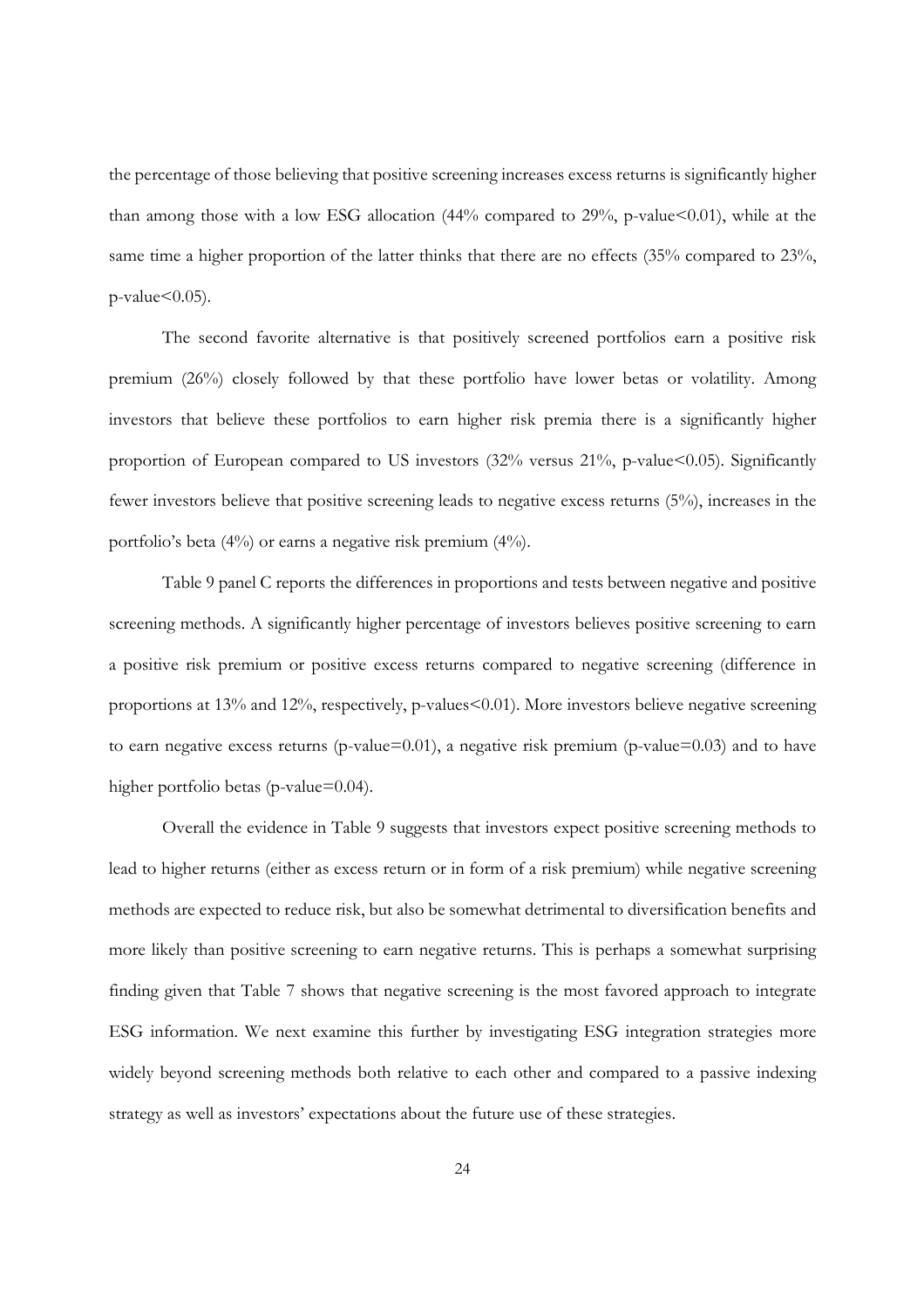#### *ESG strategies: Financial performance and future integration*

The literature provides mixed evidence on the financial effects of integrating ESG information in the investment process. The inconclusive evidence is likely due to the variety of different strategies that have emerged over the years how investors use and incorporate ESG data in investment selection and portfolio allocation. For example, while some studies find that portfolios that exclude certain firms based on ethical norms (Hong and Kacperczyk 2009) or are formed based on aggregate ESG measures (Brammer et al 2006) underperform their peers, others find that portfolios positively screened on material ESG issues (Khan et al. 2016) or those that are formed based on individual ESG data points such as employee satisfaction (Edmans 2011) outperform their peers. To shed further light on the investment performance of the different ESG integration strategies we investigate investors' expectations about the financial performance and future importance of these strategies.

Table 10 presents results on investors' expectations about the effects of the most commonly used ESG/SRI strategies on investment returns. Respondents were asked to rate the investment impact of different ESG investment strategies compared to a market benchmark on a scale from 1-5, where 1 equals significantly negative, 3 is neutral, and 5 significantly positive. The table is rank ordered by the average rating for the respective strategy. The table reveals that full ESG integration is considered the most beneficial investment strategy by investors in terms of its impact on investment performance. The rating for this strategy is statistically higher than for any other strategy except for active ownership, which is the second highest ranked ESG strategy. 61% of investors believe that full ESG integration and 53% believe direct engagement with companies on ESG issues has a moderately or significantly positive impact on financial returns. In contrast, only 6% and 7%, respectively, believe these strategies to have a moderately or significantly negative impact on returns. The third most beneficial investment strategy is positive screening for which 60% of investors believe the financial impact to be moderately or significantly positive and 11% think the opposite.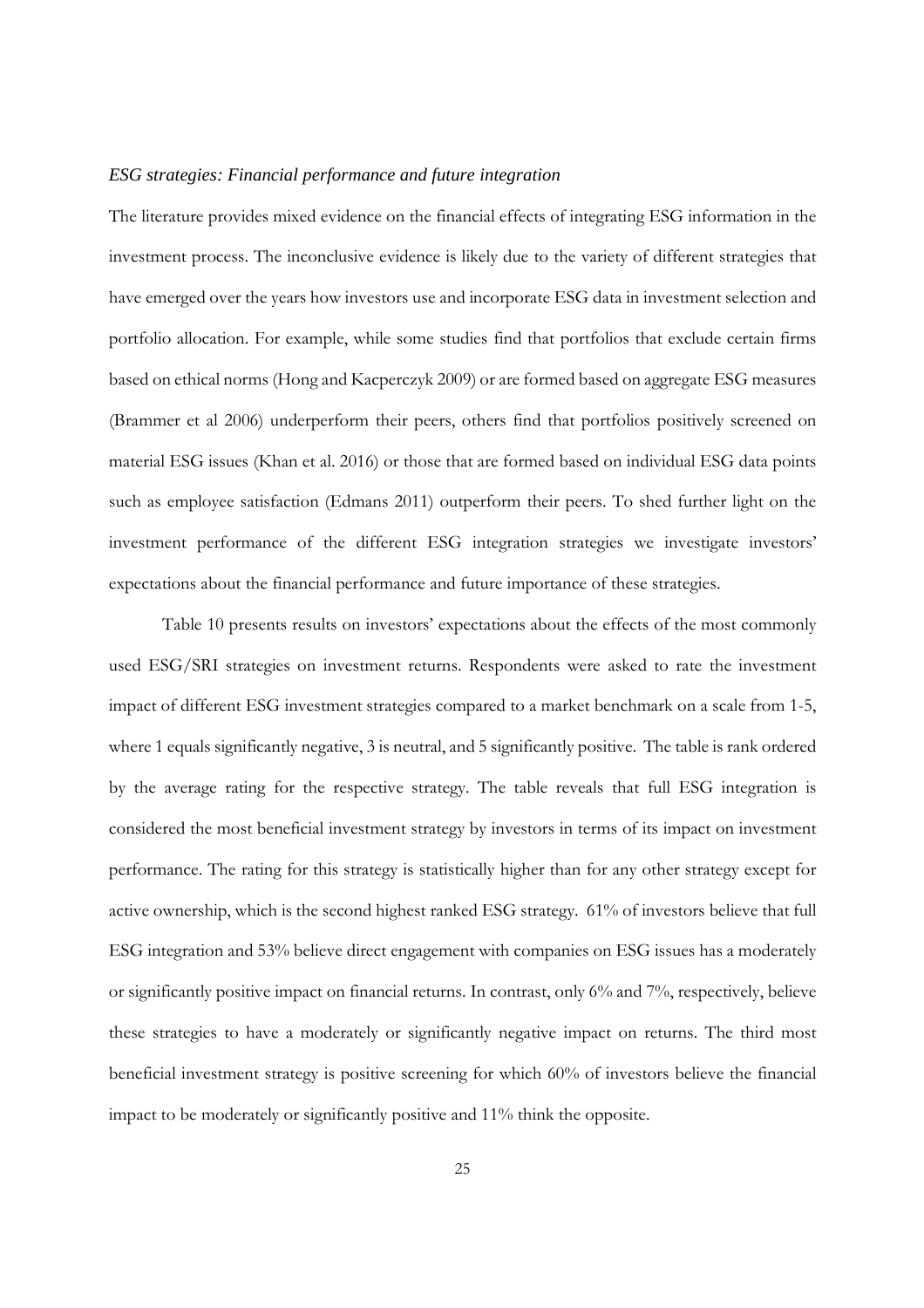Overall, investors consider all strategies except for negative screening methods to have a positive impact on returns as all of these, except for negative screening methods, have a statistically significantly higher rating than 3. Negative screening is the least financially beneficial ESG investment method, albeit with a neutral impact on returns, according to our sampled investors. Only 39% believe this screening method to have a moderately or significantly positive impact on returns, while 28% believe it has at least a moderately negative impact.

Investors with a high ESG allocation and those from Europe are generally more optimistic about the financial impact of the different ESG strategies. Somewhat surprisingly large investors are more skeptical about the financial effects of active ownership although they tend to have larger stakes in firms and thus potentially more influence. European investors are significantly more optimistic about the impact of full integration and active ownership compared to US investors (average rating of 3.8 versus 3.5, p-value<0.05), while US investors think positive screening has a more positive effect, albeit the differences are not statistically. Risk factor investing and portfolio tilts are also considered more positive for investment returns by European investors than US investors.

Table 11 presents results on how important the ESG investment strategies will be for investors in their investment process in the next five years. Respondents were asked to rank the importance of the ESG investment strategies on a scale from 1-3, from (1) not important to (2) somewhat important to (3) very important. The table is rank ordered by the average rating for the respective strategy.

Overall investors ranked positive screening methods as the most important in the future although its rating is not statistically higher than the rating for active ownership, the second ranked, negative screening, the third ranked, and full integration, the fourth. All four strategies are considered somewhat important in the next five years. In contrast, thematic investment, relative screening, risk factor and impact investment as well as portfolio tilts are all considered less important in the next five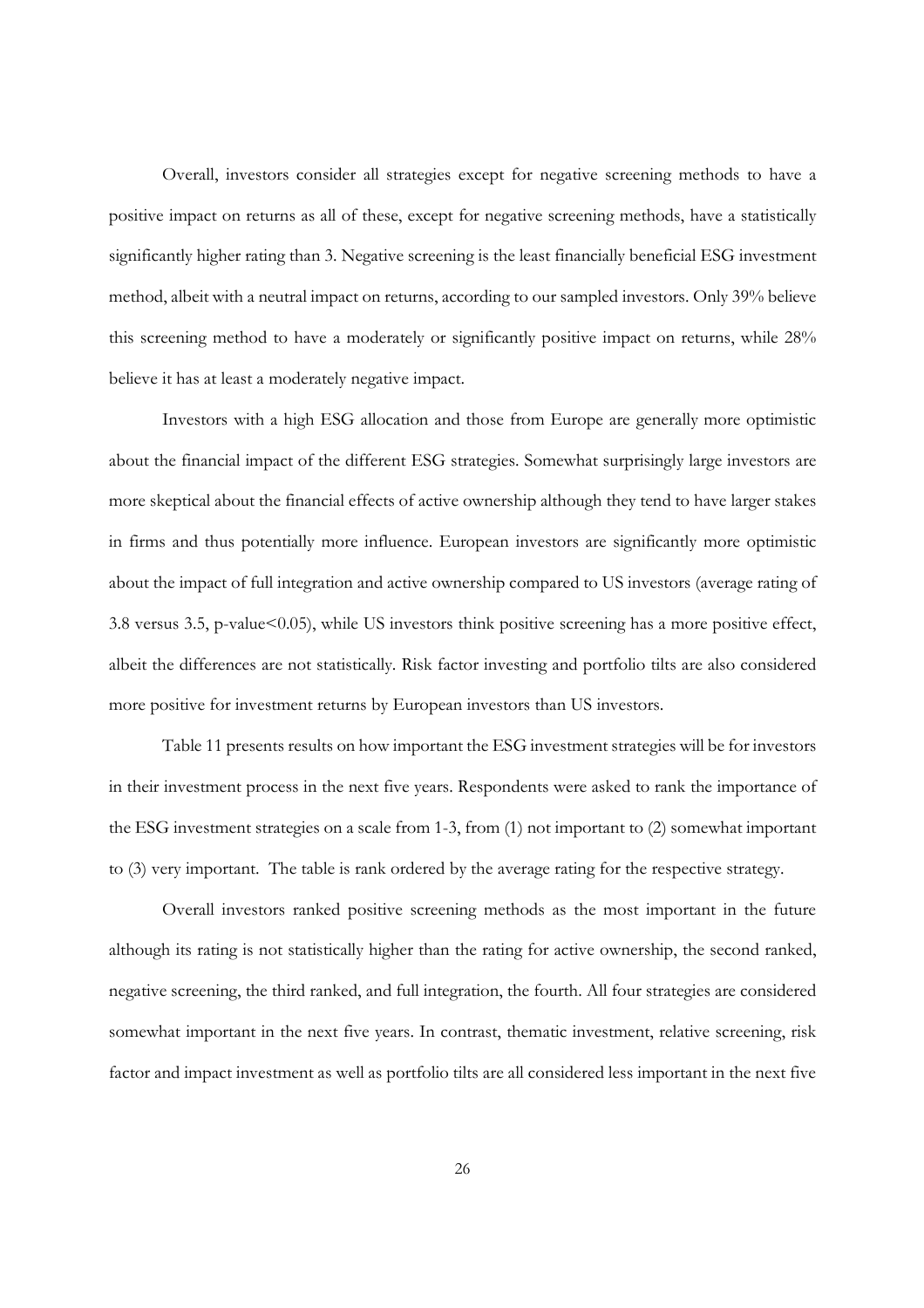years by our sample of investors. Their average ratings are statistically significantly lower than 2 (pvalues ranging from  $p<0.01$  to  $p<0.1$ ).

Large investors consider positive screening, full integration and thematic investments are more important compared to small investors; and investors with a high ESG allocation naturally assign a higher importance to all ESG strategies than those with a low ESG allocation. More interestingly, investors in Europe consider all strategies, except for positive screening, relatively more important than US investors, with the difference in opinions being the widest for active ownership and impact investments ( $p$ -values  $< 0.01$ ).

Perhaps most surprising here is the decline in the importance of full integration in stock valuation because at the same time this is the style that is identified as the most financially beneficial in Table 10. We interview investment professionals to gain a better understanding of this finding. The interviews reveal two primary reasons. The first relates to problems in data quality documented in Table 6. Many investors see the lack of comparability and quantifiability as major impediments to a full integration of ESG information into stock valuation models. The second relates to an industrywide move towards factor and index investing that favors screening processes compared to bottomup fundamental analysis.

#### **5. Discussion**

Using survey data from senior investment professionals of organizations around the world we provide insights into why and how investors use ESG data. Moreover, we document what investors believe will be important ESG styles in the future. In interpreting our data, readers should exercise caution. There is a selection bias in who responds to the survey. Therefore, on average we expect that our sample represents more ESG-aware investors. However, at the same time the investors in our sample do not specialize in ESG and represent organizations collectively holding more than 40% of assets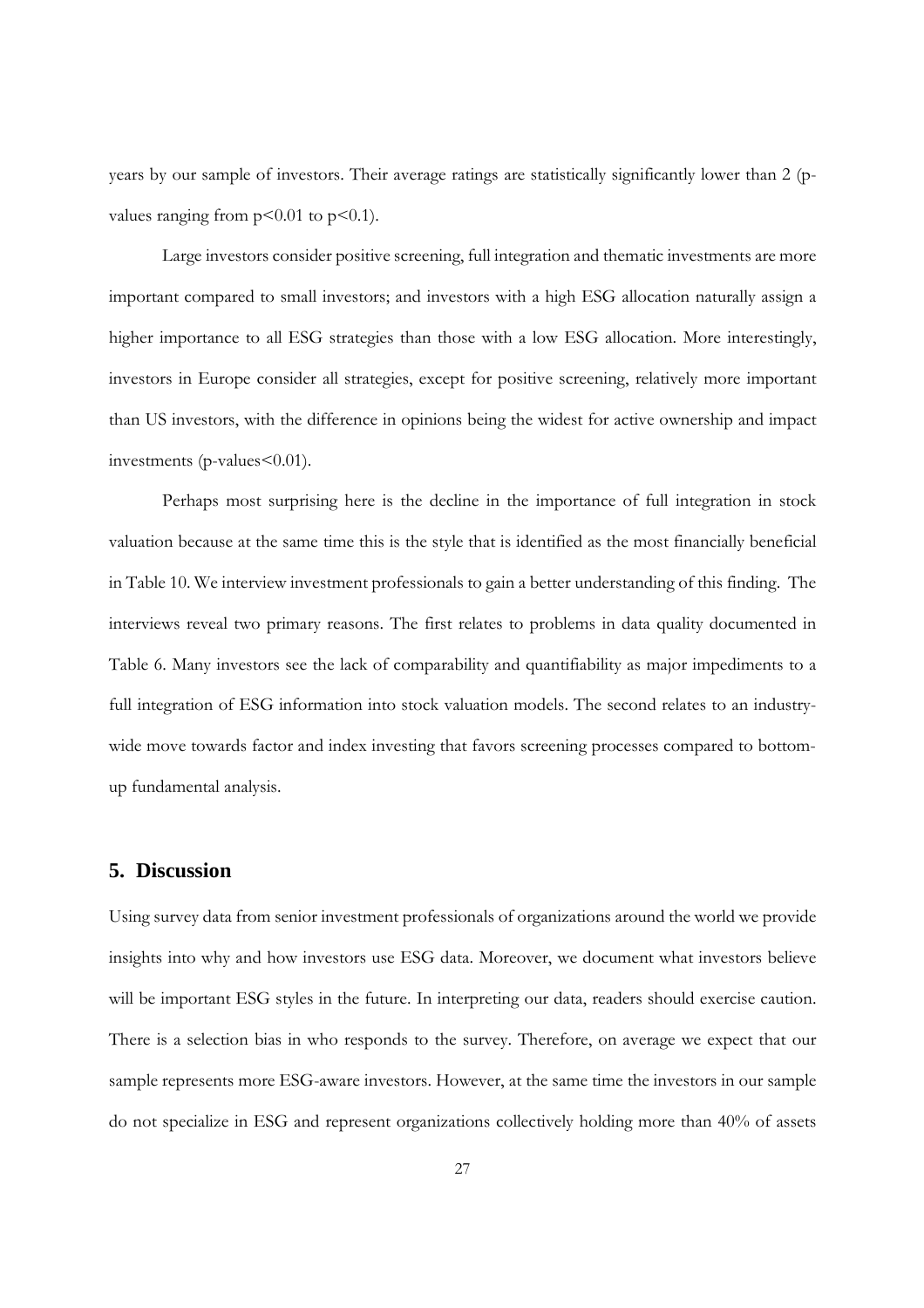under management by institutional investors around the world. Therefore, we believe that the results in this study provide interesting directions for future research.

 First, we document that the vast majority of investors are motivated by financial reasons rather than ethical reasons in using ESG data. The majority of the respondents suggests that ESG information is material to investment performance. However, which information is material likely varies systematically across countries (e.g. a country where water pollution is a more serious issue versus a country where corruption is a more serious issues), industries (e.g. an industry affected dramatically by climate change versus an industry affected by violations of human rights in the supply chain) and even firm strategies (e.g. firms that follow differentiation versus low price). For example, Khan et al. (2016) show that the vast majority of ESG data for any given industry is immaterial to investment performance and that the material information varies across industries within a sample of US stocks. Understanding how the materiality of ESG information varies across countries, industries and firm strategies therefore is of primary importance.

 Second, a large number of investors use ESG information because of client demand or as part of their product development process. This raises interesting questions about new products that use ESG information. A good example is green bonds where the proceeds of those bonds are to be allocated for projects that improve environmental outcomes. Understanding the structure and pricing of those contracts could shed light into investor preferences and how such financial instruments improve societal outcomes.

Third, investors believe that ESG metrics provide useful information more on risks and less so on competitive positioning. But several companies have developed unique strategies that place environmental and social issues at the core of the company and its brands (e.g. Pepsico, Unilever, Natura, Novo Nordisk, Discovery, Tesla, WholeFoods). This raises a number of important questions. How these companies communicate their competitive positioning when it comes to environmental or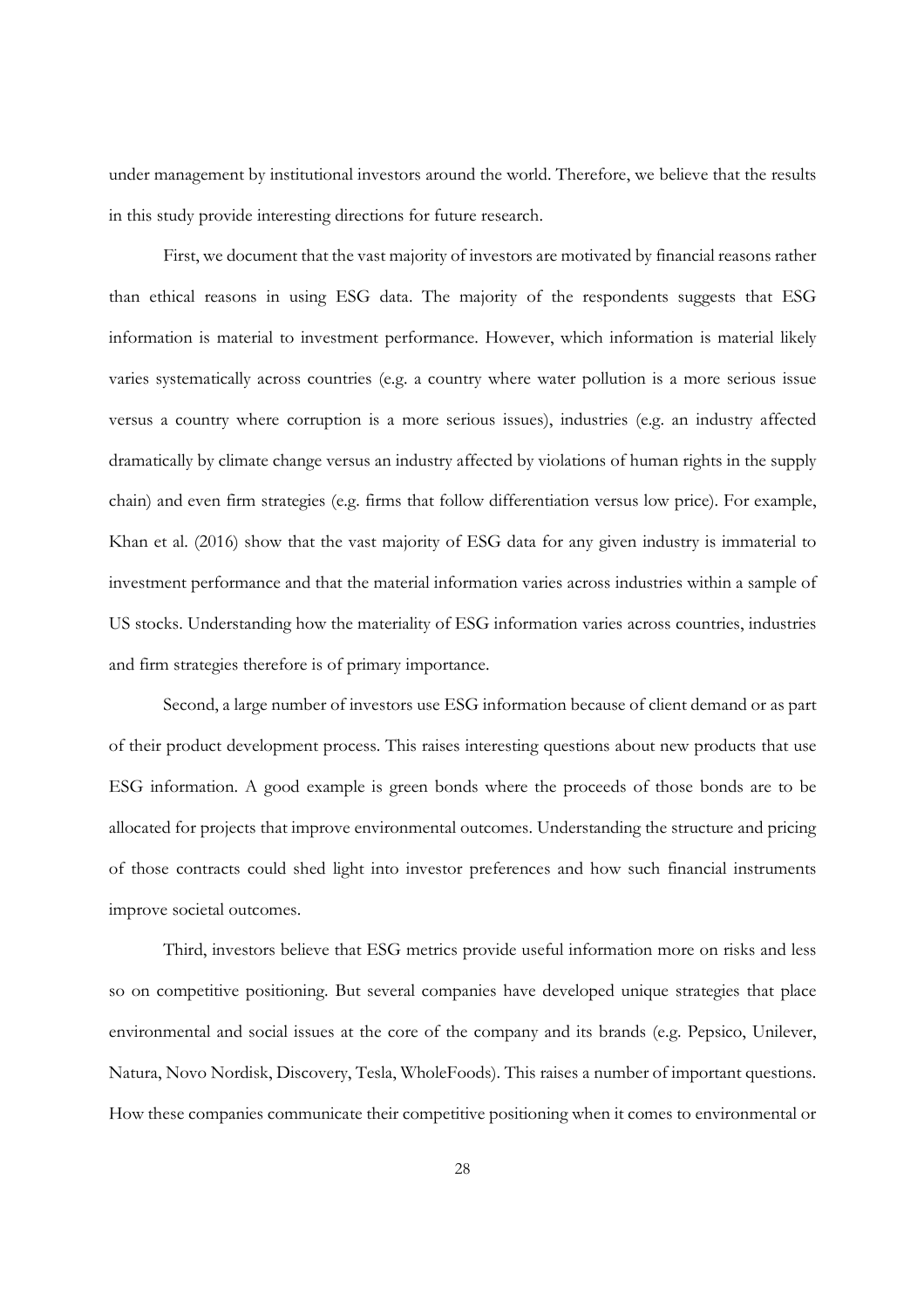social issues? What are the metrics that provide useful indicators? Given that corporate strategies are idiosyncratic, is it possible to construct comparable metrics across companies?

Fourth, given that comparability of information is a major barrier to further integration in the decision process, we need to better understand sources of comparability and its consequences. For example, have SASB standards or GRI guidelines improved the comparability of reported information? What has been the role of mandatory ESG reporting regulations in driving comparability (Ioannou and Serafeim 2015)? Which industries have higher comparability and why? How have changes in comparability over time or differences in comparability across industries affected how ESG information is reflected in security prices?

Fifth, we find investors exhibiting different ESG styles. Developing measures of such different styles would be a first step at understanding the consequences of such styles for investment performance. Which investors use positive screening and which investors negative screening? How does the investment process differ? How do investors integrate ESG data in fundamental analysis and stock valuation? What does active ownership mean in the face of increasing indexing?

Finally, investors expect that ESG styles related to positive screening and active ownership will become more important in the future. This creates interesting opportunities for research both in valuation and corporate governance. How does increasing positive screening affect the cost of capital and market valuation of firms that perform well on material ESG issues? Similarly, how does active ownership change firms' governance, managerial practices and performance on ESG issues as well as their financial performance?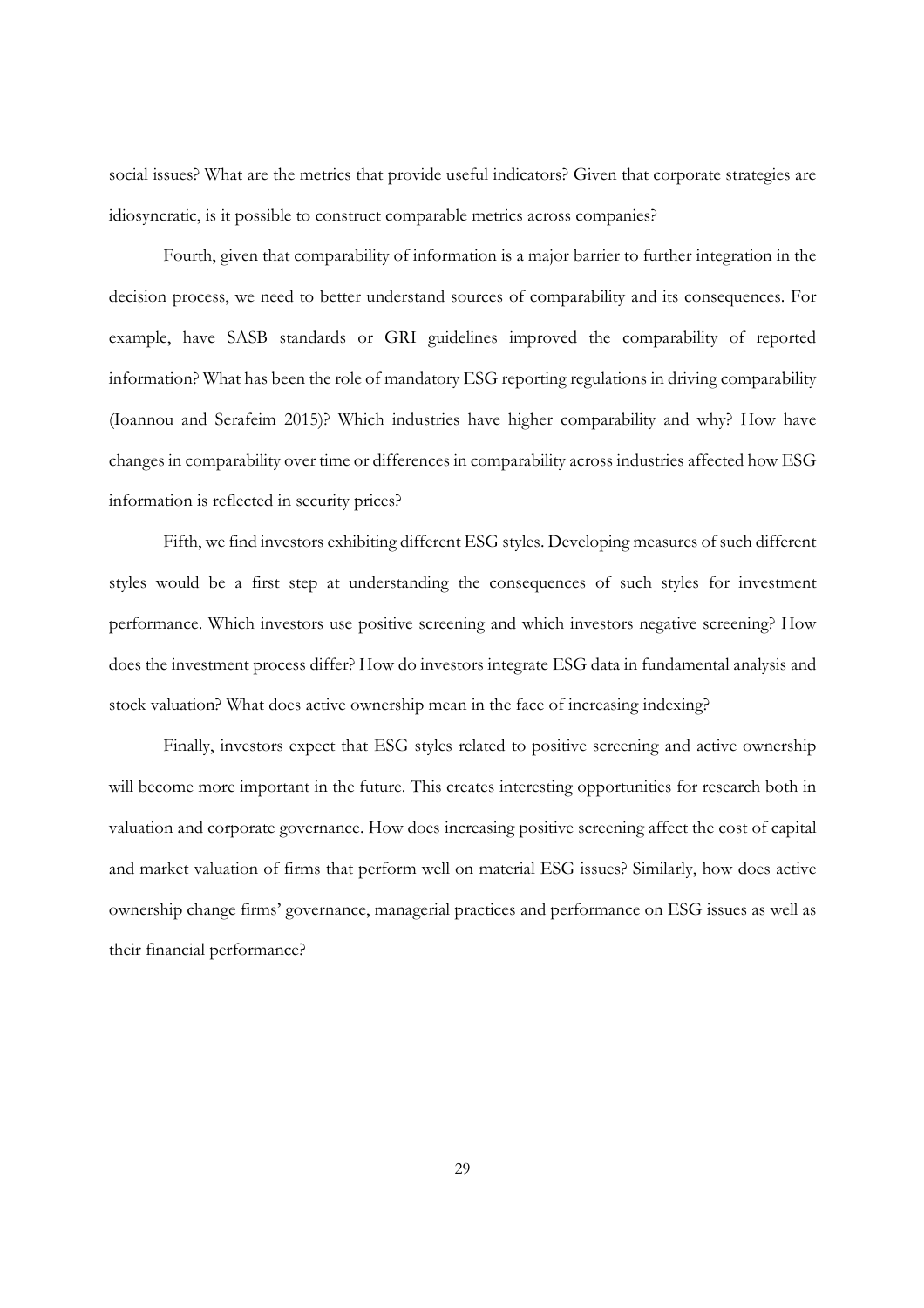#### **References**

- Amel-Zadeh, 2016. The Materiality of Nonfinancial Information: A Review of Theory and Empirical Evidence on Corporate Social Responsibility and Responsible Investing. Said Business School Working Paper.
- Ariely, D., A. Bracha, and S. Meier, 2009. Doing Good or Doing Well? Image Motivation and Monetary Incentives in Behaving Prosocially. *American Economic Review* 99, 544-555.
- Bauer, R., Derwall, J. and Otten, R., 2007. The ethical mutual fund performance debate: New evidence from Canada. *Journal of Business Ethics*, *70*(2), pp.111-124.
- Barnett, M.L. and Salomon, R.M., 2006. Beyond dichotomy: The curvilinear relationship between social responsibility and financial performance. *Strategic Management Journal*, *27*(11), pp.1101- 1122.
- Becker, G. 1971. *The Economics of Discrimination*, 2nd edition. Chicago: Chicago University Press.
- Benabou, R. and J. Tirole, 2010. Individual and Corporate Social Responsibility. *Economica* 77, 1-19.
- Besley, T., and M. Ghatak. 2005. Competition and incentives with motivated agents. *American Economic Review* 95, 616-636.
- Brammer, S., C. Brooks, and S. Pavelin. 2006. Corporate Social Performance and Stock Returns: UK Evidence from Disaggregate Measures. *Financial Management*, 97-116.
- Cheng, B., I. Ioannou, and G. Serafeim, 2014. Corporate Social Responsibility and Access to Finance. *Strategic Management Journal* 35, 1-23.
- Dhaliwal, D. S., O. Z. Li, A. Tsang, and Y. G. Yang. 2011. Voluntary Disclosure and the Cost of Equity Capital: The Initiation of Corporate Social Responsibility Reporting. *The Accounting Review* 86, 59-100.
- Dhaliwal, D. S., S. Radhakrishnan, A. Tsang, and Y. Yang, G. 2012. Nonfinancial Disclosure and Analyst Forecast Accuracy: International Evidence on Corporate Social Responsibility Disclosure. *The Accounting Review* 87, 723-759.
- Dichev, I.D., Graham, J.R., Harvey, C.R., Rajgopal, S., 2013. Earnings Quality: Evidence from the field. *Journal of Accounting and Economics* 56, 1–33.
- Dimson, E., O. Karakaş, and X. Li. 2015. Active Ownership. *Review of Financial Studies* 28, 3225-3268.
- Eccles, R., and G., Serafeim. 2013. The Performance Frontier: Innovating for a Sustainable Strategy. *Harvard Business Review* 91, no. 5: 50–60.
- Eccles, R., Ioannou I., and Serafeim G. 2014. The Impact of Corporate Sustainability on Organizational Processes and Performance. *Management Science* 60, no. 11: 2835–2857.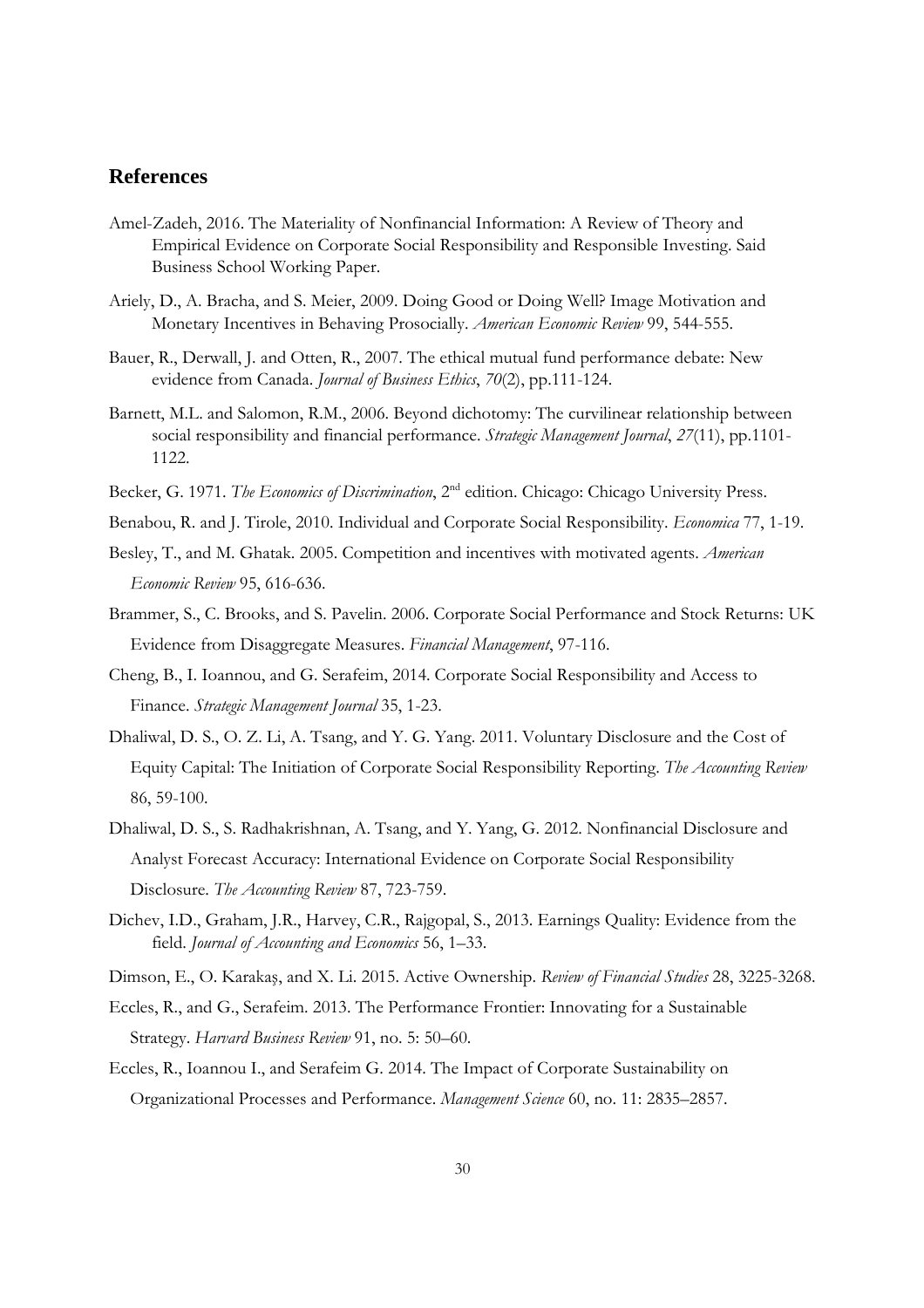- Edmans, A., 2011. Does the stock market fully value intangibles? Employee satisfaction and equity prices. *Journal of Financial Economics* 101, 621-640.
- Golicic, S.L. and Smith, C.D., 2013. A meta-analysis of environmentally sustainable supply chain management practices and firm performance. *Journal of supply chain management*, *49*(2), pp.78-95.
- Graham, J.R., Harvey, C.R., 2001. The theory and practice of corporate finance: evidence from the field. *Journal of Financial Economics* 60, 187–243.
- Graham, J.R., Harvey, C.R., Rajgopal, S., 2005. The economic implications of corporate financial reporting. *Journal of Accounting and Economics* 40, 3–73.
- Grewal, J., Riedl, E. and Serafeim, G., 2017. Market Reaction to Mandatory Nonfinancial Disclosure. Harvard Business School Working Paper.
- Grewal, J., Hauptman, C. and Serafeim, G. 2017. Stock price synchronicity and material sustainability information. Harvard Business School Working Paper.
- Healy, P.M. and Serafeim, G., 2016. An analysis of firms' self-reported anticorruption efforts. *The Accounting Review*, *91*(2), pp.489-511.
- Henisz, W.J., Dorobantu, S. and Nartey, L.J., 2014. Spinning gold: The financial returns to stakeholder engagement. *Strategic Management Journal*, *35*(12), pp.1727-1748.
- Hillman, A.J. and Dalziel, T., 2003. Boards of directors and firm performance: Integrating agency and resource dependence perspectives. *Academy of Management Review*, *28*(3), pp.383-396.
- Hong, H., and M. Kacperczyk. 2009. The price of sin: The effects of social norms on markets. *Journal of Financial Economics* 93, 15-36.
- Hong, H. and Kostovetsky, L., 2012. Red and blue investing: Values and finance. *Journal of Financial Economics*, *103*(1), pp.1-19.
- Ioannou, I. and Serafeim, G. 2015. The Consequences of Mandatory Corporate Sustainability Reporting: Evidence from Four Countries. *Harvard Business School Research Working Paper* No. 11- 100.
- Ittner, C.D. and Larcker, D.F., 1998. Are nonfinancial measures leading indicators of financial performance? An analysis of customer satisfaction. *Journal of accounting research*, *36*, pp.1-35.
- Khan, M., G. Serafeim., and A. Yoon. 2016. Corporate Sustainability: First Evidence on Materiality. *The Accounting Review* 91, 1697-1724.
- Konar, S. and Cohen, M.A., 2001. Does the market value environmental performance?. *Review of economics and statistics*, *83*(2), pp.281-289.
- Matsumura, E.M., Prakash, R. and Vera-Muñoz, S.C., 2013. Firm-value effects of carbon emissions and carbon disclosures. *The Accounting Review*, *89*(2), pp.695-724.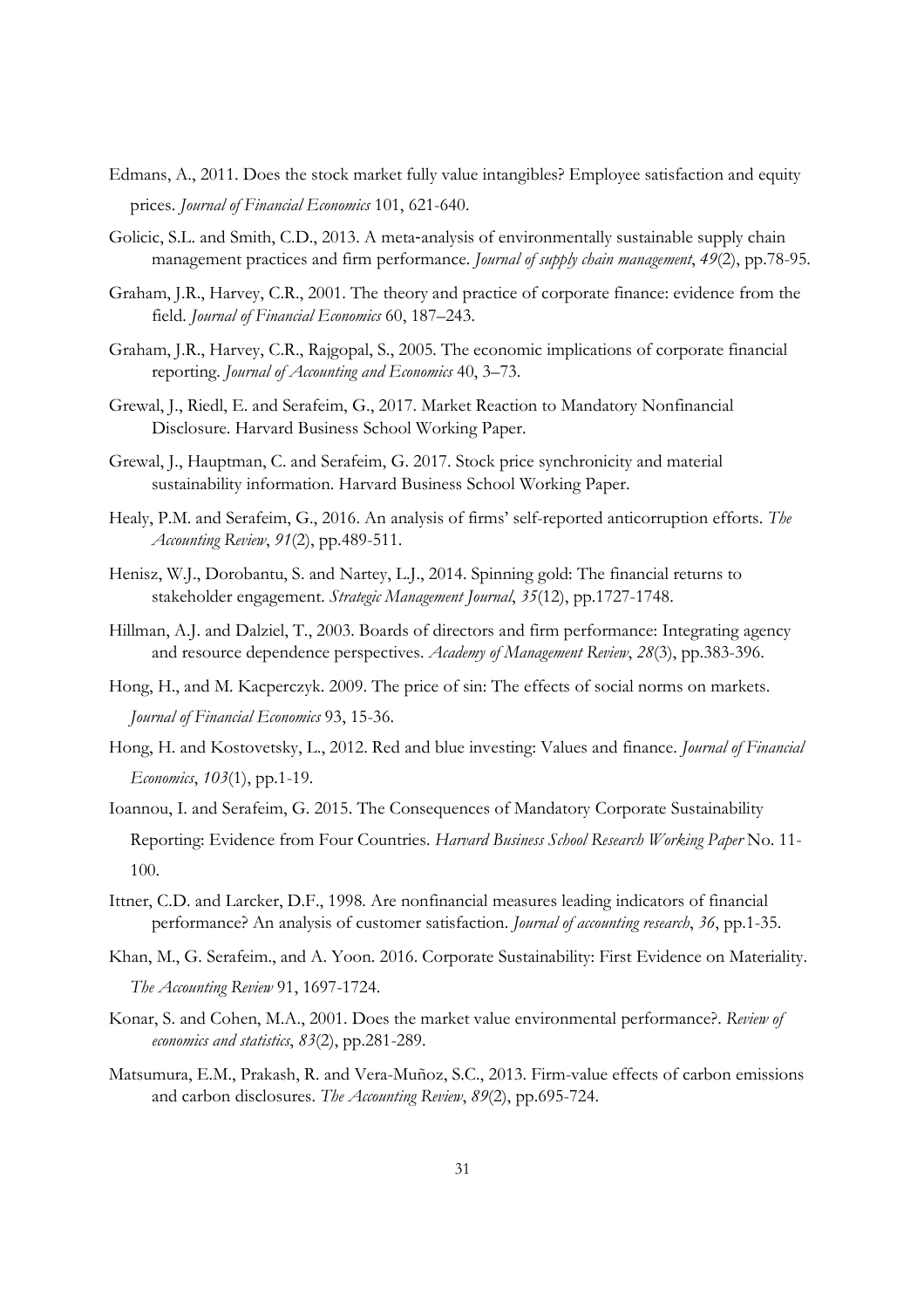- McWilliams, A., and D. Siegel, 2001. Corporate Social Responsibility: A Theory of the Firm Perspective. *Academy of Management Review* 26, 117-127.
- Merton, R. 1987. A Simple Model of Capital Market Equilibrium with Incomplete Information. *Journal of Finance* 42, 483-510.
- Milgrom, P., and J. Roberts, 1986. Price and advertising signals of product quality. *Journal of Political Economy* 94, 796-821.
- Porter, M. E. and C. van der Linde, 1995. Towards a new conception of the environmentcompetitiveness relationship. *Journal of Economic Perspectives* 9, 97-118.
- Porter, M. E. and M.R. Kramer, 2011. Creating Shared Value. *Harvard Business Review* Jan-Feb, 1-17.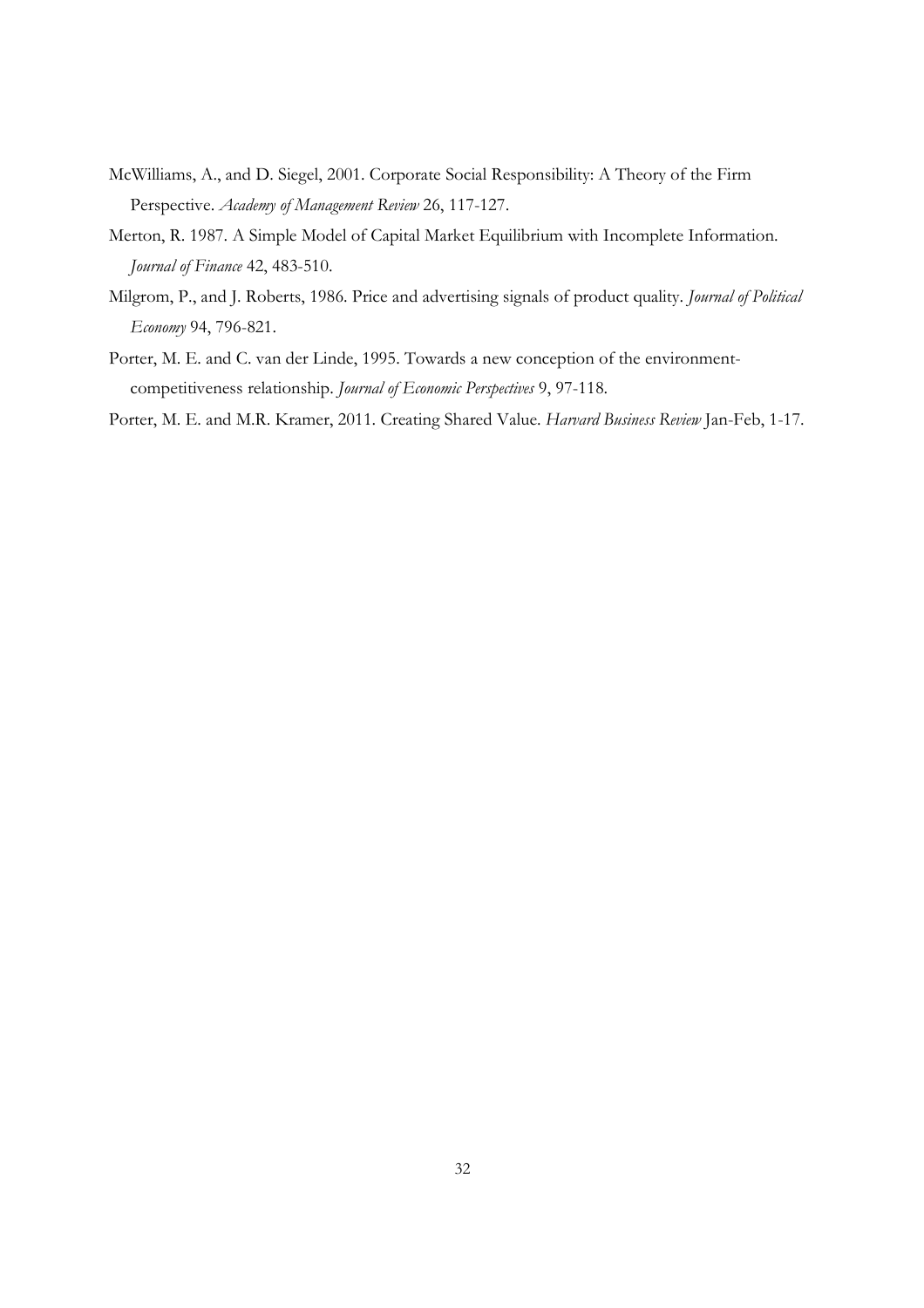| Assets under Management (in US \$ billion) |        | Respondents Titles/Positions  |
|--------------------------------------------|--------|-------------------------------|
| $\leq 1$                                   | 35%    | Fund/Portfolio Manager        |
| $1 - 5$                                    | 20%    | Chief Executive Officer       |
| $5 - 10$                                   | $11\%$ | Investment Analyst/Strategist |
| $10 - 50$                                  | $12\%$ | Executive/Managing Director   |
| $50 - 100$                                 | $6\%$  | Chief Investment Officer      |
| >100                                       | 15%    | ESG/Responsible Investment    |
|                                            | 100%   | CFO/COO/Chairman/Other        |
| Percentage of AUM allocated to ESG         |        | Other                         |
| $0\%$                                      | 35%    |                               |
| $1 - 5\%$                                  | 27%    | Geographical Location         |
| $5 - 10\%$                                 | $7\%$  | Europe                        |
| $10 - 25%$                                 | 16%    | North America                 |
| $25 - 50%$                                 | $5\%$  | Asia                          |
| $50 - 99\%$                                | 10%    | South America                 |
| $100\%$                                    | $0\%$  | Middle east                   |
|                                            | 100%   | Africa                        |

| Assets under Management (in US \$ billion) |         | Respondents Titles/Positions               |         |
|--------------------------------------------|---------|--------------------------------------------|---------|
| $\leq 1$                                   | 35%     | Fund/Portfolio Manager                     | 28%     |
| $1 - 5$                                    | 20%     | Chief Executive Officer                    | 13%     |
| $5 - 10$                                   | $11\%$  | Investment Analyst/Strategist              | 13%     |
| $10 - 50$                                  | 12%     | Executive/Managing Director                | $11\%$  |
| $50 - 100$                                 | $6\%$   | Chief Investment Officer                   | $8\%$   |
| >100                                       | $15\%$  | ESG/Responsible Investment Specialist      | $8\%$   |
|                                            | $100\%$ | CFO/COO/Chairman/Other Executive           | $5\%$   |
| Percentage of AUM allocated to ESG         |         | Other                                      | 13%     |
| $0\%$                                      | 35%     |                                            | $100\%$ |
| $1 - 5\%$                                  | 27%     | Geographical Location                      |         |
| $5 - 10\%$                                 | $7\%$   | Europe                                     | 40%     |
| $10 - 25\%$                                | 16%     | North America                              | 34%     |
| $25 - 50%$                                 | $5\%$   | Asia                                       | 15%     |
| 50-99%                                     | 10%     | South America                              | $3\%$   |
| 100%                                       | $0\%$   | Middle east                                | $3\%$   |
|                                            | $100\%$ | Africa                                     | $2\%$   |
|                                            |         | Central America                            | $1\%$   |
|                                            |         |                                            | $100\%$ |
|                                            |         | Type of Organization                       |         |
|                                            |         | Asset Management Company                   | 65%     |
|                                            |         | Corporate Pension Fund                     | 13%     |
|                                            |         | Public/ Local Authority Pension Fund       | $6\%$   |
|                                            |         | Charity/ Endowment/ Religious Organization | $4\%$   |
|                                            |         | Insurance/Financial Institution            | $4\%$   |
|                                            |         | Sovereign Wealth Fund/ Government Agency   | $3\%$   |
|                                            |         | Family office                              | $2\%$   |
|                                            |         | Other                                      | $2\%$   |
|                                            |         |                                            | $100\%$ |

**Table 1**: Demographic information of investor sample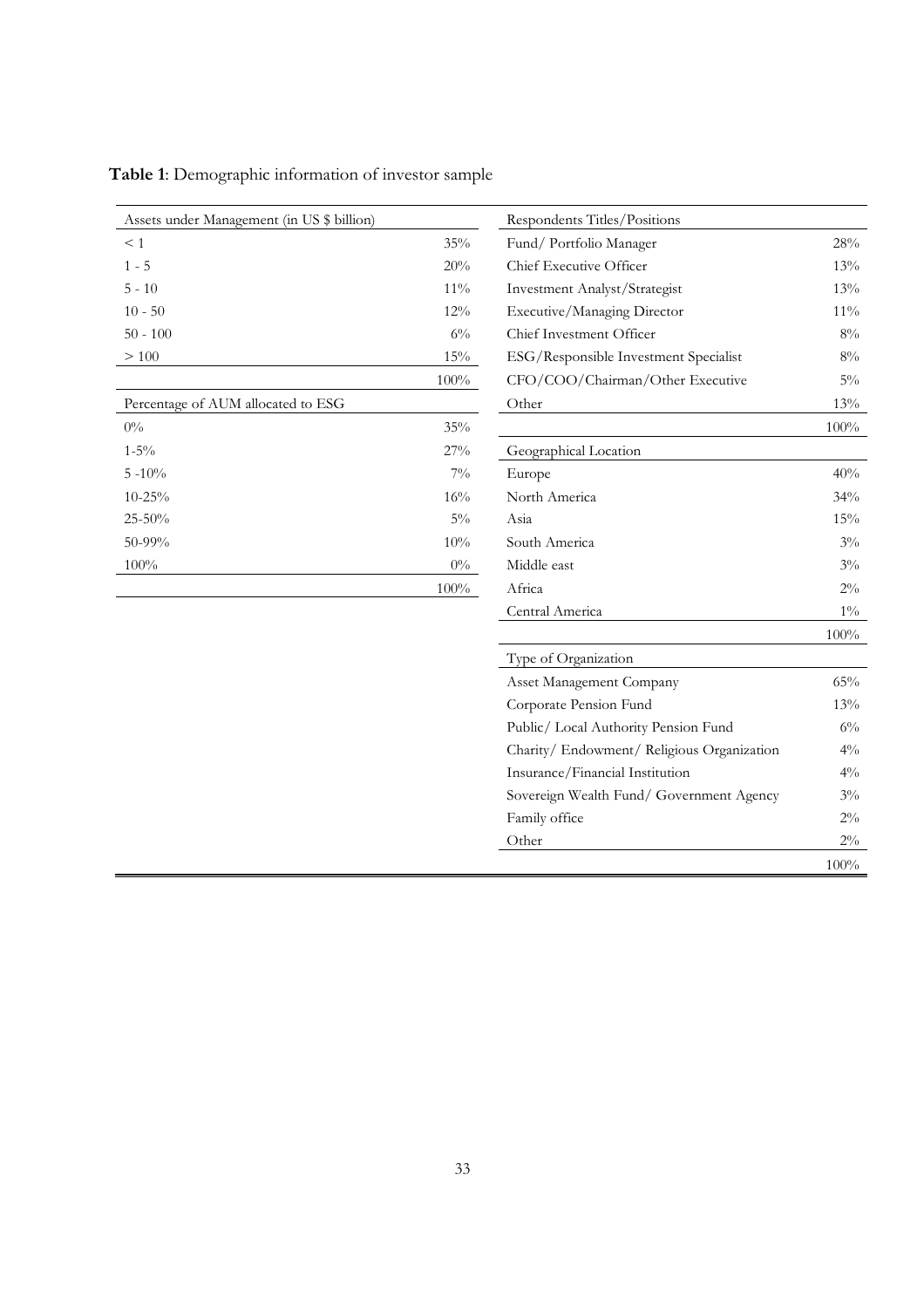#### **Table 2**: ESG information in investment decisions

#### *Survey responses to the question: Do you consider ESG information when making investment decisions?*

|    |                                                                                                                                      | ALL      |                                                               |         | <b>AUM</b> Size |                       |          | <b>ESG</b> Allocation |                       |           | Region   |                         |
|----|--------------------------------------------------------------------------------------------------------------------------------------|----------|---------------------------------------------------------------|---------|-----------------|-----------------------|----------|-----------------------|-----------------------|-----------|----------|-------------------------|
|    |                                                                                                                                      | (1)      | (2)                                                           | (3)     | (4)             | (5)                   | (6)      | (7)                   | (8)                   | (9)       | (10)     | (11)                    |
|    | $N = 419$                                                                                                                            |          | Significant<br>difference<br>$\sin$<br>proportion<br>vs. rows | Large   | Small           | Diff<br>$(3)-$<br>(4) | High     | Low                   | Diff<br>$(6)-$<br>(7) | <b>US</b> | Europe   | Diff<br>$(9)$ -<br>(10) |
|    | Yes, because                                                                                                                         | 82.1%    |                                                               | 85.9%   | 80.3%           |                       | 93.2%    | 75.0%                 | ***                   | 75.2%     | 84.4%    |                         |
| -1 | ESG information is material to investment performance                                                                                | 63.1%    | $2 - 8$                                                       | 60.3%   | 64.5%           |                       | 69.3%    | 58.3%                 | $**$                  | 55.7%     | 64.4%    |                         |
| 2  | of growing client/stakeholder demand                                                                                                 | $33.1\%$ | $1, 7-8$                                                      | 54.3%   | $22.4\%$        | ***                   | 35.3%    | 31.8%                 |                       | $33.0\%$  | 39.3%    |                         |
| 3  | we believe such policy to be effective in bringing about<br>change at firms                                                          | 32.6%    | $1, 7-8$                                                      | 31.9%   | 32.9%           |                       | $46.0\%$ | 22.4%                 | ***                   | 25.8%     | 40.7%    | $**$                    |
|    | it is part of our investment product strategy                                                                                        | 32.6%    | $1, 7-8$                                                      | 43.1%   | 27.2%           | ***                   | 38.7%    | 28.1%                 | $**$                  | 47.4%     | 30.4%    | ***                     |
| 5  | we see it as an ethical responsibility                                                                                               | 32.6%    | $1, 7-8$                                                      | 25.0%   | 36.4%           | **                    | 41.3%    | 26.0%                 | ***                   | 18.6%     | 40.7%    | ***                     |
| 6  | we anticipate it to become material in the near future                                                                               | 31.7%    | $1, 7-8$                                                      | 31.9%   | 31.6%           |                       | $34.0\%$ | 30.2%                 |                       | 29.9%     | 37.0%    |                         |
|    | of formal client mandates                                                                                                            | 25.0%    | $1-3, 5-6, 8$                                                 | 37.1%   | 18.9%           | ***                   | 33.3%    | 18.8%                 | ***                   | 23.7%     | 30.4%    |                         |
|    | No, because                                                                                                                          | 17.9%    |                                                               | 14.1%   | 19.7%           |                       | 6.8%     | 25.0%                 | ***                   | 24.8%     | $15.6\%$ |                         |
|    | there is no stakeholder demand for such policy                                                                                       | 26.7%    | $3-5, 6-8$                                                    | 15.8%   | 30.4%           |                       | $9.1\%$  | 29.7%                 | $\ast$                | 21.9%     | 24.0%    |                         |
| 3  | we lack access to reliable nonfinancial data<br>ESG information is not material to investment                                        | 21.3%    | $6 - 7$                                                       | 21.1%   | 21.4%           |                       | $9.1\%$  | 23.4%                 |                       | 18.8%     | 32.0%    |                         |
|    | performance<br>we believe such policy to be ineffective in inducing                                                                  | 13.3%    | 1, 7                                                          | 5.3%    | $16.1\%$        |                       | 18.2%    | $12.5\%$              |                       | 21.9%     | $4.0\%$  | $**$                    |
|    | change at firms                                                                                                                      | $12.0\%$ | 1, 7                                                          | 15.8%   | $10.7\%$        |                       | 18.2%    | 10.9%                 |                       | $12.5\%$  | $16.0\%$ |                         |
| 5  | it would violate our fiduciary duty to our stakeholders                                                                              | $12.0\%$ | 1, 7                                                          | 5.3%    | 14.3%           |                       | $9.1\%$  | 12.5%                 |                       | 21.9%     | $8.0\%$  |                         |
| 6  | such information is not material to a diversified<br>investment portfolio<br>including such information is detrimental to investment | 10.7%    | $1 - 2$                                                       | 5.3%    | $12.5\%$        |                       | $9.1\%$  | 10.9%                 |                       | $6.3\%$   | $16.0\%$ |                         |
|    | performance                                                                                                                          | $4.0\%$  | $1-5, 8$                                                      | 5.3%    | $3.6\%$         |                       | $0.0\%$  | $4.7\%$ *             |                       | $6.3\%$   | $4.0\%$  |                         |
|    | p-value of difference (yes vs. no)                                                                                                   | < 0.001  |                                                               | < 0.001 | < 0.001         |                       | < 0.001  | < 0.001               |                       | < 0.001   | < 0.001  |                         |

Column (1) presents the percent of respondents choosing the response in a given row. Column (2) shows the results of a t-test of the null hypothesis that the percentage for a given alternative is equal to the percentage for each of the other alternative responses, where only significant differences at the 5 percent level are reported. For example, for response 1 the recorded "2–8" in the column signifies that the percentage for the response in row 1 is significantly different from the percentages for the responses in rows 2 to 8. Column (3) and (4) report the percentages for investors with AUM >\$ 5 billion (large) and AUM <\$ 5 billion (small), respectively. Column (5)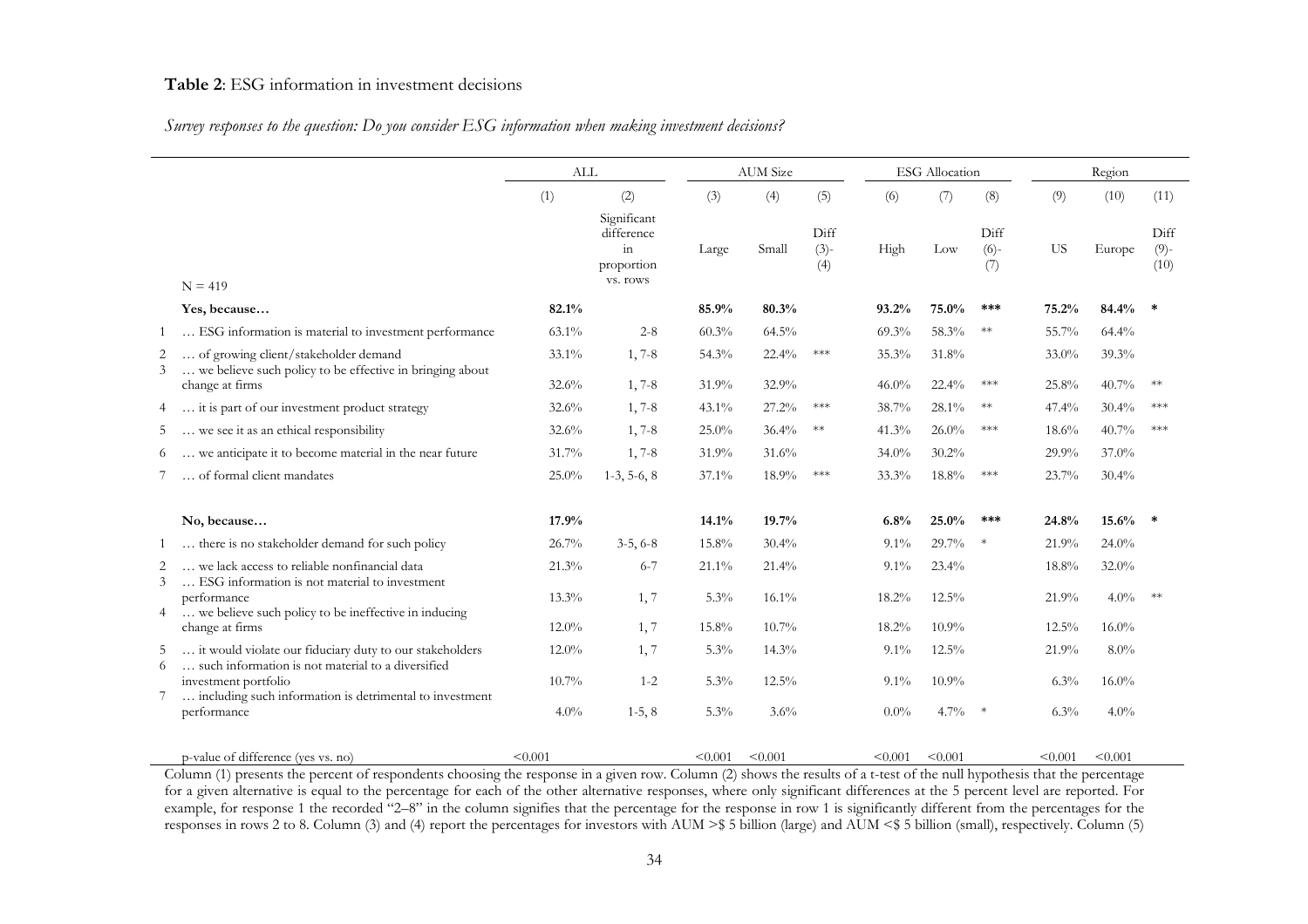reports the results of a test of the null hypothesis that the percentages in Columns (3) and (4) are equal to each other. Column (5) and (6) report the percentages for investors with ESG allocation > 5% of AUM (high) and ESG allocation < 5% of AUM (low), respectively. Column (7) reports the results of a test of the null hypothesis that the percentages in Columns (5) and (6) are equal to each other. Columns (9) to (11) report the percentages by geographical regions and the respective tests of the null hypothesis that the percentages in the specified columns are equal to each other. \*\*\*, \*\*, \* denotes significance at the 1%, 5%, and 10%-level, respectively.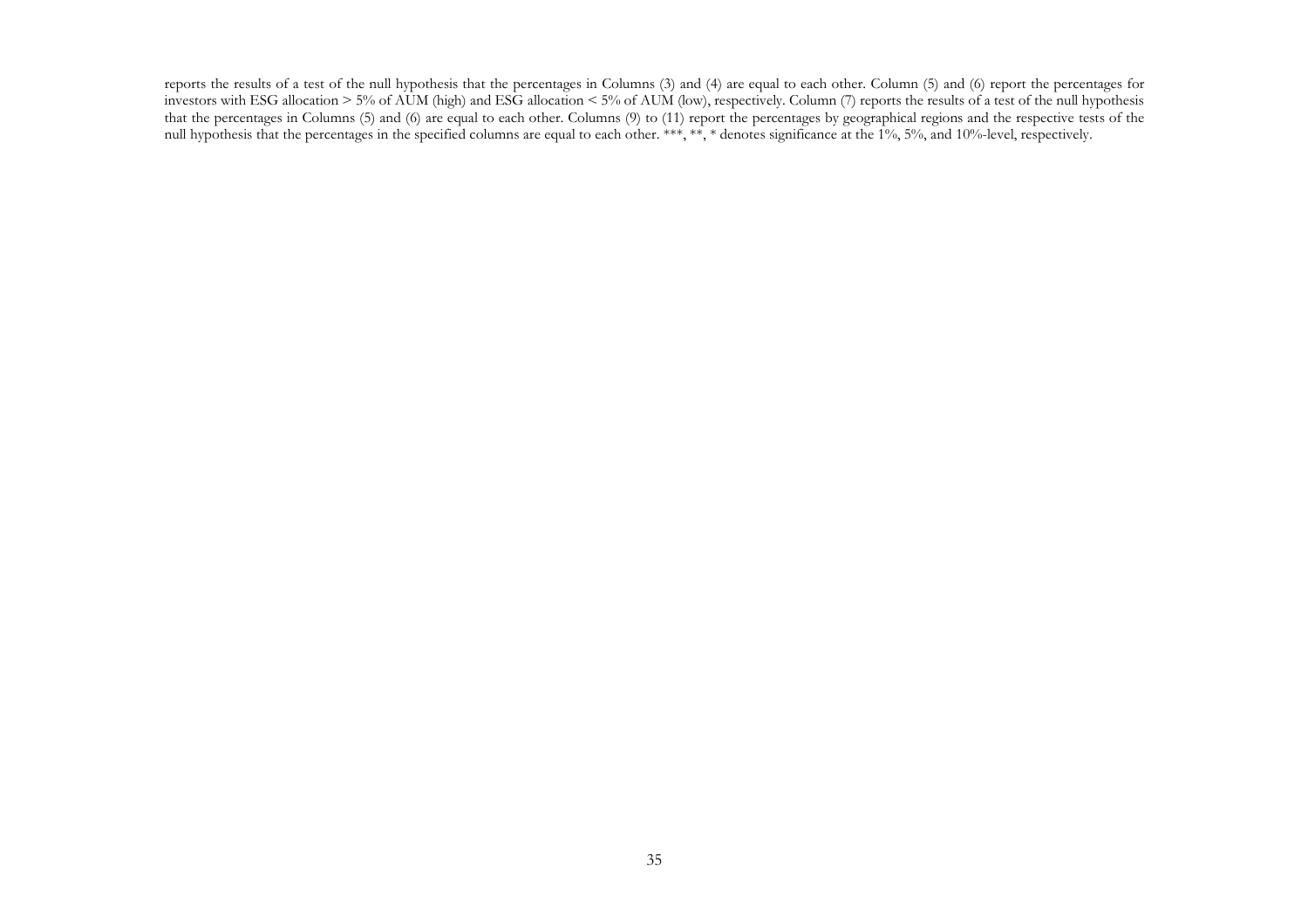#### **Table 3:** The materiality of ESG information

 *Survey responses to question: To what extent do you agree with the following statements about the materiality of ESG information in investment decision making? (Scale: 4 = Agree Strongly, 3 = Agree, 2 = Disagree, 1 = Disagree Strongly)* 

|    | $N = 405$                                                                                                                  |                                  |                                                    | <b>ALL</b>        |                                                              |                                            |         | <b>AUM</b> Size |                       |      | <b>ESG</b> Allocation |                         |                       | Region  |                        |
|----|----------------------------------------------------------------------------------------------------------------------------|----------------------------------|----------------------------------------------------|-------------------|--------------------------------------------------------------|--------------------------------------------|---------|-----------------|-----------------------|------|-----------------------|-------------------------|-----------------------|---------|------------------------|
|    |                                                                                                                            | (1)                              | (2)                                                | (3)               | (4)                                                          | (5)                                        | (6)     | (7)             | (8)                   | (9)  | (10)                  | (11)                    | (12)                  | (13)    | (14)                   |
|    | Nonfinancial information is material to<br>investment decision making because it                                           | $\%$ Agree/<br>Strongly<br>Agree | $\frac{0}{0}$<br>Disagree/<br>Strongly<br>Disagree | Average<br>Rating | Significant<br>difference<br>in average<br>rating vs<br>rows | H0:<br>Average<br>$\text{rating} =$<br>2.5 | Large   | Small           | Diff<br>$(6)-$<br>(7) | High | Low                   | Diff<br>$(10)-$<br>(11) | <b>US</b>             | Europe  | Diff<br>$(7)$ -<br>(8) |
|    | Affects a company's reputation and brand                                                                                   | 96.8%                            | $3.2\%$                                            | 3.38              | $2 - 7$                                                      | $***$                                      | 3.30    | 3.42            | $\ast$                | 3.43 | 3.35                  |                         | 3.36                  | 3.42    |                        |
|    | Exposes potential threats of litigation and<br>regulatory intervention<br>Signals a company's long-term approach to        | $92.6\%$                         | $7.4\%$                                            | 3.26              | $1, 3-7$                                                     | ***                                        | 3.22    | 3.28            |                       | 3.32 | 3.22                  |                         | 3.27                  | 3.34    |                        |
|    | business strategy                                                                                                          | 85.1%                            | 14.9%                                              | 3.17              | $1-2, 5, 6-7$                                                | $***$                                      | 3.04    | 3.23            | $**$                  | 3.31 | 3.07                  | $***$                   | 3.10                  | 3.22    |                        |
| 5. | 4 Signals a company's management quality<br>Reveals increasing consumer, employee,<br>public, or political pressure on the | 81.6%                            | 18.4%                                              | 3.11              | $1-2, 5, 6-7$                                                | ***                                        | 2.96    | 3.18            | ***                   | 3.29 | 2.98                  | $***$                   | 3.08                  | 3.12    |                        |
|    | company                                                                                                                    | 81.8%                            | 18.2%                                              | 2.98              | $1-3, 4$                                                     | $***$                                      | 2.98    | 2.97            |                       | 2.97 | 2.98                  |                         | 2.95                  | 3.00    |                        |
| 6  | Reflects a company's competitive position<br>relative to its peers<br>Addresses our ethical, social,                       | 81.3%                            | 18.7%                                              | 2.95              | $1-3, 4$                                                     | $***$                                      | 2.90    | 2.98            |                       | 2.98 | 2.93                  |                         | 3.01                  | 2.96    |                        |
|    | environmental, or governance mandates                                                                                      | 73.1%                            | 26.9%                                              | 2.90              | $1-3, 4$                                                     | $***$                                      | 2.89    | 2.90            |                       | 3.11 | 2.74                  | $***$                   | 2.87                  | 2.90    |                        |
|    | We do not view nonfinancial information<br>as material for investment decision making                                      | 8.2%                             |                                                    |                   |                                                              |                                            | $5.5\%$ | $9.5\%$         |                       | 2.6% | 11.8%                 | ***                     | 12.0<br>$\frac{0}{0}$ | $7.1\%$ |                        |

The table reports percentage of respondents and average ratings for all investors. Rows are sorted by average rating in Column (3). Column 1 (2) reports the percentage of respondents indicating agreement levels of 3 or 4 (1 or 2) on a scale of 1 to 4. Column 3 presents the average rating. Column 4 shows the results of a t-test of the null hypothesis that the average rating for a given row is equal to the percentage for each of the other rows, where only significant differences at the 5 percent level are reported. For example, for row 2 the recorded "1, 3–7" in the column signifies that the percentage for the response in row 2 is significantly different from the percentages for the responses in rows 1 and 3 to 7. Column 5 reports the results of a t-test of the null hypothesis that the average rating for a given row is equal to 2.5. Columns (6) and (7) report the average rating for investors with AUM > \$ 5 billion (large) and AUM < \$ 5 billion (small), respectively. Column (8) reports the results of a t-test of the null hypothesis that the average ratings in Columns (6) and (7) are equal to each other. Column (9) and (10) report the average rating for investors with ESG allocation  $> 5\%$  of AUM (high) and ESG allocation < 5% of AUM (low), respectively. Column (11) reports the results of a t-test of the null hypothesis that the average ratings in Columns (9) and (10) are equal to each other. Columns (12) to (14) report the percentages by geographical regions and the respective tests of the null hypothesis that the percentages in the specified columns are equal to each other. \*\*\*, \*\*, \* denotes significance at the 1%, 5%, and 10%-level, respectively.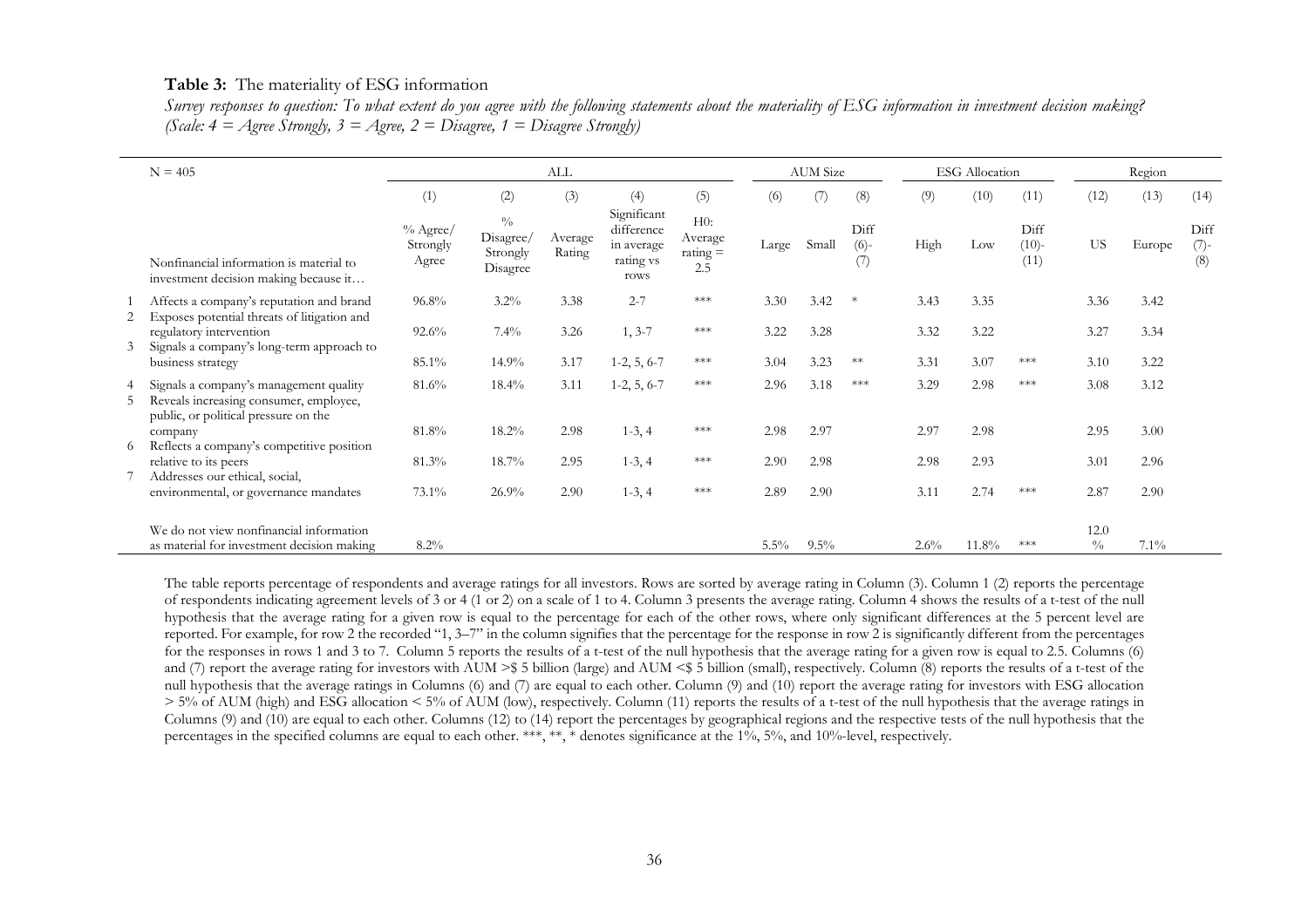#### **Table 4**: Material ESG metrics

*Survey responses to question: Which ESG information about a company do you consider material to your investment decisions?* 

| $N = 357$                                    |               | <b>ALL</b>    |          | <b>AUM</b> Size |                   |          | <b>ESG</b> Allocation |                   |           | Region   |                     |
|----------------------------------------------|---------------|---------------|----------|-----------------|-------------------|----------|-----------------------|-------------------|-----------|----------|---------------------|
|                                              | (1)           | (2)           | (3)      | (4)             | (5)               | (6)      | (7)                   | (8)               | (9)       | (10)     | (11)                |
|                                              | $\frac{0}{0}$ | $Z-$<br>score | Large    | Small           | Diff<br>$(4)-(5)$ | High     | Low                   | Diff<br>$(7)-(8)$ | <b>US</b> | Europe   | Diff<br>$(10)-(11)$ |
| <b>ENVIRONMENTAL</b>                         |               |               |          |                 |                   |          |                       |                   |           |          |                     |
| Energy and fuel management                   | 57.7%         | 1.04          | $61.5\%$ | 55.8%           |                   | 68.5%    | $50.5\%$              | ***               | 47.3%     | 63.7%    | ***                 |
| Waste and hazardous materials management     | 53.5%         | 0.65          | 54.7%    | 52.9%           |                   | 62.9%    | 47.2%                 | ***               | 54.5%     | 59.3%    |                     |
| Greenhouse gas emissions                     | 51.9%         | 0.51          | $67.5\%$ | 44.2%           | ***               | 63.6%    | 43.9%                 | ***               | 54.5%     | 61.5%    |                     |
| Water and wastewater management              | 51.3%         | 0.45          | 50.4%    | 51.7%           |                   | 62.9%    | 43.5%                 | ***               | 45.5%     | 55.6%    |                     |
| Impact of business operations on air quality | 40.6%         | $-0.53$       | 41.9%    | $40.0\%$        |                   | 44.1%    | 38.3%                 |                   | 43.8%     | 43.0%    |                     |
| Biodiversity impacts                         | 24.9%         | $-1.96$       | 24.8%    | $25.0\%$        |                   | 33.6%    | 19.2%                 | $***$             | 16.1%     | 32.6%    | ***                 |
| <b>CUSTOMERS AND THE PUBLIC</b>              |               |               |          |                 |                   |          |                       |                   |           |          |                     |
| Customer/client satisfaction                 | 52.1%         | 0.53          | 41.9%    | 57.1%           | ***               | 54.5%    | $50.5\%$              |                   | 42.0%     | 57.0%    | $***$               |
| Community relations                          | $51.8\%$      | 0.50          | $60.7\%$ | 47.5%           | $***$             | 58.0%    | 47.7%                 | $\ast$            | 58.0%     | 51.9%    |                     |
| Fair disclosure and labeling                 | 44.8%         | $-0.14$       | 46.2%    | 44.2%           |                   | $60.1\%$ | 34.6%                 | ***               | 38.4%     | 53.3%    | $***$               |
| Human rights                                 | 36.4%         | $-0.91$       | 32.5%    | 38.3%           |                   | 46.2%    | 29.9%                 | ***               | $30.4\%$  | 37.0%    |                     |
| Fair marketing and advertising               | 34.7%         | $-1.06$       | 30.8%    | 36.7%           |                   | 46.2%    | 27.1%                 | ***               | 32.1%     | 35.6%    |                     |
| Data security and customer privacy           | 29.4%         | $-1.55$       | 23.1%    | $32.5\%$        | $\ast$            | 39.2%    | 22.9%                 | $***$             | 25.0%     | 34.1%    |                     |
| <b>HUMAN RESOURCES</b>                       |               |               |          |                 |                   |          |                       |                   |           |          |                     |
| Employee health, safety, and well-being      | 52.4%         | 0.55          | 49.6%    | 53.8%           |                   | 65.7%    | $43.5\%$              | ***               | 40.2%     | $60.7\%$ | ***                 |
| Labor relations                              | 47.6%         | 0.12          | 45.3%    | 48.8%           |                   | 58.7%    | 40.2%                 | ***               | 40.2%     | 54.8%    | $***$               |
| Compensation and benefits                    | 47.3%         | 0.09          | 41.9%    | $50.0\%$        |                   | $52.4\%$ | 43.9%                 |                   | 42.0%     | 53.3%    | $\ast$              |
| Fair labor practices                         | 44.8%         | $-0.14$       | 41.9%    | 46.3%           |                   | 55.9%    | 37.4%                 | ***               | 37.5%     | 50.4%    | $***$               |
| Recruitment, development, and retention      | 43.7%         | $-0.24$       | 40.2%    | 45.4%           |                   | 51.7%    | 38.3%                 | **                | 40.2%     | 48.9%    |                     |
| Diversity and inclusion                      | 36.4%         | $-0.91$       | 35.0%    | 37.1%           |                   | $49.0\%$ | $28.0\%$              | ***               | $37.5\%$  | 37.8%    |                     |
| PRODUCTS AND SERVICES                        |               |               |          |                 |                   |          |                       |                   |           |          |                     |
| The long-term impact                         | 54.9%         | 0.78          | 54.7%    | 55.0%           |                   | $61.5\%$ | $50.5\%$              | **                | 49.1%     | $63.0\%$ | $***$               |
| Product quality and safety                   | 54.3%         | 0.73          | 45.3%    | $58.8\%$        | $***$             | 60.8%    | $50.0\%$              | **                | 47.3%     | 58.5%    | *                   |
| Supply chain management                      | 47.3%         | 0.09          | 47.9%    | 47.1%           |                   | 55.2%    | 42.1%                 | **                | 42.9%     | 54.8%    |                     |
| Materials sourcing                           | 41.2%         | $-0.47$       | 38.5%    | $42.5\%$        |                   | 50.3%    | $35.0\%$              | ***               | 35.7%     | 46.7%    |                     |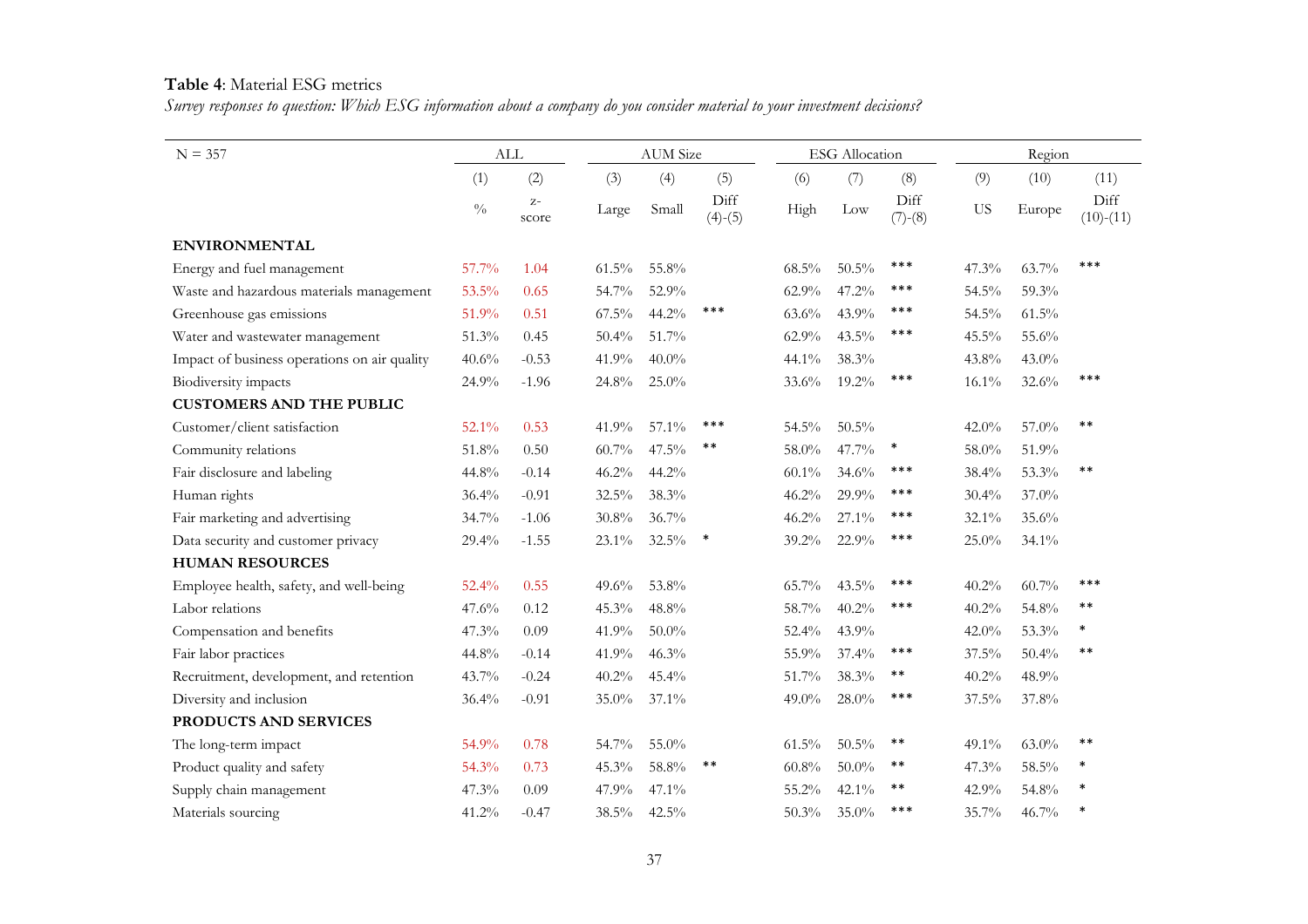| $21.3\%$ | $17.9\%$                                  |                                                                            | ***                              | $24.1\%$                                       | $22.2\%$ |
|----------|-------------------------------------------|----------------------------------------------------------------------------|----------------------------------|------------------------------------------------|----------|
|          |                                           |                                                                            |                                  |                                                |          |
| 66.9%    |                                           | $76.2\%$                                                                   |                                  | 64.3%                                          | 68.9%    |
| $66.4\%$ |                                           |                                                                            |                                  | 67.0%                                          | 68.9%    |
| $51.0\%$ |                                           | $52.4\%$                                                                   |                                  | $46.4\%$                                       | 54.1%    |
| $46.8\%$ | $41.9\%$                                  |                                                                            |                                  | $46.4\%$                                       | 53.3%    |
|          | $-2.30$<br>- 1.89<br>1.83<br>0.42<br>0.04 | 22.9%<br>$64.1\%$ $68.3\%$<br>$70.1\%$ 64.6%<br>$46.2\%$ 53.3%<br>$49.2\%$ | $30.1\%$ 15.4%<br>60.7%<br>50.0% | ***<br>$73.4\%$ 61.7% **<br>***<br>57.3% 39.7% |          |

Colum (1) reports the percentage of respondents choosing the ESG metrics in a given row. Column (2) shows the standardized z-score calculated based on the mean and standard deviation over all metrics. Z-scores in red highlight scores that are more than 0.5 standard deviation above the mean. The ESG metrics follow SASB and GRI definitions. Column (3) and (4) report the percentages for investors with AUM >\$ 5 billion (large) and AUM <\$ 5 billion (small), respectively. Column (5) reports the results of a test of the null hypothesis that the percentages in Columns (3) and (4) are equal to each other. Column (5) and (6) report the percentages for investors with ESG allocation > 5% of AUM (high) and ESG allocation < 5% of AUM (low), respectively. Column (7) reports the results of a test of the null hypothesis that the percentages in Columns (5) and (6) are equal to each other. Columns (9) to (11) report the percentages by geographical regions and the respective tests of the null hypothesis that the percentages in the specified columns are equal to each other. \*\*\*, \*\*, \* denotes significance at the 1%, 5%, and 10%-level, respectively.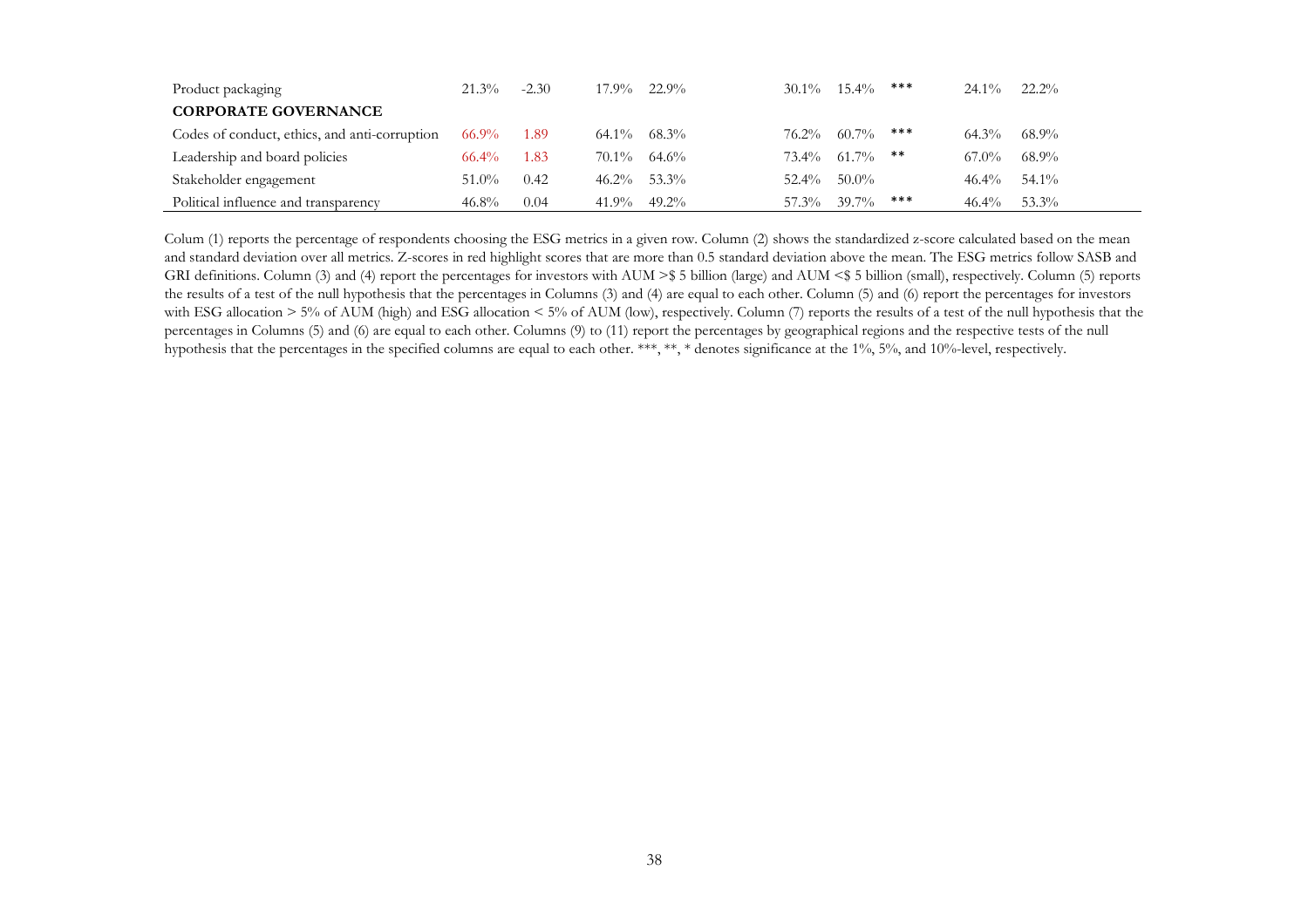#### **Table 5**: Sector Materiality

*Survey responses to question: Which ESG issues are likely to be material for companies in the various sectors?* 

|   |                                            |           |             |              |          |         |           |         | Tech,    |                  |           |
|---|--------------------------------------------|-----------|-------------|--------------|----------|---------|-----------|---------|----------|------------------|-----------|
|   |                                            | Basic     |             | Professional | Consumer |         |           | Health  | Media &  |                  |           |
|   |                                            | Materials | Industrials | Services     | & Retail | Energy  | Financial | Care    | Telecoms | <b>Utilities</b> | Transport |
|   | The impact of climate change on the        |           |             |              |          |         |           |         |          |                  |           |
|   | firm's markets or business operations      | 1.02      | 0.59        | $-1.14$      | $-0.76$  | 1.46    | $-0.84$   | $-0.84$ | $-1.00$  | 0.91             | 0.60      |
|   | 2 A company's energy and water             |           |             |              |          |         |           |         |          |                  |           |
|   | consumption                                | 1.13      | 1.09        | $-1.19$      | $-0.54$  | 1.04    | $-1.19$   | $-0.77$ | $-0.86$  | 0.92             | 0.37      |
| 3 | A company's waste management               |           |             |              |          |         |           |         |          |                  |           |
|   | practices and environmental policies       | 1.27      | 1.25        | $-1.26$      | $-0.41$  | 0.89    | $-1.35$   | $-0.41$ | $-0.85$  | 0.71             | 0.17      |
| 4 | A company's governance policies            |           |             |              |          |         |           |         |          |                  |           |
|   | (leadership, ethics, taxes, transparency)  | $-0.60$   | $-0.72$     | 0.81         | $-0.01$  | $-0.48$ | 2.34      | 0.34    | 0.11     | $-0.84$          | $-0.95$   |
| 5 | The impact of their products on            |           |             |              |          |         |           |         |          |                  |           |
|   | customers                                  | $-1.11$   | $-1.03$     | 0.54         | 1.38     | $-1.03$ | 0.91      | 0.97    | 0.80     | $-0.79$          | $-0.65$   |
| 6 | The impact of their business activities on |           |             |              |          |         |           |         |          |                  |           |
|   | local communities                          | 1.62      | 0.68        | $-1.20$      | $-0.54$  | 0.95    | $-0.81$   | $-0.81$ | $-0.92$  | 1.06             | $-0.04$   |
|   | 7 A company's employee policies and        |           |             |              |          |         |           |         |          |                  |           |
|   | practices                                  | $-0.85$   | $-0.56$     | 0.91         | 0.91     | $-0.71$ | 1.21      | 1.06    | 0.47     | $-1.15$          | $-1.29$   |
| 8 | The ESG policies and practices of a        |           |             |              |          |         |           |         |          |                  |           |
|   | company's suppliers                        | 0.15      | 1.29        | $-1.58$      | 1.69     | 0.29    | $-1.31$   | $-0.05$ | 0.09     | $-0.25$          | $-0.31$   |
| 9 | A company's human rights practices and     |           |             |              |          |         |           |         |          |                  |           |
|   | policies                                   | 1.82      | 0.21        | $-0.48$      | 1.36     | 0.44    | $-1.18$   | $-0.25$ | $-0.02$  | $-1.18$          | $-0.72$   |

The table reports the standardized z-score calculated based on the mean and standard deviation of percentage of responses by ESG issue in the rows across all sectors. Z-scores in red highlight scores that are more than 0.5 standard deviation above the mean.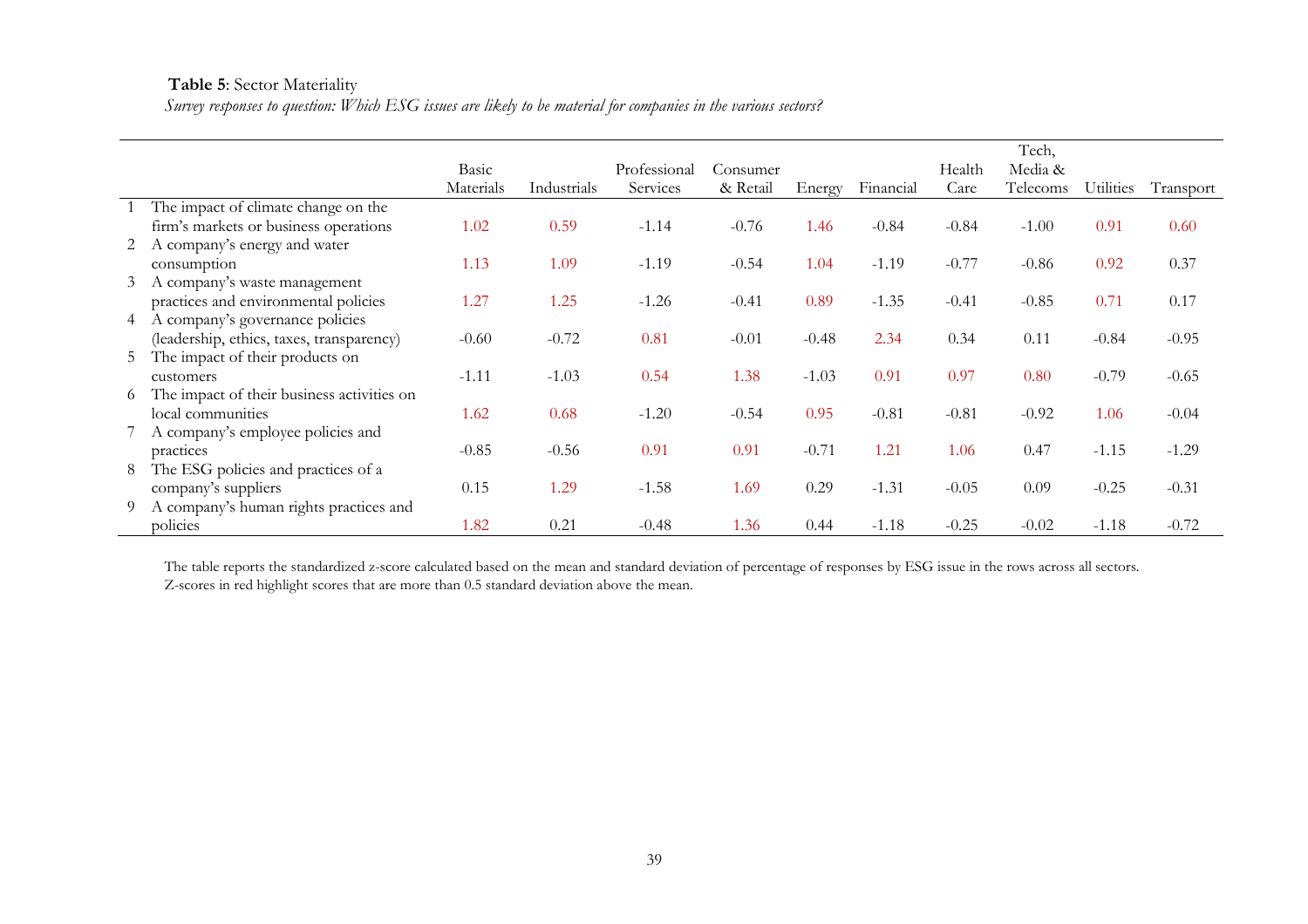#### **Table 6**: Impediments to ESG integration

*Survey responses to question: Which of the following factors limit your firm's ability to use ESG information in your investment decisions?* 

|         | $N = 368$                                                                                                                             |          | ALL                                                    |          | <b>AUM</b> Size |                       |          | <b>ESG</b> Allocation |                                              |           | Region   |                         |
|---------|---------------------------------------------------------------------------------------------------------------------------------------|----------|--------------------------------------------------------|----------|-----------------|-----------------------|----------|-----------------------|----------------------------------------------|-----------|----------|-------------------------|
|         |                                                                                                                                       | (1)      | (2)                                                    | (3)      | (4)             | (5)                   | (6)      | (7)                   | (8)                                          | (9)       | (10)     | (11)                    |
|         |                                                                                                                                       |          | Significant<br>difference in<br>proportion<br>vs. rows | Large    | Small           | Diff<br>$(3)-$<br>(4) | High     | Low                   | Diff<br>$(6)-$<br>$\left(\frac{7}{2}\right)$ | <b>US</b> | Europe   | Diff<br>$(9)$ -<br>(10) |
|         | Lack of comparability across firms                                                                                                    | $44.8\%$ | $5 - 11$                                               | $49.2\%$ | 42.7%           |                       | 51.7%    | 41.8%                 | $\ast$                                       | 45.8%     | $49.3\%$ |                         |
| 2<br>3  | Lack of standards in reporting ESG information<br>The cost of gathering and analyzing ESG                                             | $43.2\%$ | $6 - 11$                                               | $51.6\%$ | $39.0\%$        | $**$                  | $46.3\%$ | 42.7%                 |                                              | 42.1%     | 48.6%    |                         |
|         | information<br>ESG information disclosed by firms is too general                                                                      | $40.5\%$ | $7 - 11$                                               | $41.8\%$ | $39.8\%$        |                       | 42.9%    | $40.4\%$              |                                              | $40.2\%$  | $45.0\%$ |                         |
| 4       | to be useful                                                                                                                          | $39.4\%$ | $7 - 11$                                               | $45.1\%$ | 36.6%           |                       | $42.2\%$ | $39.0\%$              |                                              | $42.1\%$  | $42.1\%$ |                         |
| 5       | Lack of quantifiable ESG information                                                                                                  | 37.8%    | $1, 7-11$                                              | $43.4\%$ | $35.0\%$        |                       | 38.1%    | $39.0\%$              |                                              | $40.2\%$  | $40.0\%$ |                         |
| 6       | Lack of comparability over time<br>The disclosure of ESG information by firms is too                                                  | 34.8%    | $1-2, 7-11$                                            | $38.5\%$ | $32.9\%$        |                       | $40.1\%$ | $32.4\%$              |                                              | 38.3%     | $35.7\%$ |                         |
| 8       | infrequent to be useful<br>Lack of reliability of data/lack of audit and                                                              | $28.3\%$ | $1-6, 9-11$                                            | $27.9\%$ | $28.5\%$        |                       | $30.6\%$ | 27.7%                 |                                              | 31.8%     | $28.6\%$ |                         |
|         | assurance                                                                                                                             | $26.4\%$ | $1-6, 9-11$                                            | $46.7\%$ | $16.3\%$        | ***                   | $23.8\%$ | $29.1\%$              |                                              | 31.8%     | $27.1\%$ |                         |
| 9<br>10 | There is too much disclosure making it difficult to<br>filter out what is material<br>Our clients' mandates prevent us from using ESG | $16.6\%$ | $1-8$ , $10-11$                                        | $16.4\%$ | $16.7\%$        |                       | $15.6\%$ | $17.8\%$              |                                              | $14.0\%$  | $20.0\%$ |                         |
|         | information                                                                                                                           | $1.4\%$  | $1-9, 11$                                              | $0.8\%$  | $1.6\%$         |                       | $2.0\%$  | $0.9\%$               |                                              | $1.9\%$   | $1.4\%$  |                         |

Column (1) presents the percentage of respondents choosing the response in a given row. Column (2) shows the results of a t-test of the null hypothesis that the percentage for a given alternative is equal to the percentage for each of the other alternative responses, where only significant differences at the 5 percent level are reported. For example, for response 1 the recorded "5–11" in the column signifies that the percentage for the response in row 1 is significantly different from the percentages for the responses in rows 5 to 11. Column (3) and (4) report the percentages for investors with AUM  $\geq$  5 billion (large) and AUM  $\leq$  5 billion (small), respectively. Column (5) reports the results of a test of the null hypothesis that the percentages in Columns (3) and (4) are equal to each other. Column (5) and (6) report the percentages for investors with ESG allocation > 5% of AUM (high) and ESG allocation < 5% of AUM (low), respectively. Column (7) reports the results of a test of the null hypothesis that the percentages in Columns (5) and (6) are equal to each other. Columns (9) to (11) report the percentages by geographical regions and the respective tests of the null hypothesis that the percentages in the specified columns are equal to each other. \*\*\*, \*\*, \* denotes significance at the 1%, 5%, and 10%-level, respectively.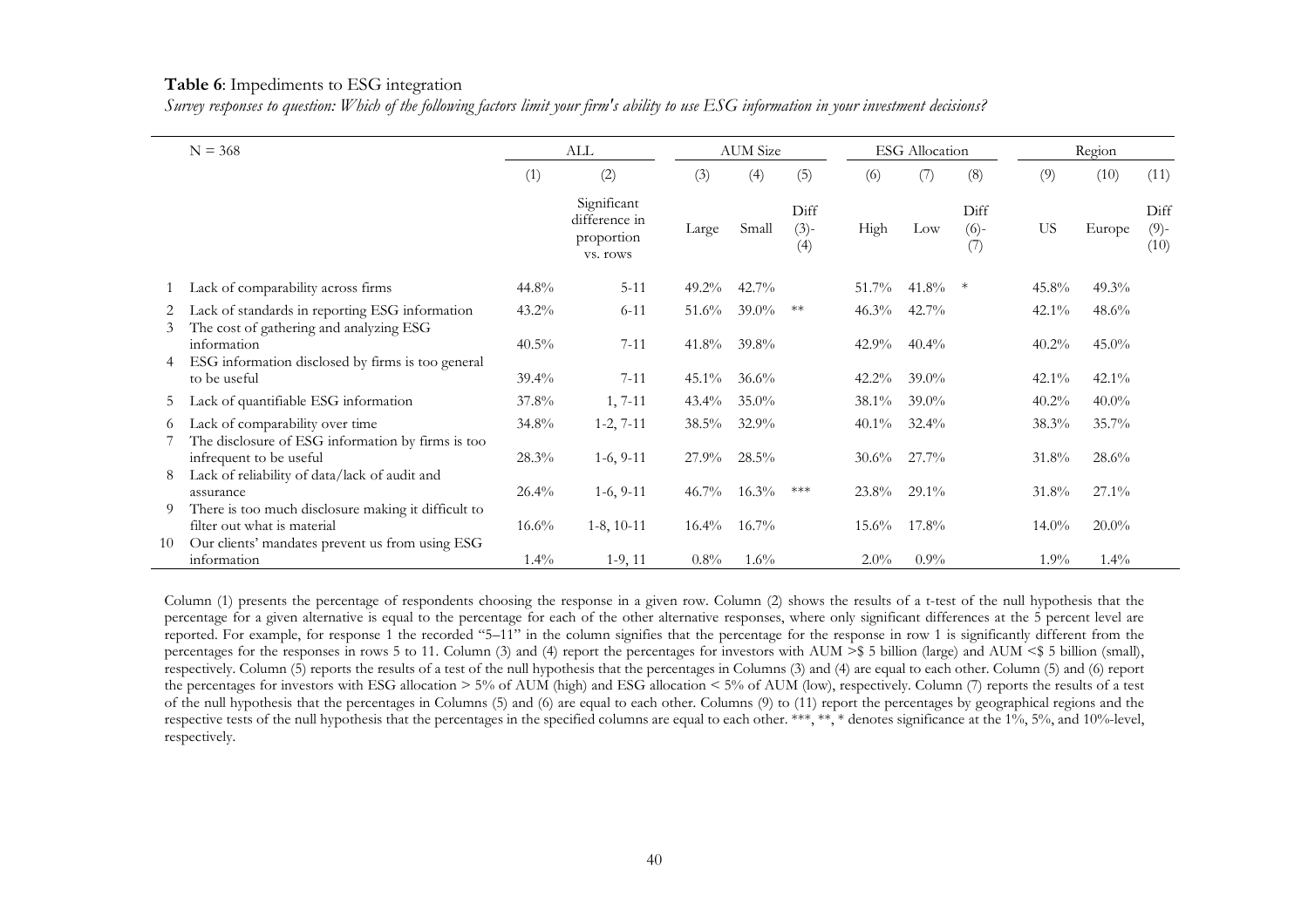## **Table 7**: ESG integration

|        | $N = 337$                                                                                  |          | <b>ALL</b>                                             |          | <b>AUM</b> Size |                       |                        | <b>ESG</b> Allocation |                       |           | Region   |                         |
|--------|--------------------------------------------------------------------------------------------|----------|--------------------------------------------------------|----------|-----------------|-----------------------|------------------------|-----------------------|-----------------------|-----------|----------|-------------------------|
|        |                                                                                            | (1)      | (2)                                                    | (3)      | (4)             | (5)                   | (6)                    | (7)                   | (8)                   | (9)       | (10)     | (11)                    |
|        |                                                                                            |          | Significant<br>difference in<br>proportion<br>vs. rows | Large    | Small           | Diff<br>$(3)-$<br>(4) | High                   | Low                   | Diff<br>$(6)-$<br>(7) | <b>US</b> | Europe   | Diff<br>$(9)$ -<br>(10) |
|        |                                                                                            |          |                                                        |          |                 | At the firm level     |                        |                       |                       |           |          |                         |
| 2      | To engage with the firms we invest in<br>As additional input integrated into our valuation | 37.1%    | $3-5, 8-11$                                            | 42.7%    | $34.4\%$        | -∗                    | 57.6%                  | 23.9%                 | $\ast\!\ast\!\ast$    | 27.1%     | 48.1%    | ***                     |
|        | model of individual stocks                                                                 | 34.4%    | $3-5, 8-11$                                            | 37.3%    | 33.0%           |                       | 43.2%                  | 28.8%                 | ***                   | 27.1%     | 35.9%    |                         |
| 3<br>4 | As part of our impact investing engagements<br>As additional input to estimate a stock's   | 26.4%    | $1-2, 6-11$                                            | 28.2%    | 25.6%           |                       | 38.6%                  | $18.5\%$              | $\ast\!\ast\!\ast$    | 19.6%     | $29.0\%$ | $\ast$                  |
|        | idiosyncratic risk                                                                         | $23.4\%$ | $1-2, 6-7, 9-11$                                       | $29.1\%$ | $20.7\%$        | $\rightarrow$         | $28.0\%$               | 20.5%                 |                       | 18.7%     | $26.0\%$ |                         |
| 5      | As additional input to estimate a stock's<br>systematic risk                               | $23.1\%$ | $1-2, 6-7, 9-11$                                       | $18.2\%$ | 25.6%           |                       | 32.6%                  | $17.1\%$              | ***                   | $16.8\%$  | $26.0\%$ | $\ast$                  |
|        |                                                                                            |          |                                                        |          |                 |                       | At the portfolio level |                       |                       |           |          |                         |
| 6      | As a screening tool to define the investment                                               |          |                                                        |          |                 |                       |                        |                       |                       |           |          |                         |
|        | universe                                                                                   | 38.9%    | $3-5, 8-11$                                            | 58.2%    | $29.5\%$        | $***$                 | 52.3%                  | 30.2%                 | ***                   | $45.8\%$  | $45.0\%$ |                         |
|        | As additional input to estimates of expected<br>returns and variances                      | $35.0\%$ | $3-5, 8-11$                                            | 33.6%    | 35.7%           |                       | $39.4\%$               | 32.2%                 |                       | $34.6\%$  | 32.1%    |                         |
| 8      | To create thematic investment portfolios (e.g.,                                            |          |                                                        |          |                 |                       |                        |                       |                       |           |          |                         |
| 9      | green energy, sustainable agriculture)<br>As an overlay to tilt our portfolio or index     | 20.8%    | $1-3, 6-7, 9-11$                                       | 29.1%    | $16.7\%$        | $**$                  | 26.5%                  | 17.1%                 | $**$                  | $15.9\%$  | 26.7%    | $**$                    |
|        | investments toward high ESG performance                                                    | 14.2%    | $1 - 8$                                                | $20.0\%$ | $11.5\%$        | $\ast\ast$            | $20.5\%$               | $10.2\%$              | $**$                  | $13.1\%$  | $19.1\%$ |                         |
| 10     | As additional risk premium in alternative/smart<br>beta strategies                         | 11.3%    | $1-8, 11$                                              | 9.1%     | 12.3%           |                       | 15.2%                  | 8.8%                  | $\ast$                | $6.5\%$   | $11.5\%$ |                         |
|        |                                                                                            |          |                                                        |          |                 |                       |                        |                       |                       |           |          |                         |
| 11     | We do not use ESG information in our                                                       |          |                                                        |          |                 |                       |                        |                       |                       |           |          |                         |
|        | investment process                                                                         | 16.6%    |                                                        | $10.9\%$ | $19.4\%$        | $**$                  | $3.8\%$                | 24.9%                 | ***                   | $21.5\%$  | $11.5\%$ | $**$                    |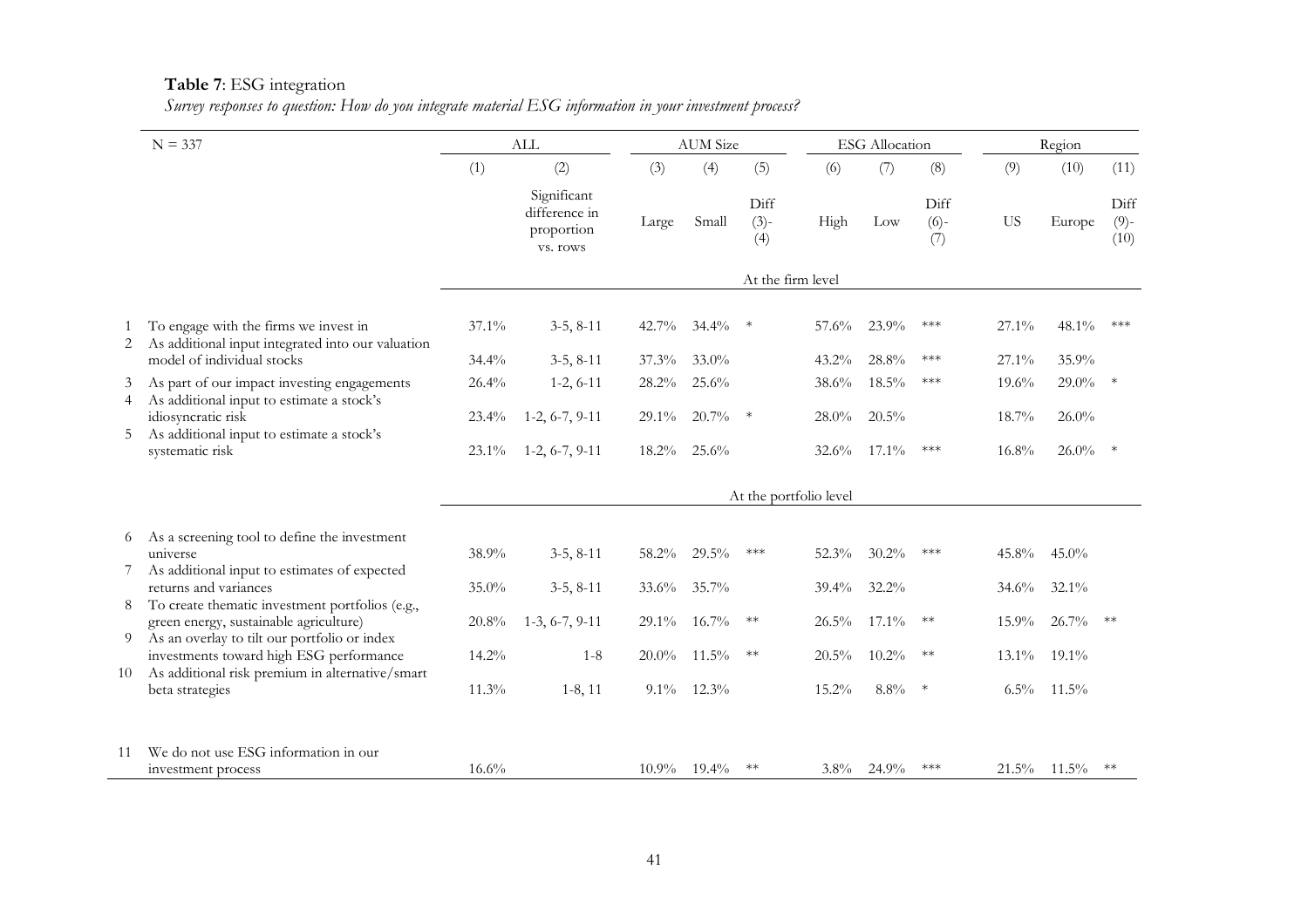Column (1) presents the percentage of respondents choosing the response in a given row. Column (2) shows the results of a t-test of the null hypothesis that the percentage for a given alternative is equal to the percentage for each of the other alternative responses, where only significant differences at the 5 percent level are reported. For example, for response 1 the recorded "3-5, 8-11" in the column signifies that the percentage for the response in row 1 is significantly different from the percentages for the responses in rows 3 to 5 and 8 to 11. Column (3) and (4) report the percentages for investors with AUM >\$ 5 billion (large) and AUM <\$ 5 billion (small), respectively. Column (5) reports the results of a test of the null hypothesis that the percentages in Columns (3) and (4) are equal to each other. Column (5) and (6) report the percentages for investors with ESG allocation > 5% of AUM (high) and ESG allocation < 5% of AUM (low), respectively. Column (7) reports the results of a test of the null hypothesis that the percentages in Columns (5) and (6) are equal to each other. Columns (9) to (11) report the percentages by geographical regions and the respective tests of the null hypothesis that the percentages in the specified columns are equal to each other. \*\*\*, \*\*, \* denotes significance at the 1%, 5%, and 10%-level, respectively.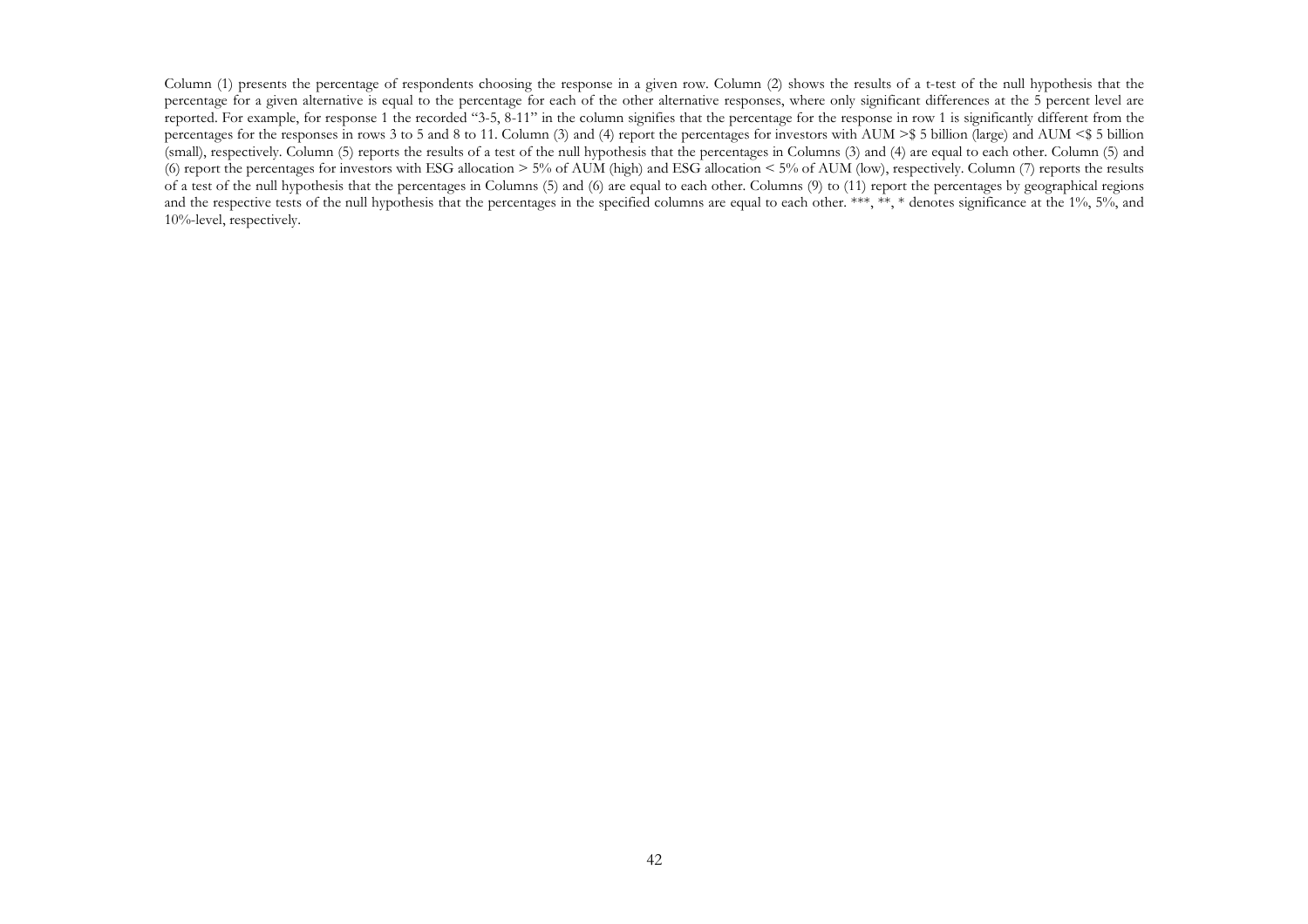#### **Table 8**: The effects of ESG on investment characteristics of stocks

|   |                                                   |          | ALL                                                    |          | <b>AUM</b> Size |                       |          | <b>ESG</b> Allocation |                       |          | Region   |                         |
|---|---------------------------------------------------|----------|--------------------------------------------------------|----------|-----------------|-----------------------|----------|-----------------------|-----------------------|----------|----------|-------------------------|
|   | $N = 313$                                         | (1)      | (2)                                                    | (3)      | (4)             | (5)                   | (6)      | (7)                   | (8)                   | (9)      | (10)     | (11)                    |
|   |                                                   |          | Significant<br>difference in<br>proportion<br>vs. rows | Large    | Small           | Diff<br>$(3)-$<br>(4) | High     | Low                   | Diff<br>$(6)-$<br>(7) | US       | Europe   | Diff<br>$(9)$ -<br>(10) |
|   | Companies with high performance on ESG<br>metrics |          |                                                        |          |                 |                       |          |                       |                       |          |          |                         |
|   | have lower systematic risk and thus               |          |                                                        |          |                 |                       |          |                       |                       |          |          |                         |
|   | a lower market beta                               | 46.3%    | $2 - 7$                                                | $51.5\%$ | 43.8%           |                       | 57.4%    | $39.3\%$              |                       | 42.6%    | 55.1%    | $\ast$                  |
| 2 | attract a positive risk premium not               |          |                                                        |          |                 |                       |          |                       |                       |          |          |                         |
|   | captured by their market beta                     | $31.0\%$ | $1, 3-7$                                               | $35.9\%$ | 28.6%           |                       | $36.9\%$ | $27.2\%$              | $\ast$                | 23.8%    | $36.4\%$ | $**$                    |
| 3 | are underpriced by the market and                 |          |                                                        |          |                 |                       |          |                       |                       |          |          |                         |
|   | thus experience higher investment<br>alpha        | 24.3%    | $1-2, 4-6$                                             | $27.2\%$ | $22.9\%$        |                       | $34.4\%$ | $17.8\%$              | ***                   | 24.8%    | 25.4%    |                         |
|   | attract a negative risk premium and               |          |                                                        |          |                 |                       |          |                       |                       |          |          |                         |
|   | thus have insurance-like properties               | $10.5\%$ | $1-3, 6-7$                                             | $8.7\%$  | $11.4\%$        |                       | $11.5\%$ | $9.9\%$               |                       | $10.9\%$ | $14.4\%$ |                         |
| 5 | are overpriced by the market and                  |          |                                                        |          |                 |                       |          |                       |                       |          |          |                         |
|   | thus experience lower investment                  |          |                                                        |          |                 |                       |          |                       |                       |          |          |                         |
|   | alpha                                             | $9.3\%$  | $1-3, 6-7$                                             | $9.7\%$  | $9.0\%$         |                       | $9.0\%$  | $9.4\%$               |                       | 11.9%    | $7.6\%$  |                         |
|   | have higher systematic risk and thus              |          |                                                        |          |                 |                       |          |                       |                       |          |          |                         |
|   | a higher market beta                              | $4.2\%$  | $1-5, 7$                                               | $5.8\%$  | $3.3\%$         |                       | $3.3\%$  | $4.7\%$               |                       | $5.9\%$  | $3.4\%$  |                         |
|   | ESG information does not affect                   |          |                                                        |          |                 |                       |          |                       |                       |          |          |                         |
|   | investment properties of stocks                   | $21.4\%$ | $1-2, 4-6$                                             | $11.4\%$ | 25.7%           | ***                   | $9.8\%$  | 28.8%                 | ***                   | 28.7%    | $15.3\%$ | $* *$                   |

*Survey responses to question: How do you expect ESG information to affect investment characteristics of stocks?* 

Column (1) presents the percentage of respondents choosing the response in a given row. Column (2) shows the results of a t-test of the null hypothesis that the percentage for a given alternative is equal to the percentage for each of the other alternative responses, where only significant differences at the 5 percent level are reported. For example, for response 1 the recorded "2-7" in the column signifies that the percentage for the response in row 1 is significantly different from the percentages for the responses in rows 2 to 7. Column (3) and (4) report the percentages for investors with AUM >\$ 5 billion (large) and AUM <\$ 5 billion (small), respectively. Column (5) reports the results of a test of the null hypothesis that the percentages in Columns (3) and (4) are equal to each other. Column (5) and (6) report the percentages for investors with ESG allocation > 5% of AUM (high) and ESG allocation < 5% of AUM (low), respectively. Column (7) reports the results of a test of the null hypothesis that the percentages in Columns (5) and (6) are equal to each other. Columns (9) to (11) report the percentages by geographical regions and the respective tests of the null hypothesis that the percentages in the specified columns are equal to each other. \*\*\*, \*\*, \* denotes significance at the 1%, 5%, and 10%-level, respectively.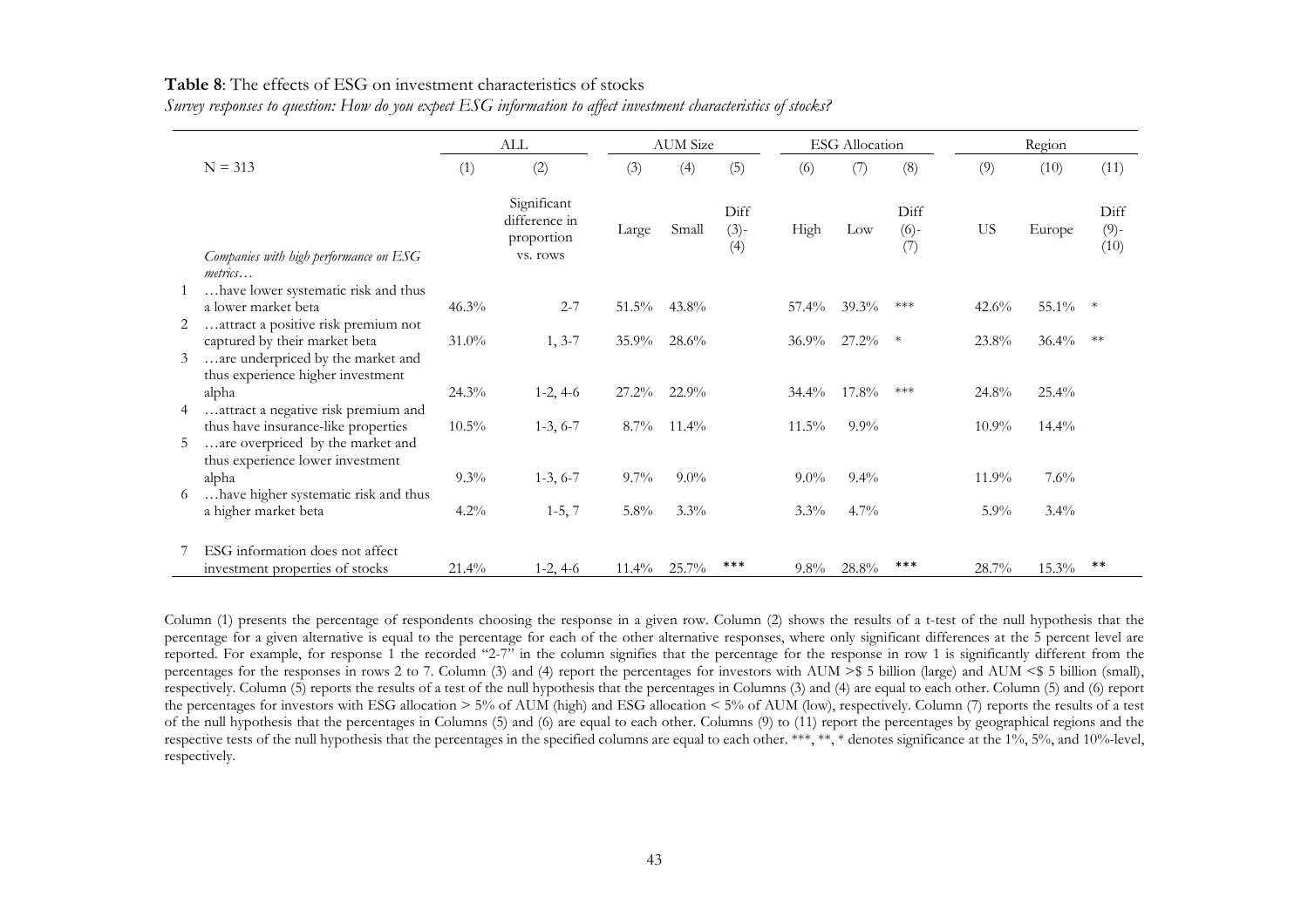|        | Panel A: Investment strategies that involve negative ESG screening methods       |          |                                                        |          |                 |                       |          |                       |                       |           |          |                         |
|--------|----------------------------------------------------------------------------------|----------|--------------------------------------------------------|----------|-----------------|-----------------------|----------|-----------------------|-----------------------|-----------|----------|-------------------------|
|        | $N = 320$                                                                        |          | ALL                                                    |          | <b>AUM</b> Size |                       |          | <b>ESG</b> Allocation |                       |           | Region   |                         |
|        |                                                                                  | (1)      | (2)                                                    | (3)      | (4)             | (5)                   | (6)      | (7)                   | (8)                   | (9)       | (10)     | (11)                    |
|        |                                                                                  |          | Significant<br>difference in<br>proportion<br>vs. rows | Large    | Small           | Diff<br>$(3)-$<br>(4) | High     | Low                   | Diff<br>$(6)-$<br>(7) | <b>US</b> | Europe   | Diff<br>$(9)$ -<br>(10) |
|        | Reduce a portfolio's market beta and/or<br>volatility                            | $27.5\%$ | $3 - 8$                                                | $32.1\%$ | 25.2%           |                       | $28.2\%$ | $27.0\%$              |                       | $28.4\%$  | $30.9\%$ |                         |
| 2      | Earn positive excess returns (alpha)                                             | $23.1\%$ | $5 - 8$                                                | $25.5\%$ | $22.0\%$        |                       | 25.8%    | $21.4\%$              |                       | $20.6\%$  | 23.6%    |                         |
| 3      | Reduce diversification benefits                                                  | $18.8\%$ | $1, 6-9$                                               | $18.9\%$ | $18.7\%$        |                       | $19.4\%$ | $18.4\%$              |                       | $24.5\%$  | $12.2\%$ | **                      |
| 4      | Increase the tracking error                                                      | $18.4\%$ | $1, 6-9$                                               | $18.9\%$ | $18.2\%$        |                       | 21.8%    | 16.3%                 |                       | $19.6\%$  | 17.1%    |                         |
| 5      | Load on a positive ESG risk premium                                              | $13.4\%$ | $1-2, 9$                                               | $15.1\%$ | $12.6\%$        |                       | $20.2\%$ | $9.2\%$               | ***                   | $8.8\%$   | $16.3\%$ | $\ast$                  |
| 6      | Earn negative excess returns (alpha)                                             | $10.6\%$ | $1-4, 9$                                               | $7.5\%$  | $12.1\%$        |                       | $6.5\%$  | $13.3\%$              | $**$                  | $13.7\%$  | $12.2\%$ |                         |
| 7<br>8 | Load on a negative ESG risk premium<br>Increase a portfolio's market beta and/or | $8.1\%$  | $1-4, 9$                                               | $5.7\%$  | $9.3\%$         |                       | $10.5\%$ | $6.6\%$               |                       | $2.9\%$   | $11.4\%$ | **                      |
|        | volatility                                                                       | $7.8\%$  | $1-5, 9$                                               | $6.6\%$  | $8.4\%$         |                       | $8.9\%$  | $7.1\%$               |                       | $8.8\%$   | 7.3%     |                         |
| 9      | Have no significant effect on investment<br>properties of portfolios             | $28.1\%$ | $3 - 8$                                                | $25.5\%$ | $29.4\%$        |                       | 21.8%    | $32.1\%$              | **                    | $30.4\%$  | $26.0\%$ |                         |

### **Table 9**: The effects of ESG on investment characteristics of portfolios

*Survey responses to question: How do you expect ESG information to affect investment characteristics of a portfolio compared to a market index benchmark?*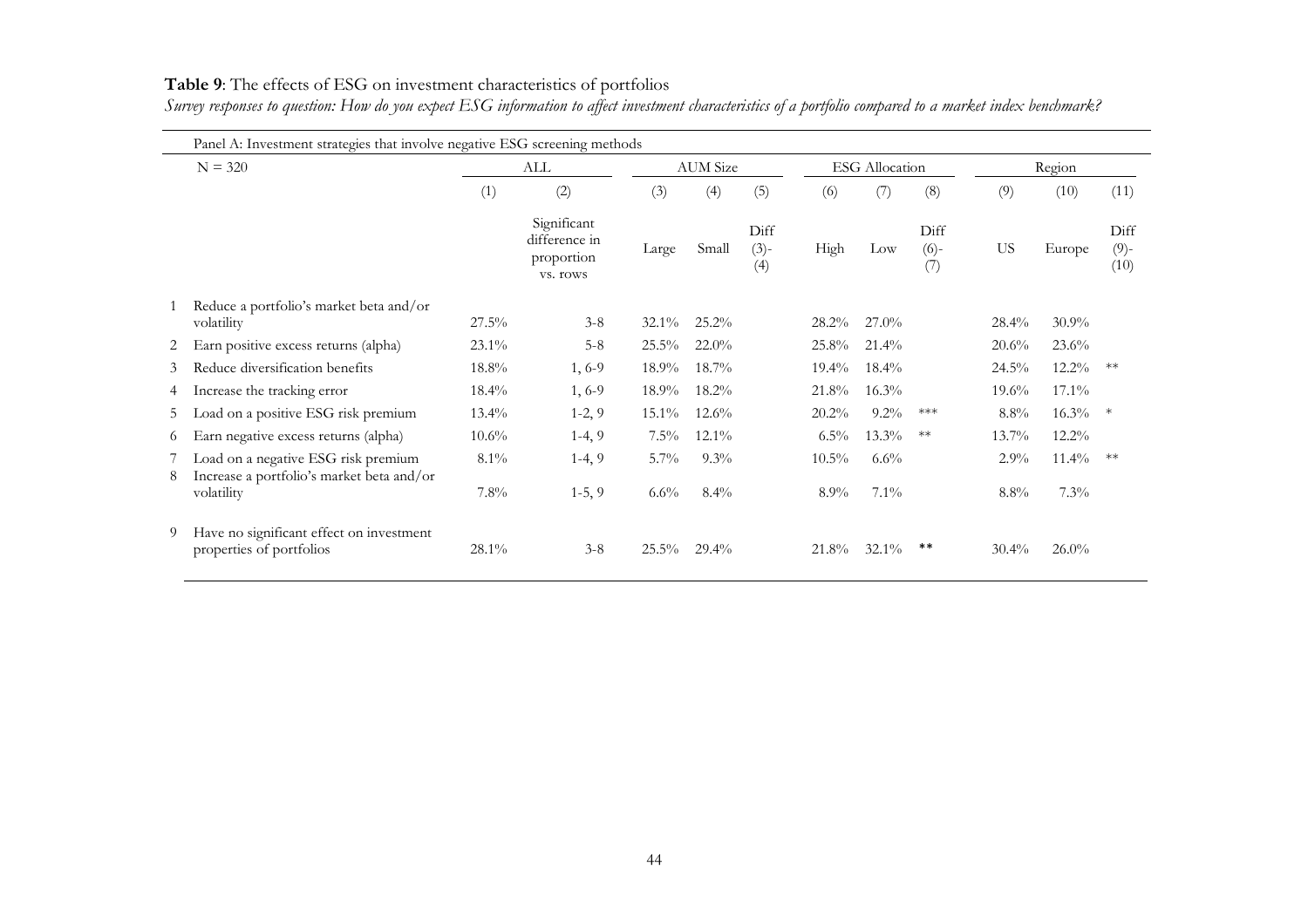|    |                                                                                            |            | ALL                                                    |          | <b>AUM</b> Size |                       |          | <b>ESG</b> Allocation |                       | Region    |          |                         |  |
|----|--------------------------------------------------------------------------------------------|------------|--------------------------------------------------------|----------|-----------------|-----------------------|----------|-----------------------|-----------------------|-----------|----------|-------------------------|--|
|    |                                                                                            | (1)        | (2)                                                    | (3)      | (4)             | (5)                   | (6)      | (7)                   | (8)                   | (9)       | (10)     | (11)                    |  |
|    | $N = 320$                                                                                  |            | Significant<br>difference in<br>proportion<br>vs. rows | Large    | Small           | Diff<br>$(3)-$<br>(4) | High     | Low                   | Diff<br>$(6)-$<br>(7) | <b>US</b> | Europe   | Diff<br>$(9)$ -<br>(10) |  |
|    | Earn positive excess returns (alpha)                                                       | $34.7\%$   | $3 - 8$                                                | 30.2%    | 36.9%           |                       | 44.4%    | 28.6%                 | $***$                 | 33.3%     | 37.4%    |                         |  |
| 2  | Load on a positive ESG risk premium                                                        | 26.3%      | $5 - 8$                                                | 22.6%    | 28.0%           |                       | 41.9%    | 16.3%                 | $\ast\!\ast\!\ast$    | 20.6%     | 31.7%    | $\ast\ast$              |  |
| 3  | Reduce a portfolio's market beta or volatility                                             | $24.1\%$   | $1, 5-8$                                               | 31.1%    | 20.6%           | $\ast\ast$            | 26.6%    | 22.4%                 |                       | $26.5\%$  | 24.4%    |                         |  |
| 4  | Increase the tracking error                                                                | $18.8\%$   | $1-3, 6-9$                                             | 20.8%    | 17.8%           |                       | 21.8%    | 16.8%                 |                       | 21.6%     | 19.5%    |                         |  |
| 5. | Reduce diversification benefits                                                            | $14.1\%$   | $1-3, 6-9$                                             | 12.3%    | 15.0%           |                       | $16.1\%$ | 12.8%                 |                       | $16.7\%$  | 13.0%    |                         |  |
| 6  | Earn negative excess returns (alpha)                                                       | 5.3%       | $1-5, 9$                                               | 2.8%     | $6.5\%$         | $\ast$                | 6.5%     | 4.6%                  |                       | 4.9%      | 5.7%     |                         |  |
| 7. | Increase a portfolio's market beta or volatility                                           | 4.1%       | $1-5, 9$                                               | 2.8%     | 4.7%            |                       | $6.5\%$  | 2.6%                  |                       | 4.9%      | 2.4%     |                         |  |
| 8  | Load on a negative ESG risk premium                                                        | $4.1\%$    | $1-5, 9$                                               | 2.8%     | 4.7%            |                       | 5.6%     | 3.1%                  |                       | 3.9%      | 6.5%     |                         |  |
| 9  | Have no significant effect on investment<br>properties of portfolios                       | $30.0\%$   | $4 - 8$                                                | $29.2\%$ | 30.4%           |                       | 22.6%    | 34.7%                 | $***$                 | 34.3%     | $26.0\%$ |                         |  |
|    | Panel C: p-values for differences between positive and negative ESG screening methods      |            |                                                        |          |                 |                       |          |                       |                       |           |          |                         |  |
|    |                                                                                            | Difference | p-value                                                |          |                 |                       |          |                       |                       |           |          |                         |  |
|    | Load on a positive ESG risk premium                                                        | $-12.8%$   | 0.00                                                   |          |                 |                       |          |                       |                       |           |          |                         |  |
|    | Earn positive excess returns (alpha)                                                       | $-11.6%$   | 0.00                                                   |          |                 |                       |          |                       |                       |           |          |                         |  |
|    | Earn negative excess returns (alpha)                                                       | $5.3\%$    | 0.01                                                   |          |                 |                       |          |                       |                       |           |          |                         |  |
|    | Load on a negative ESG risk premium                                                        | $4.1\%$    | 0.03                                                   |          |                 |                       |          |                       |                       |           |          |                         |  |
|    | Increase a portfolio's market beta or volatility                                           | $3.8\%$    | 0.04                                                   |          |                 |                       |          |                       |                       |           |          |                         |  |
|    | Reduce diversification benefits                                                            | 4.7%       | 0.11                                                   |          |                 |                       |          |                       |                       |           |          |                         |  |
|    | Reduce a portfolio's market beta or volatility<br>Have no significant effect on investment | 3.4%       | 0.32                                                   |          |                 |                       |          |                       |                       |           |          |                         |  |
|    |                                                                                            |            |                                                        |          |                 |                       |          |                       |                       |           |          |                         |  |
|    | properties of portfolios<br>Increase the tracking error                                    | $-1.9\%$   | 0.60                                                   |          |                 |                       |          |                       |                       |           |          |                         |  |

## **Table 9**: The effects of ESG on investment characteristics of portfolios (continued)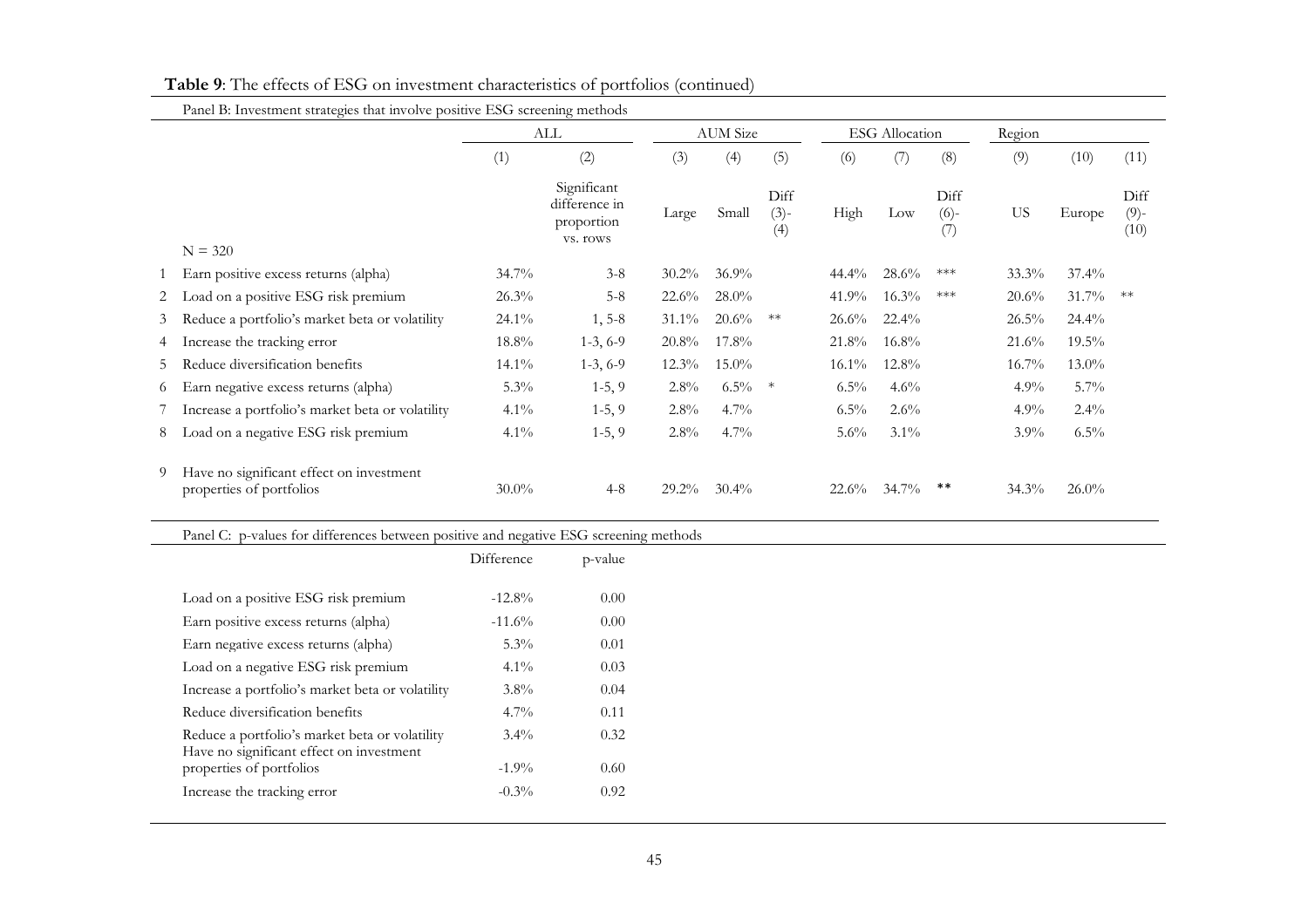In Panel A and B Column (1) presents the percentage of respondents choosing the response in a given row. Column (2) shows the results of a t-test of the null hypothesis that the percentage for a given alternative is equal to the percentage for each of the other alternative responses, where only significant differences at the 5 percent level are reported. For example, for response 1 the recorded "3-8" in the column signifies that the percentage for the response in row 1 is significantly different from the percentages for the responses in rows 3 to 8. Column (3) and (4) report the percentages for investors with AUM >\$ 5 billion (large) and AUM <\$ 5 billion (small), respectively. Column (5) reports the results of a test of the null hypothesis that the percentages in Columns (3) and (4) are equal to each other. Column (5) and (6) report the percentages for investors with ESG allocation > 5% of AUM (high) and ESG allocation < 5% of AUM (low), respectively. Column (7) reports the results of a test of the null hypothesis that the percentages in Columns (5) and (6) are equal to each other. Columns (9) to (11) reports the percentages by geographical regions and the respective tests of the null hypothesis that the percentages in the specified columns are equal to each other. \*\*\*, \*\*, \* denotes significance at the 1%, 5%, and 10%-level, respectively. In Panel C, Column (1) reports the difference in percentage of respondents for the respective rows between Panel A and Panel B. Column (20 reports the p-values of a t-test test of the null hypothesis that the percentages in Panel A and Panel B are equal to each other.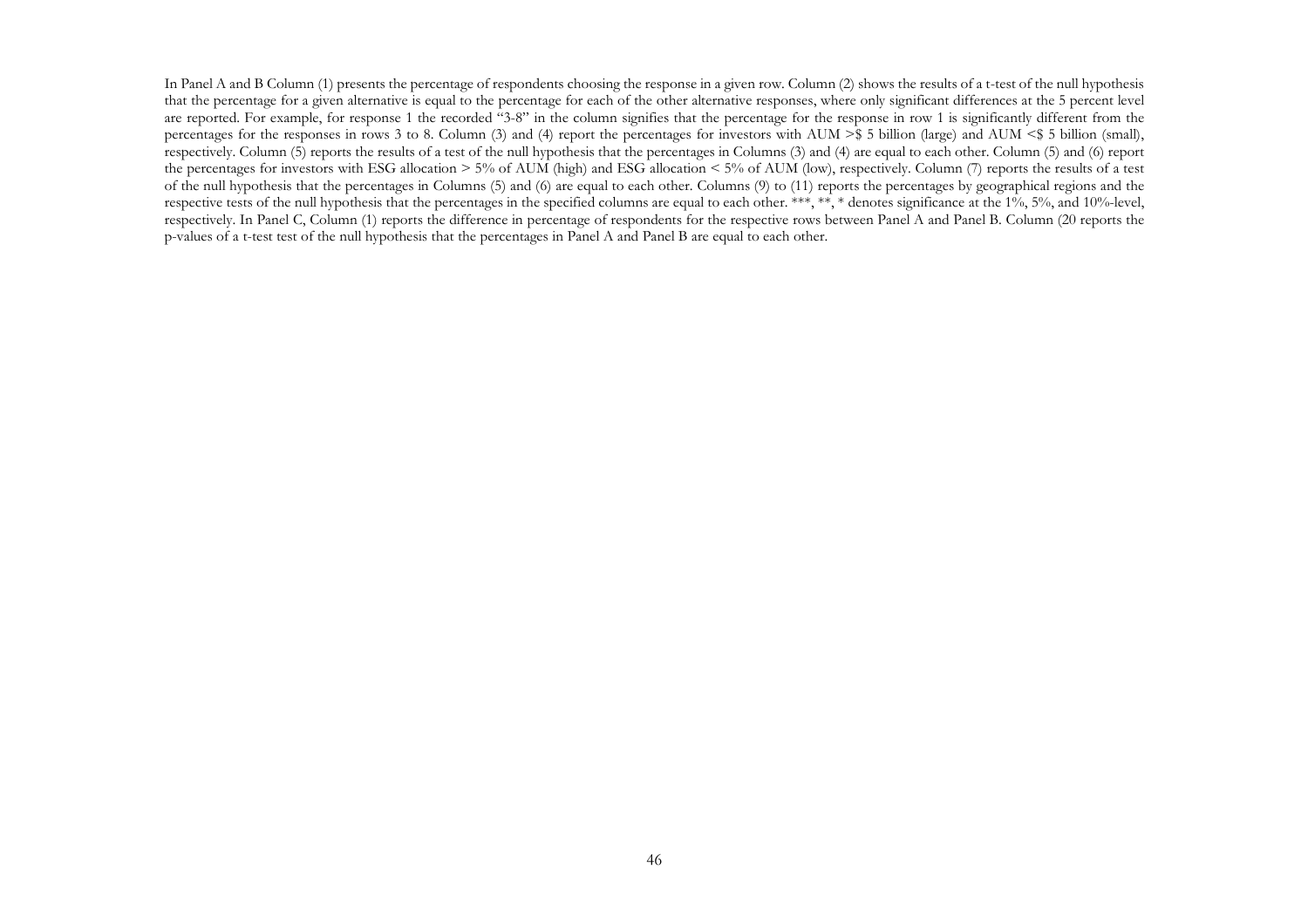#### **Table 10**: ESG strategies and investment returns

| Survey responses to question: Which of the following ESG strategies do you believe improve or reduce investment returns compared to a market benchmark? (Scale: |  |  |
|-----------------------------------------------------------------------------------------------------------------------------------------------------------------|--|--|
| $5 =$ significantly positive, $4 =$ moderately positive, $3 =$ neutral, $2 =$ moderately negative, $1 =$ significantly negative)                                |  |  |

|        | $N = 295$                                           |                                                           |                                                           | ALL               |                                                              |                                          |       | <b>AUM</b> Size |                       |      | <b>ESG</b> Allocation |                         |           | Region |                      |  |  |
|--------|-----------------------------------------------------|-----------------------------------------------------------|-----------------------------------------------------------|-------------------|--------------------------------------------------------------|------------------------------------------|-------|-----------------|-----------------------|------|-----------------------|-------------------------|-----------|--------|----------------------|--|--|
|        |                                                     | (1)                                                       | (2)                                                       | (3)               | (4)                                                          | (5)                                      | (6)   | (7)             | (8)                   | (9)  | (10)                  | (11)                    | (12)      | (13)   | (14)                 |  |  |
|        |                                                     | $\frac{0}{0}$<br>moderately/<br>significantly<br>positive | $\frac{0}{0}$<br>moderately/<br>significantly<br>negative | Average<br>Rating | Significant<br>difference<br>in average<br>rating vs<br>rows | H0:<br>Average<br>$\text{rating} =$<br>3 | Large | Small           | Diff<br>$(6)-$<br>(7) | High | Low                   | Diff<br>$(9)$ -<br>(10) | <b>US</b> | Europe | Diff<br>(12)<br>(13) |  |  |
|        | Full integration into individual<br>stock valuation | $61.2\%$                                                  | $5.8\%$                                                   | 3.71              | $3-9$                                                        | $***$                                    | 3.70  | 3.71            |                       | 3.96 | 3.53                  | ***                     | 3.54      | 3.81   | **                   |  |  |
| 2      | Engagement/active ownership                         | 52.7%                                                     | $6.5\%$                                                   | 3.63              | $1, 5-9$                                                     | $***$                                    | 3.47  | 3.70            | $**$                  | 3.83 | 3.48                  | ***                     | 3.46      | 3.80   | $***$                |  |  |
| 3<br>4 | Positive screening<br>Risk factor/risk premium      | 59.6%                                                     | $10.5\%$                                                  | 3.55              | $1, 5-9$                                                     | $***$                                    | 3.64  | 3.51            |                       | 3.69 | 3.45                  | $**$                    | 3.60      | 3.56   |                      |  |  |
| 5      | investing<br>Relative screening/best-in-class       | 42.4%                                                     | $8.4\%$                                                   | 3.49              | $1, 7-9$                                                     | $***$                                    | 3.43  | 3.52            |                       | 3.70 | 3.35                  | ***                     | 3.26      | 3.52   | $**$                 |  |  |
|        | screening                                           | 49.7%                                                     | $11.0\%$                                                  | 3.46              | $1, 7-9$                                                     | $***$                                    | 3.34  | 3.52            | $\ast$                | 3.67 | 3.32                  | $***$                   | 3.38      | 3.49   |                      |  |  |
| 6      | Thematic investment                                 | 42.4%                                                     | $10.4\%$                                                  | 3.37              | $1-3, 9$                                                     | $***$                                    | 3.35  | 3.38            |                       | 3.42 | 3.34                  |                         | 3.34      | 3.36   |                      |  |  |
|        | Overlay/portfolio tilt                              | 37.4%                                                     | $11.0\%$                                                  | 3.31              | $1-5, 9$                                                     | $***$                                    | 3.24  | 3.35            |                       | 3.49 | 3.18                  | ***                     | 3.17      | 3.31   | $**$                 |  |  |
| 8      | Impact investment                                   | $37.1\%$                                                  | 12.9%                                                     | 3.25              | $1-5, 9$                                                     | $***$                                    | 3.19  | 3.28            |                       | 3.35 | 3.19                  |                         | 3.14      | 3.28   |                      |  |  |
| 9      | Negative screening                                  | 39.1%                                                     | 28.2%                                                     | 3.09              | $1 - 8$                                                      |                                          | 3.07  | 3.09            |                       | 3.14 | 3.05                  |                         | 3.07      | 3.12   |                      |  |  |

Column 1 (2) reports the percentage of respondents indicating the impact levels of 4 or 5 (1 or 2) on a scale of 1 to 5. Column 3 presents the average rating. Column 4 shows the results of a t-test of the null hypothesis that the average rating for a given row is equal to the percentage for each of the other rows, where only significant differences at the 5 percent level are reported. For example, for row 2 the recorded "1, 5–9" in the column signifies that the percentage for the response in row 2 is significantly different from the percentages for the responses in rows 1 and 5 to 9. Column 5 reports the results of a t-test of the null hypothesis that the average rating for a given row is equal to 3. Columns (6) and (7) report the average rating for investors with AUM >\$ 5 billion (large) and AUM <\$ 5 billion (small), respectively. Column (8) reports the results of a t-test of the null hypothesis that the average ratings in Columns (6) and (7) are equal to each other. Column (9) and (10) report the average rating for investors with ESG allocation > 5% of AUM (high) and ESG allocation < 5% of AUM (low), respectively. Column (11) reports the results of a t-test of the null hypothesis that the average ratings in Columns (9) and (10) are equal to each other. Columns (12) to (14) report the percentages by geographical regions and the respective tests of the null hypothesis that the percentages in the specified columns are equal to each other. \*\*\*, \*\*, \* denotes significance at the 1%, 5%, and 10%level, respectively.